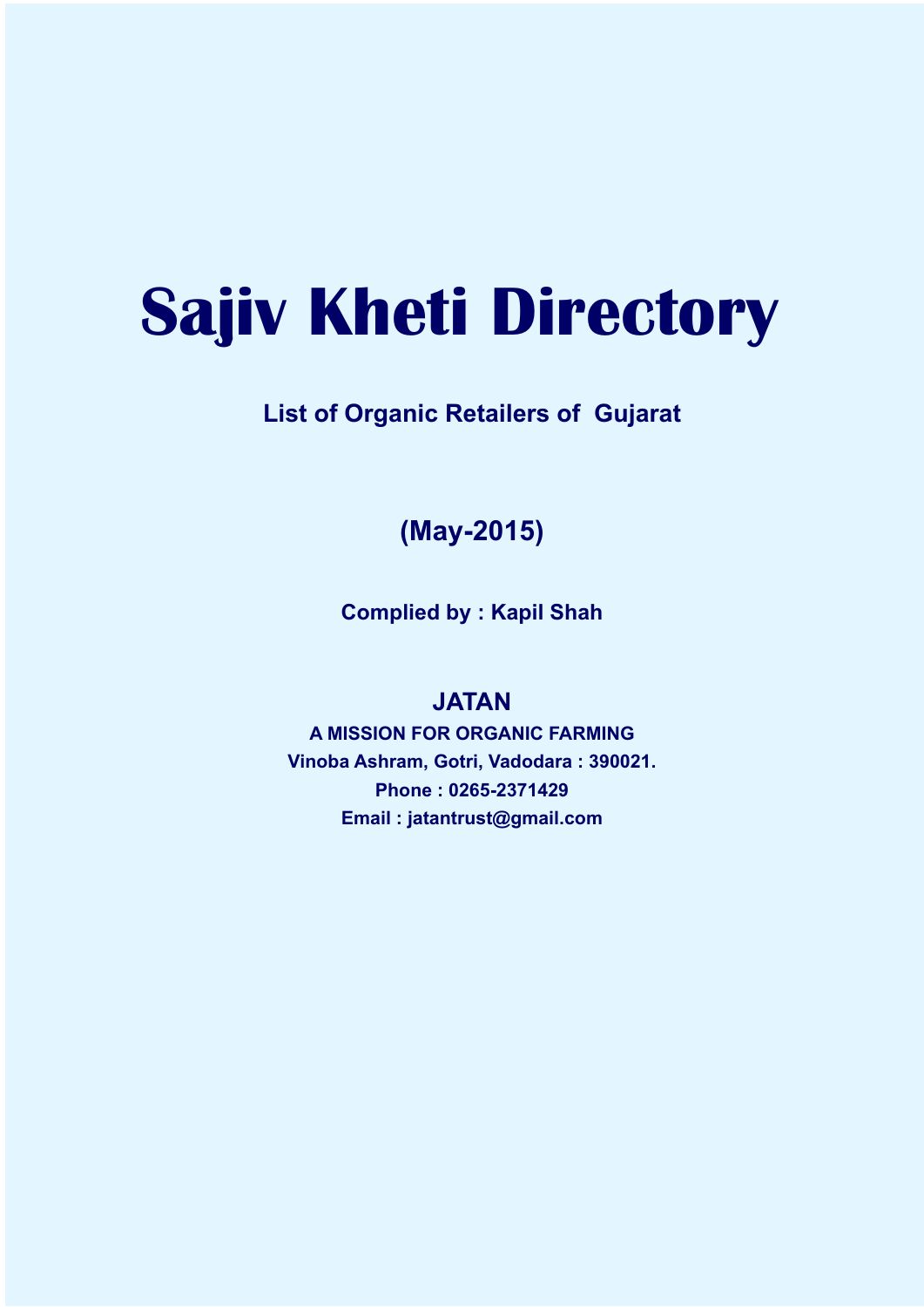#### **Introduction**

JATAN started promoting organic farming since 1985. Area under organic farming in Gujarat is increasing at slow but steady pace. There are, now many organizations promoting organic farming other than JATAN. The concept and practices of organic farming have become more acceptable during the period of these three decades.

Now, not only farmers and voluntary organizations, even mainstream agricultural universities and Govt. Departments have started promoting organic farming actively. Some of the agricultural universities run Organic Farming Cell to impart training on regular basis. Govt. of Gujarat has spared Rs. 10 crore for promoting organic farming in FY 2015-16. At least 8 states of India have declared their policy to promote organic farming. Recently, Govt. of Gujarat has also declared its Organic Farming Promotion Policy in April, 2015.

JATAN publishes directory of farmers practicing organic farming, resource agencies / persons promoting organic farming and sellers selling organic farm produce at an interval of 5-7 years. We have updated the information once again on the occasion of 5th Biennial National Convention of Organic Farming held in Chandigarh in Feb, 2015.

We have listed 251 farmers who have adopted organic farming voluntarily. Out of them about 150 practice organic farming in 100% area under their management. Area covered under that list is estimated about 4000 Acres. Here is a list of 34 sellers with their address details.

Let me describe our limitation also. We have realized that many farmers' organizations, religious and cultural organization, private companies, NGOs, Govt. schemes, unknown to us also promote organic farming. JATAN estimates that total number of practicing organic farmers in Gujarat will be about a thousand covering 20 thousand acres of land. In absence of any authenticated system to compile and verify such information in the state, JATAN has tried to put its effort with full honesty and integrity. Considering nature of the information, there are all chances that the information provided here is either changed or incomplete. We apologize for this limitation. At the some time we urge you to help us by providing such information you know. Your suggestions to improve the quality of information are always welcome.

Thanks.

#### **- Kapil Shah**

Director, JATAN.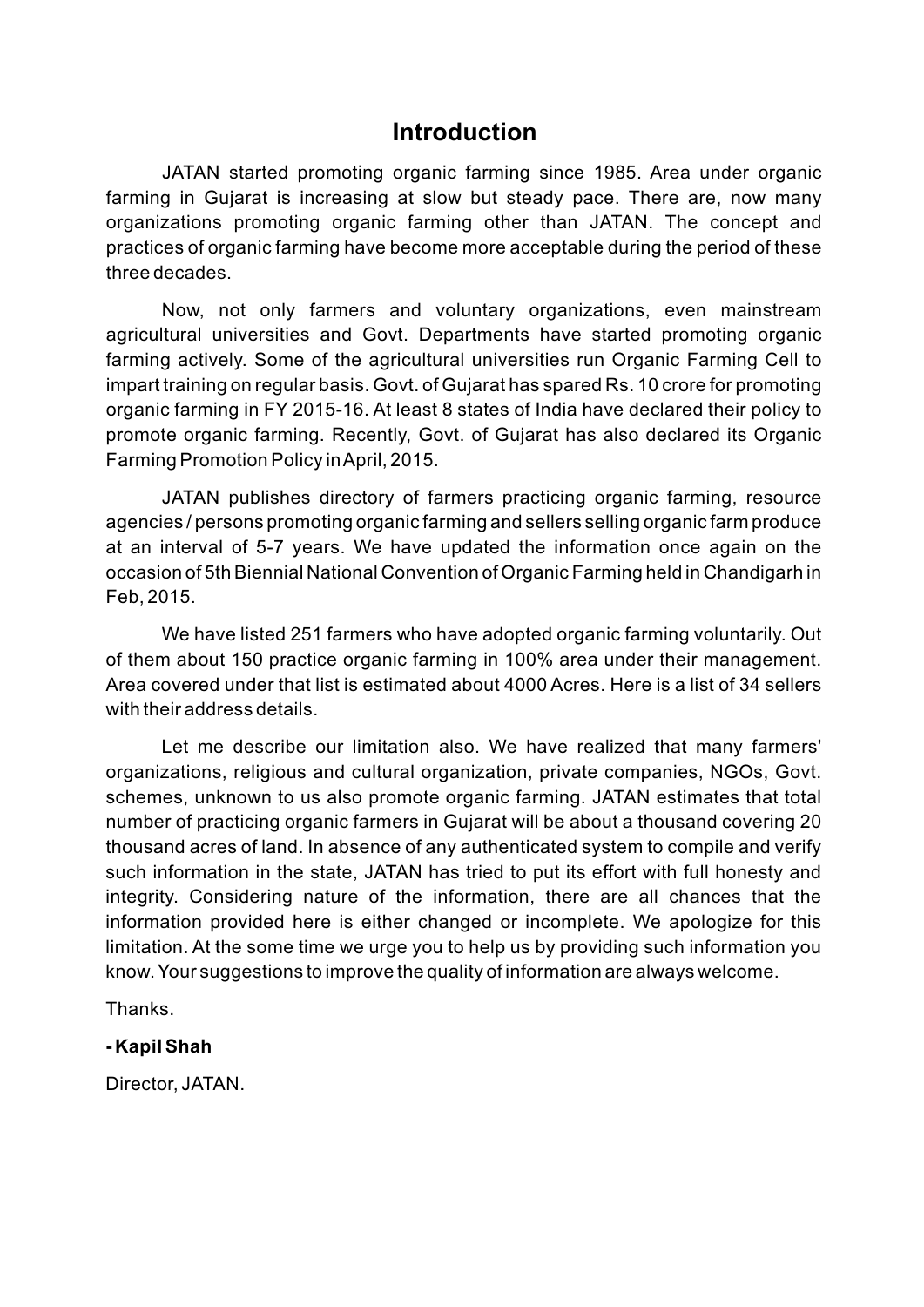### List of Organic Retailers of Gujarat

| Sr.<br>No.   | <b>Distribution Center</b>                 | Name                             | <b>Address</b>                                                                                                                          | <b>Phone / Mobile</b><br>No.                     |
|--------------|--------------------------------------------|----------------------------------|-----------------------------------------------------------------------------------------------------------------------------------------|--------------------------------------------------|
| 1            | <b>Akshar Gram</b>                         | <b>Siddharth Kamlesh Patel</b>   | Saurabh, Bh. Poonam Palace Hotel,<br>City Gold Talkies Lane, Ashram Road,<br>Navrangpura, Ahmedabad. PIN: 380 009                       | 079-66611521<br>095581 23919                     |
| $\mathbf{2}$ | Arya Sanskruti                             | <b>Mithun Shah</b>               | Jaya Smruti Bunglow, Arun Society,<br>Opp. Jain Derasar, Bhagwan Nagar Char Rasta,<br>Paldi, Ahmedabad PIN: 380 007                     | 079-65221111<br>079-32987217<br>098240 19888     |
| 3            | Asal                                       | <b>Sripal Shah</b>               | 5-Tejpal Soc. Near Fateh Nagar Station<br>Paladi, Ahmedabad. PIN: 380 007                                                               | 079-26622020<br>079-26622022                     |
| 4            | <b>Bobby Farm</b>                          | Bipinchandra Lilachandra<br>Shah | At: Pathari, Dharampur Road, Valsad-396 007                                                                                             | 02632-253066<br>02632-241815                     |
| 5            | Gram Sewa Samaj                            | Ganpatbhai Gamit                 | At & Po : Vyara, Dhulia Road,<br>Dist: Tapi, PIN: 394 650                                                                               | 02626-220108<br>02626-220703<br>098254 69169     |
| 6            | <b>Gram Shilp Khadi Bhandar</b>            | Dilipbhai Shukla                 | Vidya Nagar Main Road, Sarvodaya Sankul,<br>Bh. Rashtriya Shala, Rajkot. PIN: 364 002                                                   | 0281-2466141<br>094262 64247                     |
| 7            | <b>Gramodhyog Mandir</b>                   |                                  | Gadhada (Swami), Dist: Bhavnagar<br>PIN: 364750                                                                                         | 02847-253076                                     |
| 8            | Jatan Vitaran Kendra                       | Manubhai                         | Jatan: Mission for Organic Farming,<br>Vinoba Ashram, Bh. Gayatri Vidyalaya,<br>Gotri, Vadodara. PIN: 390 021                           | 0265-2371429<br>094270 54132                     |
| 9            | <b>Nisarg Sewa</b>                         | Yagnesh Desai                    | Mohan Optician, Azad Chawk,<br>Valsad, PIN: 396 001                                                                                     | 02632-244246<br>02632-253223<br>098251 25074     |
| 10           | Origin                                     | <b>Nehal Bhatt</b>               | B-10, Abhishek Complex, Bh. Turning Point,<br>Near Takhteshwar Mandir, Vagahwadi road,<br>Bhavnagar, PIN: 364 001                       | 0278-2524394<br>098241 92383                     |
| 11           | <b>Prakruti Kudarati</b><br>Upachar Kendra | Vardhibhai P. Thakkar            | 14/8, Ashwin Soc. lane, Opp. Fatehpura,<br>Opp. Fatepura BOB branch, Paladi,<br>Ahmedabad. PIN: 380 007                                 | 079-26637535<br>094264 84910                     |
| 12           | Sanjivani                                  | <b>Mukesh Trivedi</b>            | Sumatinath Complex, Babawadi, Mandavi,<br>Dist: Kutch, PIN: 370 465                                                                     | 02834-223114<br>098793 57773                     |
| 13           | Sanskruti                                  | Rajeshbhai                       | Bhuj Blood Bank, Shop no. 7, Lal Tekri, Near Arya Samaj, Bh. 094267 12080<br>Telephone Exchange, Bhuj. PIN: 370 001                     |                                                  |
| 14           | <b>Sardar Patel Farm</b>                   | <b>Chirag Patel</b>              | Naroda-Kathwada Road, Kathwada,<br>Ta: Daskroi, Ahmedabad-382 430                                                                       | 079-22822752<br>098252 93304                     |
|              |                                            | Dr. Dinesh Patel                 | 154-Naroda Medical Center, Opp. Ambaji Temple,<br>Naroda Bazar, Naroda, Ahmedabad-382330<br>www.sardarpatelfarm.com, spfarm13@yahoo.com | 079-22822752<br>098253 32814                     |
| 15           | Vasundhara                                 | Gunvantbhai-Jashwantbhai         | G-20, Race Course Towers, Pashabhai Park,<br>Race Course, Vadodara. PIN: 390 007                                                        | 0265-2355695<br>099042 59110<br>099044 76052     |
| 16           | <b>Vikalp</b>                              | <b>Mahadev-Neeta</b>             | Opp. Toran Guest House,<br>Gandhi Ashram, Ahmedabad. PIN: 380 027                                                                       | 079-27557199<br>079-27557878                     |
| 17           | Sanjivani, Bhuj                            | Manoj Solanki                    | Near Thakar Mandir, Main Road,<br>Juna vas, Po: Madhapar, Bhuj,<br>Dist. Kutch, PIN: 370 020                                            | 02832-240596<br>02832-240882 (R)<br>098254 28100 |
| 18           | Prakruti-Organic Haatdi                    | Jayeshbhai                       | Yamuna Kunj, Bunglow no. C-13, Zaver Nagar,<br>Opp. District Court, Bharuch, PIN: 392001                                                | 02642-240475<br>093777 61911                     |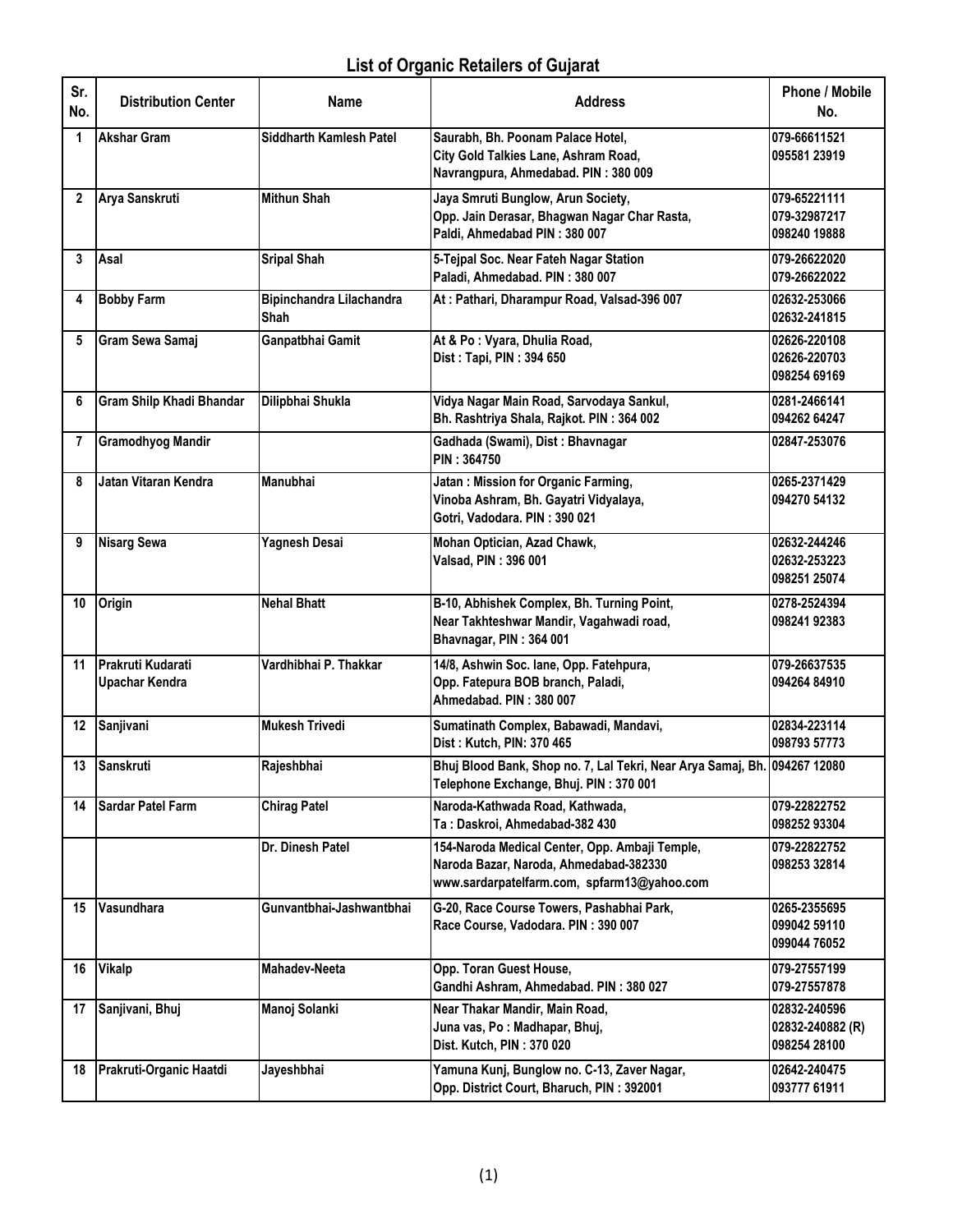| Sr.<br>No. | <b>Distribution Center</b>      | <b>Address</b><br>Name           |                                                                                                                                |                              |  |  |
|------------|---------------------------------|----------------------------------|--------------------------------------------------------------------------------------------------------------------------------|------------------------------|--|--|
| 19         | <b>Organic &amp; More</b>       | Smruti Gopi                      | Shop no. 1, Sangrilla Complex,<br>Opp. HDFC Bank, Radha Krishna Park Squre, Akota,<br>Vadodara.<br>Email: smrutigopa@gmail.com | 098795 61237                 |  |  |
| 20         | Gau-bharat                      | Trushna Sureshbhai Patel         | B-13, Toran Society, Near Panchratna Society,<br>Panchvati-Refinery Road, Gorwa, Vadodara-390 016                              | 099989 81936<br>099097 36185 |  |  |
| 21         | Satvik                          |                                  | GF-2, Ruturaj Complex, Taksh Complex,<br>Vasna Road, Old Padra Road, Vadodara.                                                 | 099250 32603<br>098798 16611 |  |  |
|            | 22 Zaveri Organic Farm          |                                  | 412, Payal Tower-2, Sayajigunj, Vadodara-390 005                                                                               | 0265-2226201<br>098250 40326 |  |  |
| 23         | Parmpara Organics<br>(Alliance) |                                  | Near Bhaikaka Statue, D-Mart Road,<br>Vallabh Vidya Nagar.                                                                     | 02692-230324<br>098791 45487 |  |  |
|            | 24 Amrut Organic Food           |                                  | B-2/3, Krishna Complex, Near Golden Cinema,<br>Anand-Vidya Nagar Road, Anand.                                                  | 098791 39101                 |  |  |
|            | 25 Parmpara                     |                                  | Bunglow No. 3, Bhagwan Nagar Tekro,<br>Bhagwan Nagar Char Rasta,<br>Mahalaxmi Char Rasta, Paldi, Ahmedabad-380 007             | 079-26607788<br>079-65221111 |  |  |
| 26         | <b>Just Organic</b>             |                                  | Karnavati Club, Sarkhej Highway, Ahmedabad.                                                                                    | 098253 36418<br>098791 45487 |  |  |
| 27         | <b>Organic Tradelink</b>        | Rajeshbhai                       | Shop no. 3, Sector-1A, Plot no. 369, Near Gayatri Mandir, J.<br>K. Nair Hospital, Gandhidham, Kutch-370 201                    | 094261 40664                 |  |  |
| 28         | Vanganga                        | Himanshu Limbasia                | 23, Ground Floor, Land Mark Complex, Astron Chowk, Opp.<br>Mongini's Backery, Tagor Road Corner, Rajkot.                       | 0281-2467227<br>096876 00006 |  |  |
| 29         | Satyam Sarvar Kendra            | Ninuben                          | 14, Manhar Plot, Bh. Dr. Prakash Mota's Hospital,<br>Rajkot.                                                                   | 0281-2467655                 |  |  |
| 30         | <b>Jihit Organic Store</b>      | Kalpna Chandresh Joshi           | Jalaram Colony, Kuber Sanskriti Apartment,<br>Opp. Dr. Sida's Hospital, Ta & Dist: Porbandar-360 575                           | 094269 99636                 |  |  |
| 31         | <b>Sajiv Fresh</b>              | Kapil Mandvewala                 | Vinayak Farm, Jamnagar-Kalawad Highway,<br>At: Sapada, Ta & Dist: Jamnagar                                                     | 098252 10425                 |  |  |
| 32         |                                 | <b>Sandip Bhatt</b>              | Shop No. 3, Aakansha Apartment, Near Gurukul,<br>Ankleshwar-393 001                                                            | 098252 44605                 |  |  |
| 33         | Upaj                            | Avani Jain<br><b>Anand Patel</b> | Opp. Lilleria Avenue, Near IOC Petrol Pump,<br>Sama-Savli Road, Vadodara-390024                                                | 0265-2714314<br>098252 34792 |  |  |
| 34         | Tulsi Swadeshi Kendra           | Shaileshbhai-Pravinbhai          | 53 / Part-2, Rupali Society, A. K. Road, Surat-395 008                                                                         | 099096 50600<br>098798 23229 |  |  |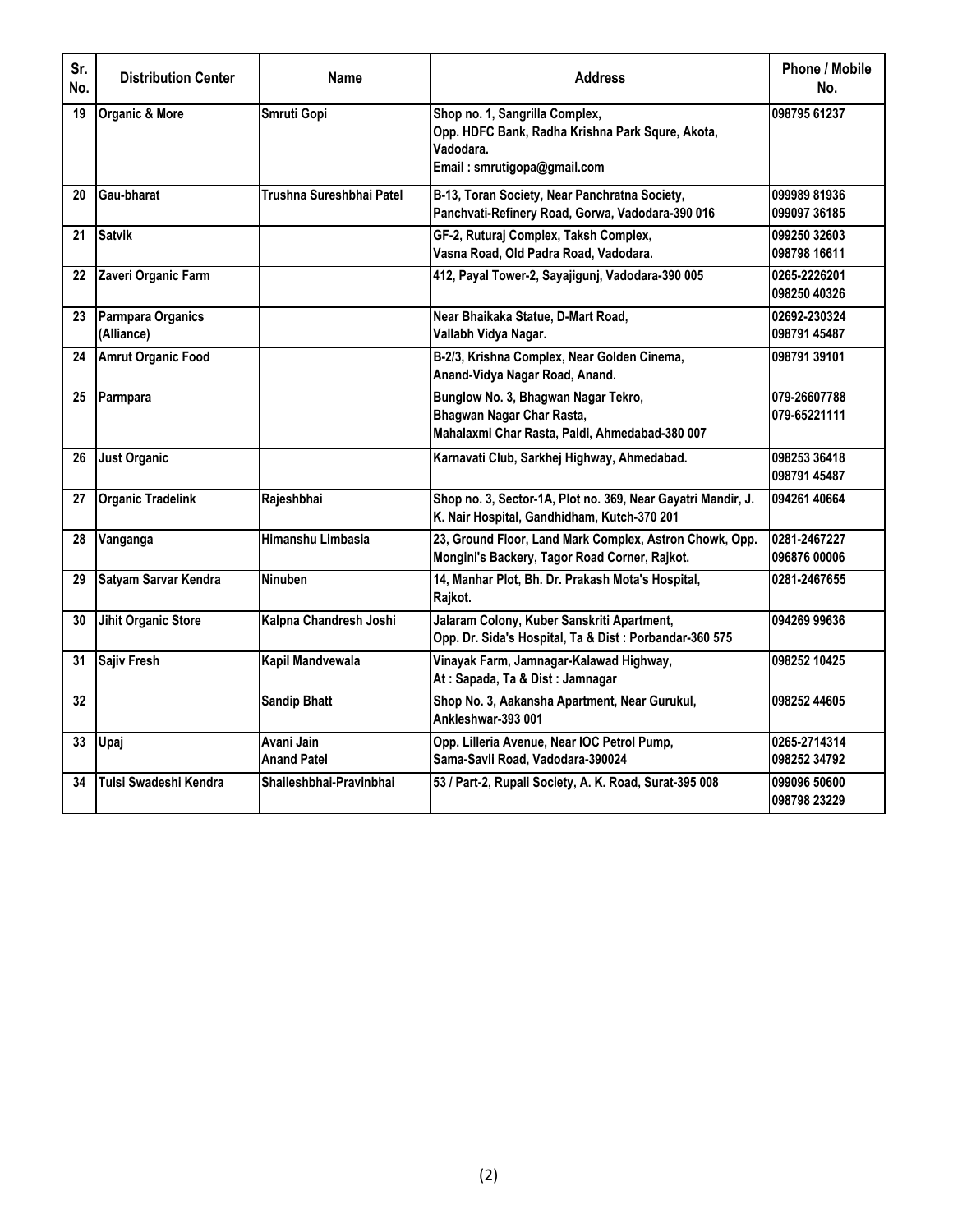# **Sajiv Kheti Directory**

### **List of Organic Farmers of Gujarat**

## **(May-2015)**

**Complied by : Kapil Shah**

#### **JATAN**

**A MISSION FOR ORGANIC FARMING Vinoba Ashram, Gotri, Vadodara : 390021. Phone : 0265-2371429 Email : jatantrust@gmail.com**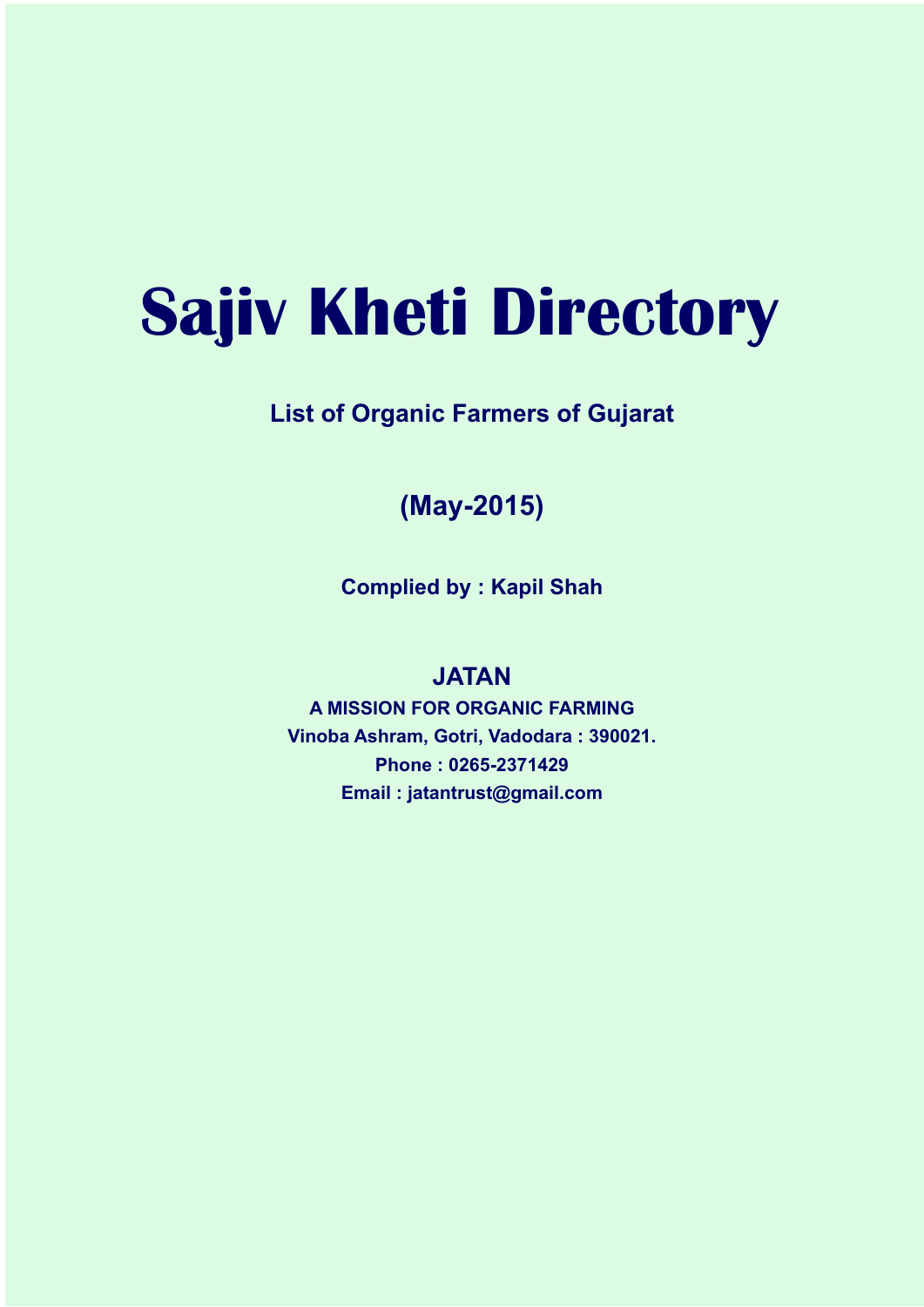#### **Introduction**

JATAN started promoting organic farming since 1985. Area under organic farming in Gujarat is increasing at slow but steady pace. There are, now many organizations promoting organic farming other than JATAN. The concept and practices of organic farming have become more acceptable during the period of these three decades.

Now, not only farmers and voluntary organizations, even mainstream agricultural universities and Govt. Departments have started promoting organic farming actively. Some of the agricultural universities run Organic Farming Cell to impart training on regular basis. Govt. of Gujarat has spared Rs. 10 crore for promoting organic farming in FY 2015-16. At least 8 states of India have declared their policy to promote organic farming. Recently, Govt. of Gujarat has also declared its Organic Farming Promotion Policy in April, 2015.

JATAN publishes directory of farmers practicing organic farming, resource agencies / persons promoting organic farming and sellers selling organic farm produce at an interval of 5-7 years. We have updated the information once again on the occasion of 5th Biennial National Convention of Organic Farming held in Chandigarh in Feb, 2015.

This directory includes 251 farmers who have adopted organic farming voluntarily. Out of them about 150 practice organic farming in 100% of land area under their management. Area covered under this list is estimated about 4000 Acres. Lists of resource agencies and organic retailers is published separately.

Let me describe our limitation also. We have realized that many farmers' organizations, religious and cultural organization, private companies, NGOs, Govt. schemes, unknown to us also promote organic farming. JATAN estimates that total number of practicing organic farmers in Gujarat will be about a thousand covering 20 thousand acres of land. In absence of any authenticated system to compile and verify such information in the state, JATAN has tried to put its effort with full honesty and integrity. Considering nature of the information, there are all chances that the information provided here is either changed or incomplete. We apologize for this limitation. At the some time we urge you to help us by providing such information you know. Your suggestions to improve the quality of information are always welcome.

Thanks.

#### **- Kapil Shah**

Director, JATAN.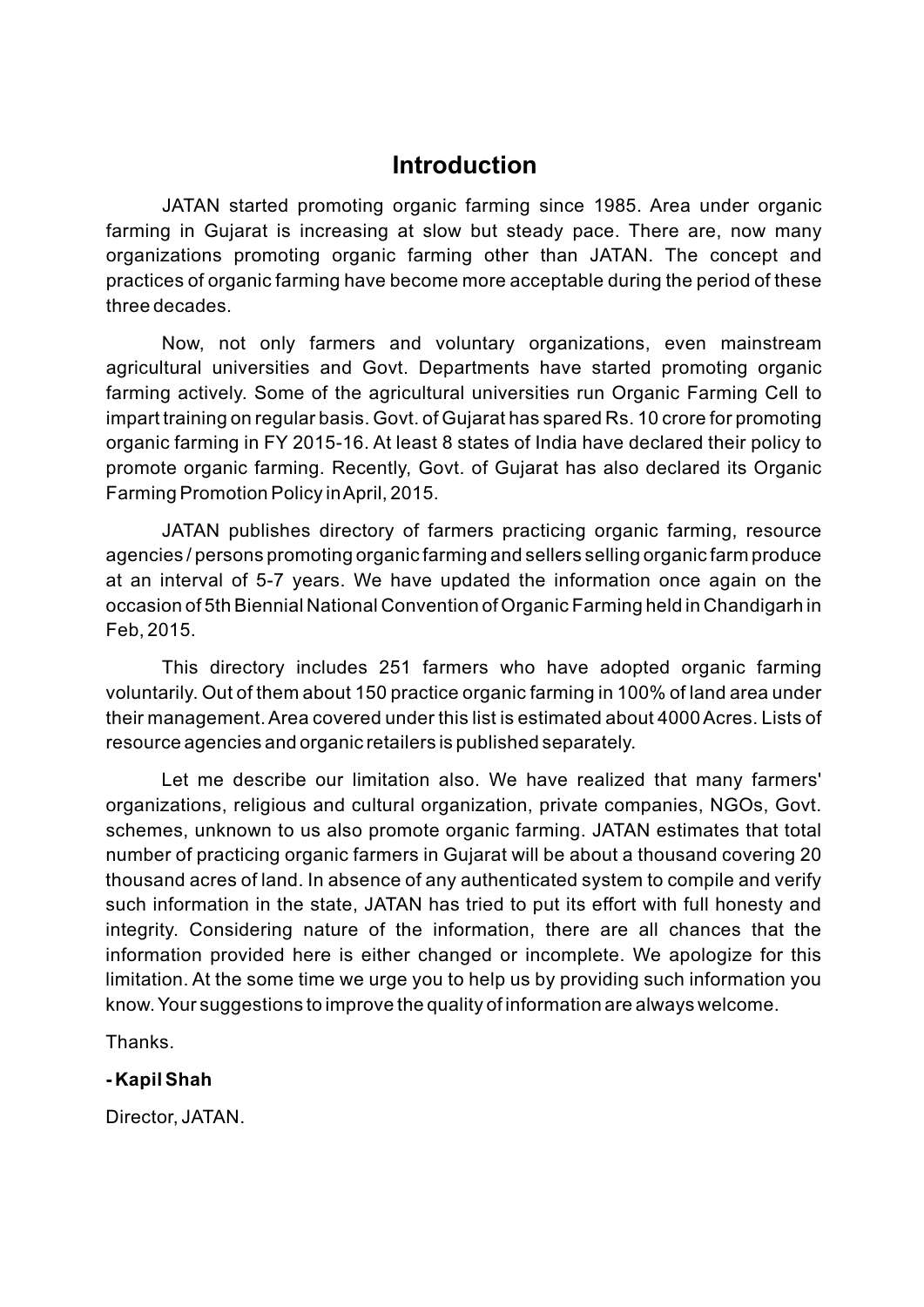# **Index**

| Sr. | <b>Particulars</b>                      | Page No.                | No. of<br><b>Entries</b> |
|-----|-----------------------------------------|-------------------------|--------------------------|
| 1.  | List of Organic Farmers: Kutch District | $\mathbf{1}$            | 25                       |
| 2.  | <b>Patan District</b>                   | $\overline{4}$          | 6                        |
| 3.  | Mahesana District                       | $\overline{\mathbf{4}}$ | $\mathbf{1}$             |
| 4.  | <b>Banaskantha District</b>             | $\overline{4}$          | 3                        |
| 5.  | Sabarkantha & Arvalli District          | 5                       | 16                       |
| 6.  | Gandhinagar District                    | $\overline{7}$          | 3                        |
| 7.  | <b>Ahmedabad District</b>               | 8                       | 5                        |
| 8.  | <b>Kheda District</b>                   | 9                       | $\overline{4}$           |
| 9.  | <b>Anand District</b>                   | 10                      | 8                        |
| 10. | Vadodara District                       | 11                      | 23                       |
| 11. | <b>Bharuch District</b>                 | 14                      | $\overline{\mathbf{4}}$  |
| 12. | Narmada District                        | 15                      | $6\phantom{1}$           |
| 13. | Surat & Tapi District                   | 16                      | 25                       |
| 14. | Navsari District                        | 19                      | 63                       |
| 15. | Valsad & Dang District                  | 25                      | 14                       |
| 16. | Junagadh District                       | 27                      | 11                       |
| 17. | Rajkot District                         | 29                      | $\overline{4}$           |
| 18. | Jamnagar District                       | 29                      | 3                        |
| 19. | Surendranagar District                  | 30                      | 18                       |
| 20. | <b>Bhavnagar District</b>               | 32                      | 5                        |
| 21. | Amreli District                         | 33                      | $\overline{\mathbf{4}}$  |
|     | <b>Total Organic Farmers</b>            |                         | 251                      |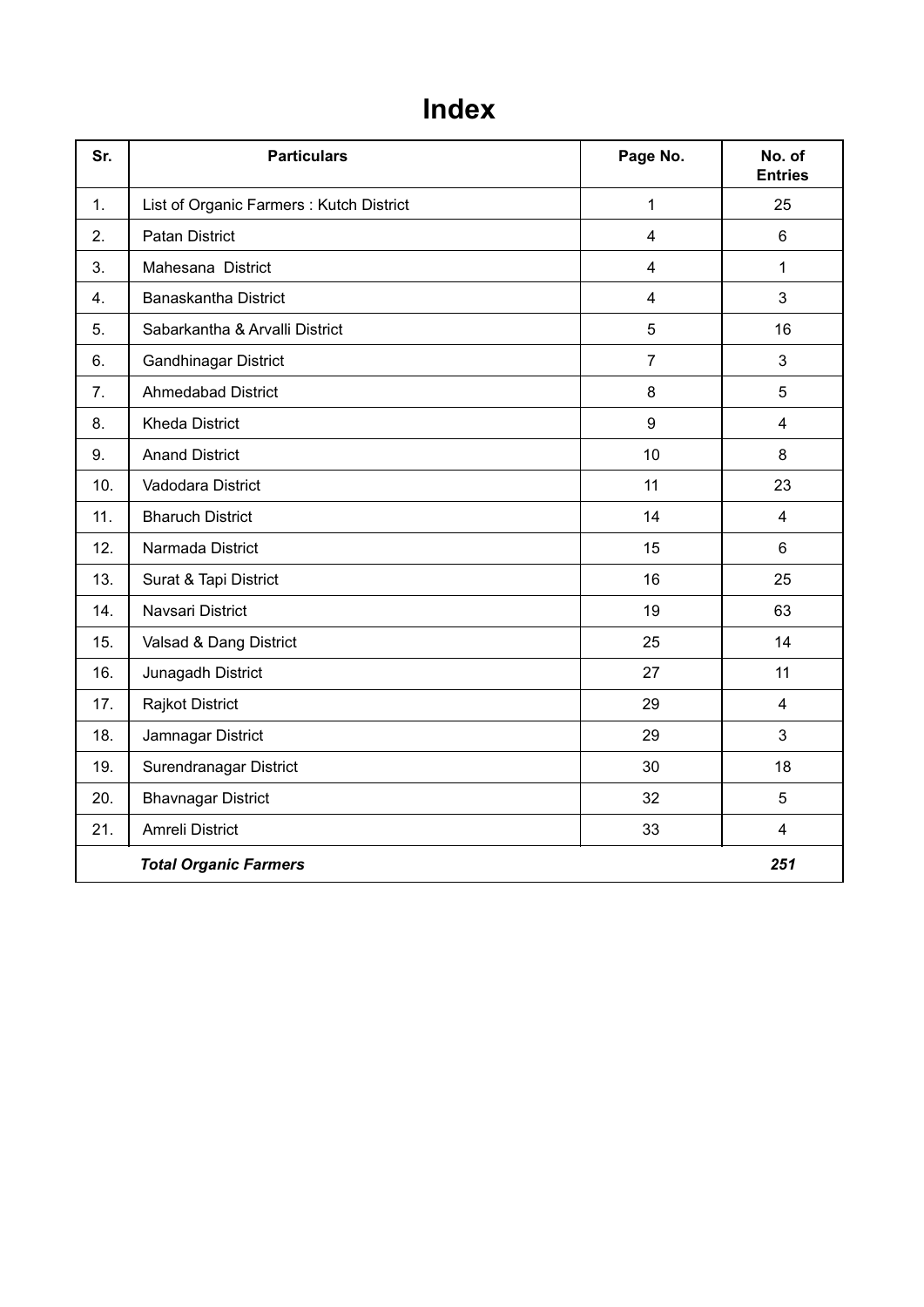#### List of Organic Farmers of Gujarat

| Sr.            | Name<br>(Start. year)                                            | <b>Address</b>                                                                                                      | <b>Phone / Mobile</b>                                              | Area           |     | <b>Crops under Organic Farming</b>    |                                         |                |                                                                                                                 |                       | <b>Note</b>                                                                        |
|----------------|------------------------------------------------------------------|---------------------------------------------------------------------------------------------------------------------|--------------------------------------------------------------------|----------------|-----|---------------------------------------|-----------------------------------------|----------------|-----------------------------------------------------------------------------------------------------------------|-----------------------|------------------------------------------------------------------------------------|
| No.            | <b>Update Month</b>                                              |                                                                                                                     | <b>Number</b>                                                      | <b>Acre</b>    | %   | <b>Cereals</b>                        | <b>Pulses</b>                           | Oil seeds      | <b>Fruits</b>                                                                                                   | <b>Other</b>          |                                                                                    |
|                | <b>District: Kutch</b>                                           |                                                                                                                     |                                                                    |                |     |                                       |                                         |                |                                                                                                                 |                       |                                                                                    |
| 1              | D. K. Patel<br>(1995)                                            | Jalaram Bag,<br>At:Bidada,<br>Ta: Mandvi,<br>Dist.: Kutch<br>PIN: 370 435                                           | 02834-244177<br>098796 47915<br>098794 59552                       | 14             | 100 |                                       |                                         |                | Chiku, Dates,<br>Amla                                                                                           |                       | processes<br>Chikoo in<br>dry<br>delicious<br>chips                                |
| $\mathbf{2}$   | Maganbhai Ahir<br>(2000)                                         | At & Po: Ningal<br>Ta: Anjar,<br>Dist.: Kutch<br>PIN: 370 105                                                       | 099793 19629                                                       | 20             | 100 | Pearl<br>Millet.<br>Wheat             | <b>Green Gram Ground</b>                | Nut,<br>Castor | Mango,<br>Gunda                                                                                                 |                       |                                                                                    |
| 3              | Manojbhai<br>Purshottambhai<br>Solanki<br>(2001)<br>(Sept, 2014) | Near Thakar Mandir,<br>Junavas.<br>Po: Madhapar,<br>Ta: Bhuj,<br>Dist.: Kutch<br>PIN: 370 020                       | 02832-241182<br>098254 28100<br>Email:sriram_grou<br>p@yahoo.co.in | 80             | 100 | Pearl<br>Millet,<br>Wheat             | Green<br>Gram, Choli Ground             | Castor,<br>nut | Mango, Amla, Medicinal<br>Sitafal, Gauva Plants                                                                 |                       | <b>100 cows.</b><br>Vermi-<br>compost,<br>Good<br><b>Training</b><br><b>Center</b> |
| 4              | <b>Mulchand Haria</b><br>(1992)                                  | Kutch Sanjivani Farm, 02834-244269<br>At: Bidada,<br>Po: Nigal,<br>Ta: Mandavi,<br>Dist.: Kutch<br>PIN: 370 435     | 098250 88512                                                       | 60             | 100 | Pearl<br>Millet,<br>Wheat             | Green<br>Gram, Black<br><b>Gram</b>     |                | Mango, Amla                                                                                                     |                       |                                                                                    |
| 5              | Pradip Makwana<br>(2001)                                         | Makwana Krishi Tirth,<br>At: Sinogra<br>Ta: Anjar,<br>Dist.: Kutch<br>PIN: 370 110                                  | 094272 11285                                                       | 110            | 100 | Pealmillet,<br>wheat                  | <b>Green Gram Castor</b>                |                | Kesar<br>mango,<br>Dates,<br>Coconut.<br>Chiku, Bijora,<br>Amla, Lemon,<br>Custard<br>Apple,<br><b>Mulbarry</b> | Fodder,<br>Vegetables | 25 animals,<br>mainly<br><b>COWS</b>                                               |
| 6              | <b>Shailesh Gor</b><br>(2007)                                    | <b>B-497, RTO</b><br>Relocation site,<br>At: Bhuj<br>Dist.: Kutch<br>PIN: 370 001                                   | 093743 53853                                                       | $\overline{2}$ | 100 | Pearl<br>Millet,<br>Wheat,<br>Sorghum | <b>Green Gram</b>                       |                | Mango,<br>Guava,<br>Chiku,<br>Papaya                                                                            | Vegetables,<br>Fodder |                                                                                    |
| $\overline{7}$ | (2001)                                                           | Shivji Damji Shah Abadasa Gaushala<br>Trust, At: Rapar<br>Gadhwali,<br>Ta: Abadasa,<br>Dist.: Kutch<br>PIN: 370 645 | 02831-273256<br>099795 23997                                       | 35             | 100 |                                       | Pearl Millet Green Gram                 |                |                                                                                                                 | Fodder, Milk Gaushala | with 400<br>cow                                                                    |
| 8              | Vallabhji Murji<br>Dedhia<br>(2006)                              | Raj Baag<br>At: Bidada<br>Ta: Mandvi<br>Dist.: Kutch                                                                | 094268 37141                                                       | 30             | 100 | Pearl<br>Millet,<br>Wheat             | Green<br>Gram,<br>Kidney<br><b>Bean</b> | Castor         | Mango,<br>Lemon                                                                                                 | Fodder                | Liquid<br>organic<br>fertiliser<br>maker                                           |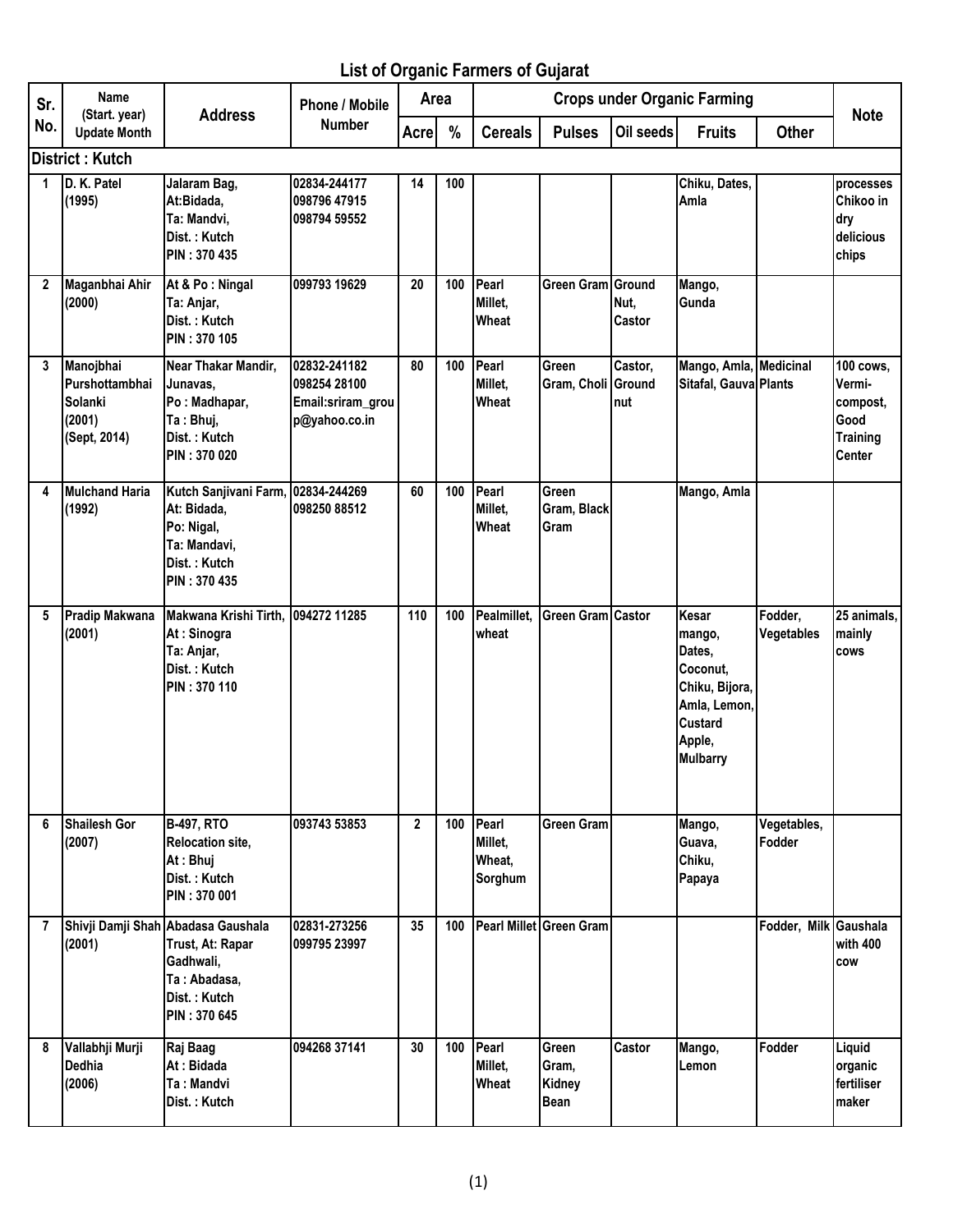| Sr. | <b>Name</b><br>(Start. year)                           | <b>Address</b>                                                                                                                       | <b>Phone / Mobile</b>                                                                |                | <b>Crops under Organic Farming</b><br>Area |                                       |                              |                          | <b>Note</b>                              |                                                                                        |                                       |
|-----|--------------------------------------------------------|--------------------------------------------------------------------------------------------------------------------------------------|--------------------------------------------------------------------------------------|----------------|--------------------------------------------|---------------------------------------|------------------------------|--------------------------|------------------------------------------|----------------------------------------------------------------------------------------|---------------------------------------|
| No. | <b>Update Month</b>                                    |                                                                                                                                      | <b>Number</b>                                                                        | Acre           | %                                          | <b>Cereals</b>                        | <b>Pulses</b>                | Oil seeds                | <b>Fruits</b>                            | <b>Other</b>                                                                           |                                       |
| 9   | (2001)                                                 | Velji Murji Bhudia Ramkrishna Road,<br>Near Char Bunglow,<br>Nawa Vas,<br>Po: Madhapar,<br>Ta: Bhuj,<br>Dist.: Kutch<br>PIN: 370 020 | 02832-604010<br>094269 91112<br>094261 37376                                         | 21             | 100                                        |                                       |                              |                          | Keshar<br>Mango, Amla,<br>Jambu          |                                                                                        | <b>Frozen fruit</b><br>Juice<br>maker |
| 10  | Valji Velji Bhudia<br>(2001)<br>(Feb, 2015)            | Raghunath Mandir<br>Chok, Nawa Vas,<br>Po: Madhapar,<br>Ta: Bhuj,<br>Dist.: Kutch<br>PIN: 370 020                                    | 098793 49835                                                                         | 14             | 100                                        | Wheat                                 |                              | <b>Mustard</b>           |                                          | Methi, Rajko,<br>Onion,<br>Carrot                                                      |                                       |
| 11  | Vijay-Kusum<br>Shah<br>(1996)<br>(Feb, 2015)           | Nu Tech Farm,<br>At & Po: Rayan,<br>Ta: Mandvi,<br>Dist.: Kutch<br>PIN: 370 465                                                      | 02834-288361<br>098252 35811<br>02834-288911 (F)<br>Email: vijaykusum<br>@nugroup.in | 42             | 100                                        | Pearl<br>Millet,<br>Rajgaro,<br>Wheat | Green<br>Gram,<br>pigeon pea | Sesame,<br>Castor        | Green Dates,<br>Amla, Sitafal            | Vegetables,<br>Aloevera<br>processing,<br>Fodder,<br><b>Medicinal</b><br><b>Plants</b> | 40 cows                               |
| 12  | (2010)<br>(Feb, 2015)                                  | Meghjibhai Hirani Vali Vistar, At: Nani<br>Nangalpur, Ta: Anjar, 88665 92329<br>Dist: Kutch                                          | 94280 81175                                                                          | 5              | 100                                        |                                       |                              |                          |                                          | Rose,<br>Fodder                                                                        | 5 cows                                |
| 13  | Deepakbhai<br>Maganbhai Patel<br>(2014)<br>(Feb, 2015) | Shreeji Enterprise<br>44, Municiple Veg.<br>Market, Opp. Old<br>Court, Gandhidham,<br>Dist: Kutch                                    | 02832-228925<br>94267 37808                                                          | 15             | 100                                        | Pearl<br>Millet,<br>Wheat             |                              |                          | Mango                                    | Vegetables                                                                             | 60 cows                               |
| 14  | <b>Ektaben</b><br>(Feb, 2015)                          | At: Sanosara,<br>Ta: Bhuj,<br>Dist: Kutch                                                                                            | 96382 23367                                                                          | 7              | 100                                        |                                       | Guwar                        | Castor                   |                                          | Vegetables,<br>Fodder                                                                  | 5 cows                                |
|     | 15 Valjibhai R.<br>Marand<br>(2004)<br>(Feb, 2015)     | Near Ravechi Mata<br>Mandir, At: Sapeda,<br>Ta: Anjar, Dist:<br>Kutch<br>PIN: 370 105                                                | 99253 19278                                                                          | 13             |                                            | 100 Wheat                             |                              | Castor,<br>Ground<br>nut | Mango                                    | Fodder<br>Rajko                                                                        | 7 cows                                |
| 16  | Manilalbhai Patel<br>Mohanbhai Patel<br>(Feb, 2015)    | <b>Vinshol Farm</b><br>Ta: Bhuj,<br>Dist: Kutch                                                                                      | 98252 70250<br>94272 35356                                                           | 100            | 100                                        |                                       |                              |                          | Mango,<br>Dates, Gauva,<br><b>Bijora</b> |                                                                                        |                                       |
| 17  | Ratanshi<br>Arjanbhai Patel<br>(Feb, 2015)             | At: Khirsara,<br>Ta: Nakhtrana,<br>Dist: Kutch                                                                                       | 94268 35677                                                                          | $\overline{7}$ | 100                                        |                                       |                              | Castor                   | <b>Mango</b>                             |                                                                                        |                                       |
| 18  | Naranbhai (2010)                                       | At: Bhujpur,<br>Ta: Mundra,<br>Dist: Kutch                                                                                           | 96383 67660                                                                          | $\overline{7}$ | 100                                        | Pearl<br>Millet,<br>Wheat             |                              |                          | <b>Dates</b>                             | Fodder                                                                                 |                                       |
| 19  | Virambhai<br>Parbatbhai Menat Ta: Bhuj,                | At: Bhujodi,<br>Dist: Kutch                                                                                                          | 99796 23173                                                                          | 17             | 100                                        |                                       |                              |                          | Mango, Amla,<br>Organge                  |                                                                                        |                                       |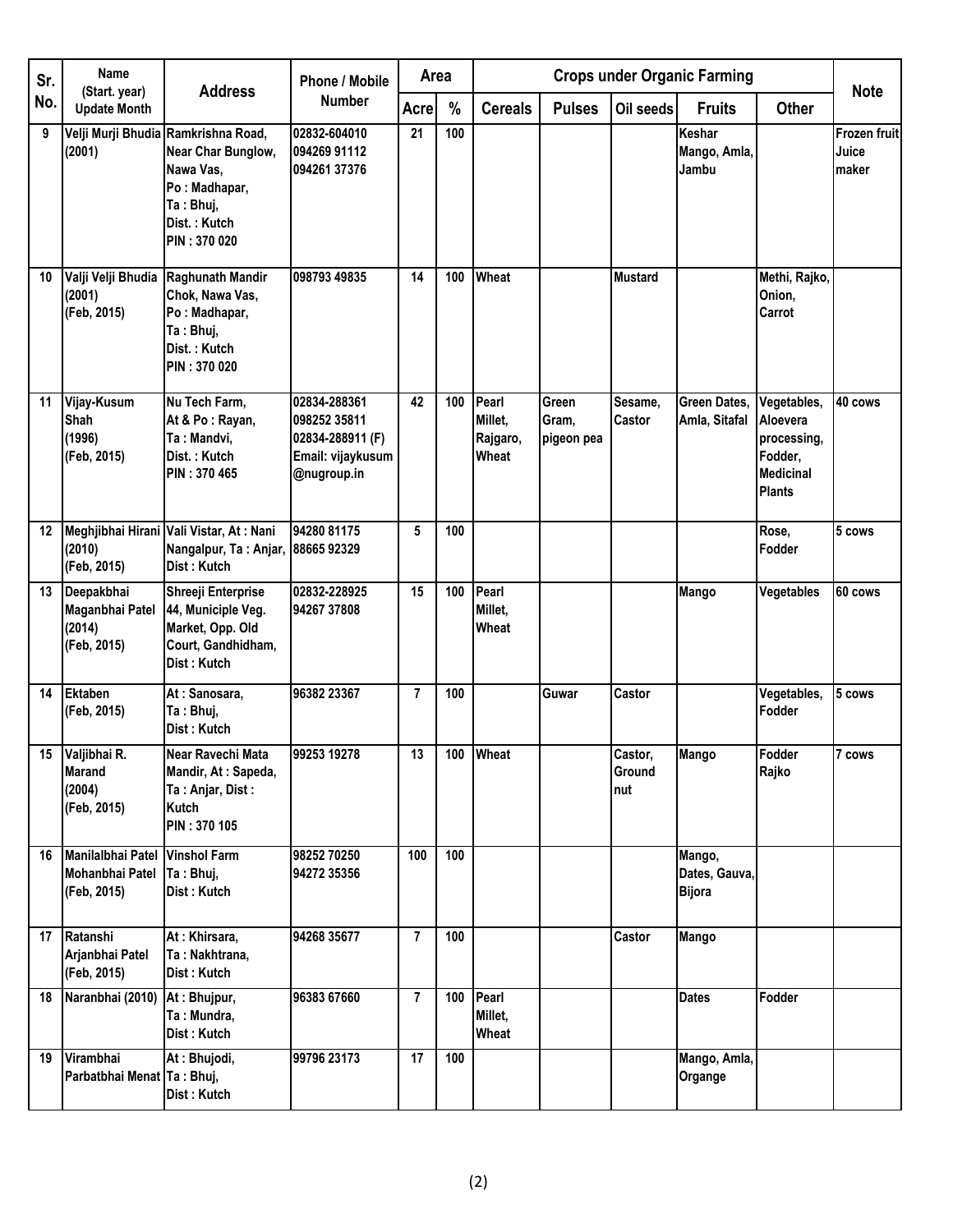| Sr. | <b>Name</b><br><b>Address</b><br>(Start. year)          |                                               | <b>Phone / Mobile</b> | Area           |               | <b>Crops under Organic Farming</b> |               |                          |                        |              | <b>Note</b> |
|-----|---------------------------------------------------------|-----------------------------------------------|-----------------------|----------------|---------------|------------------------------------|---------------|--------------------------|------------------------|--------------|-------------|
| No. | <b>Update Month</b>                                     |                                               | <b>Number</b>         | Acre           | $\frac{0}{0}$ | <b>Cereals</b>                     | <b>Pulses</b> | Oil seeds                | <b>Fruits</b>          | <b>Other</b> |             |
| 20  | Khimjibhai<br>Ramjibhai Menat<br>(Feb. 2015)            | At: Nilpar,<br>Ta: Rapar,<br>Dist: Kutch      | 98799 61985           | 11             | 100           | Pearl<br>Millet.<br>Wheat          |               | Mustard,<br><b>Methi</b> | Mango,<br>Dates, Gauva | Rajko        | 28 cows     |
| 21  | Dr. Chandrkant<br>Thakkar (2010)<br>(Feb, 2015)         | At: Mendiyala,<br>Ta : Anjar,<br>Dist : Kutch | 02836-224488          | 12             | 100           | Pearl<br>Millet.<br>Wheat          | Green Gram    |                          | Mango,<br>Dates, Lemon |              | 4 cows      |
| 22  | <b>Manubha</b><br>Jayubha Jadeja<br>(Feb, 2015)         | At: Khedoi<br>Ta: Anjar,<br>Dist: Kutch       | 98255 56567           | 120            | 75            |                                    |               |                          | Mango,<br><b>Gauva</b> |              | 12 cows     |
| 23  | Manekbhai<br>(2013)<br>(Feb, 2015)                      | At: Bhujpur<br>Ta : Mundra,<br>Dist: Kutch    | 94264 54476           | 4              | 40            | Pearl<br>Millet.<br>Wheat          |               |                          | <b>Dates</b>           | Fodder       |             |
| 24  | Devjibhai<br>Hirabhai<br>Barchand (2009)<br>(Feb, 2015) | At: Ratnal,<br>Ta : Bhuj,<br>Dist : Kutch     | 94282 34828           | 4              | 30            |                                    |               |                          | Mango                  |              |             |
| 25  | Keval Amrutbhai<br>Limbani (2014)<br>(Feb, 2015)        | At & Ta: Nakhtrana,<br>Dist : Kutch           | 94298 22047           | $\overline{2}$ | 10            | Wheat                              |               | Ground<br>nut            |                        |              |             |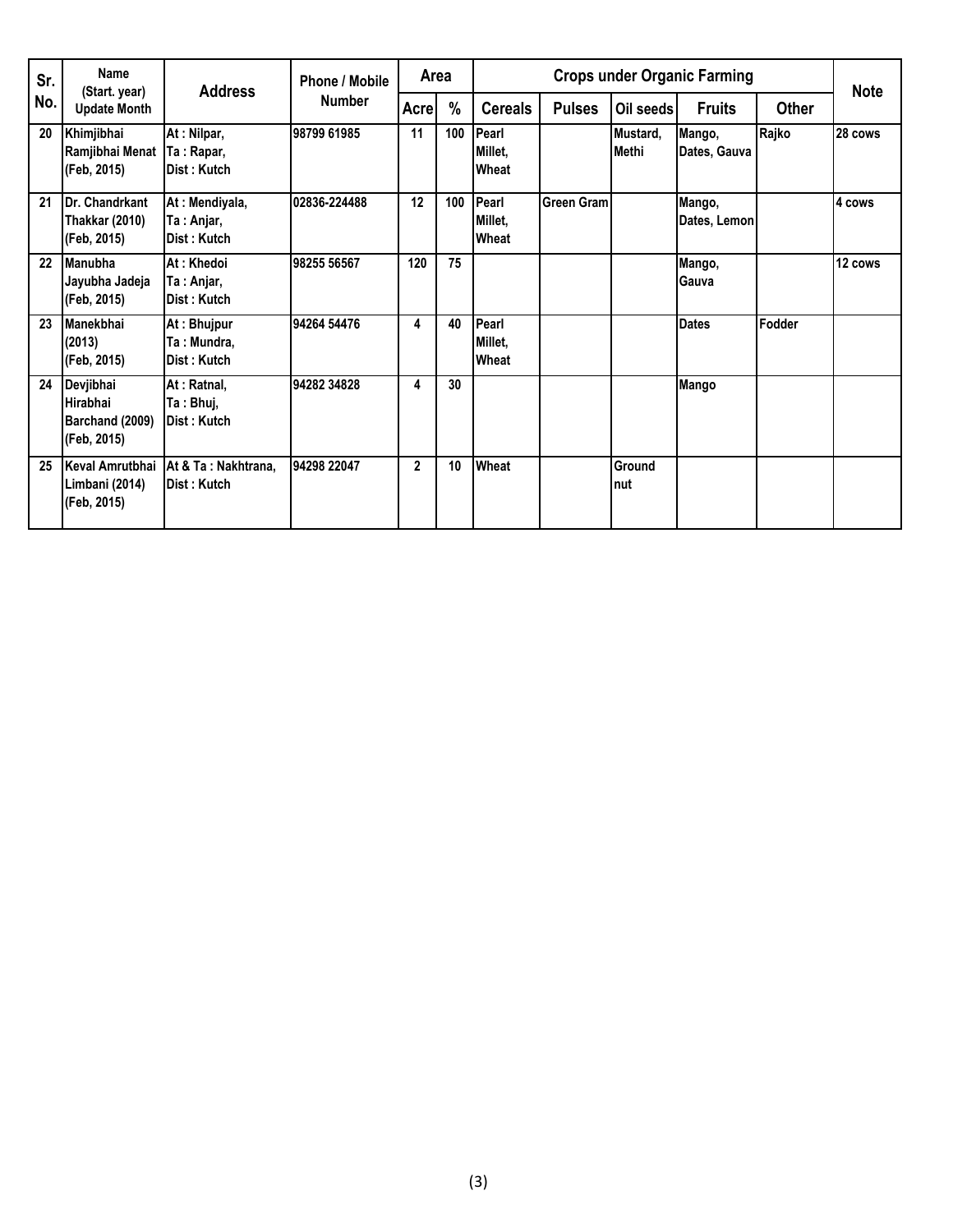| Sr.          | <b>Name</b>                                                         | <b>Address</b>                                                                                                                             | Phone / Mobile               | Area           |     |                                           |                                                |                                                        | <b>Crops under Organic Farming</b>             |                                            | <b>Note</b>                  |
|--------------|---------------------------------------------------------------------|--------------------------------------------------------------------------------------------------------------------------------------------|------------------------------|----------------|-----|-------------------------------------------|------------------------------------------------|--------------------------------------------------------|------------------------------------------------|--------------------------------------------|------------------------------|
| No.          | (Start. year)<br><b>Update Month</b>                                |                                                                                                                                            | <b>Number</b>                | <b>Acre</b>    | %   | <b>Cereals</b>                            | <b>Pulses</b>                                  | Oil seeds                                              | <b>Fruits</b>                                  | <b>Other</b>                               |                              |
|              | <b>District: Patan</b>                                              |                                                                                                                                            |                              |                |     |                                           |                                                |                                                        |                                                |                                            |                              |
| 1            | <b>Shree Sami</b><br>Gaushala Sewa<br><b>Mandal</b><br>(Feb, 2015)  | At, Po & Ta: Sami,<br>Dist.: Patan<br>PIN: 384 245                                                                                         | 099254 80338<br>094287 53284 | 16             | 100 | Sorghum                                   | Gram                                           | Castor                                                 | <b>Ber</b>                                     | Cotton,<br>Cummin                          | (Labhasha<br>nkar<br>Rajgor) |
| $\mathbf{2}$ | Labhshankar<br>Girjashankar<br>Rajgor<br>(Feb, 2015)                | At, Po & Ta: Sami,<br>Dist.: Patan<br>PIN: 384 245                                                                                         | 094287 53284<br>099254 80338 | 40             | 100 | Sorghum                                   | Green<br>Gram,<br>Horse gram                   | Castor                                                 | <b>Ber</b>                                     | Cotton,<br>Cummin                          |                              |
| 3            | Sajanji Shankarji<br><b>Thakor</b><br>(Feb, 2015)                   | At: Nortavanta,<br>Ta, Dist: Patan<br>PIN: 384 275                                                                                         | 099258 28611                 | $\mathbf{2}$   | 100 | Wheat                                     |                                                | Castor                                                 |                                                |                                            |                              |
| 4            | Mahendra<br>Dwarkabhai Patel Ranuj,<br>(Feb, 2015)                  | At: Sander, Po:<br>Ta, Dist: Patan<br><b>PIN: 384 275</b>                                                                                  | 098795 84258                 | $\overline{2}$ | 40  | Wheat                                     |                                                |                                                        |                                                |                                            |                              |
| 5            | <b>Kisarsinh</b><br>Chaturji Thakor<br>(Feb, 2015)                  | At: Hamidpur,<br>Ta, Dist: Patan<br><b>PIN: 384 275</b>                                                                                    | 099139 31887                 | 1              | 16  | Wheat                                     |                                                |                                                        |                                                |                                            |                              |
| 6            | Sureshbhai<br>Khodidas Patel<br>(Feb, 2015)                         | At: Sander,<br>Ta, Dist: Patan<br>PIN: 384 275                                                                                             | 099254 57202                 | 1              | 10  | Wheat                                     |                                                |                                                        |                                                |                                            |                              |
|              | District: Mahesana                                                  |                                                                                                                                            |                              |                |     |                                           |                                                |                                                        |                                                |                                            |                              |
| 1            | Ramulal<br><b>Chimanial Patel</b><br>(1998)<br>(Feb, 2015)          | Sarvodya Ashram<br>Maadhi,<br>Gramodyog Wadi,<br>At, Po & Ta: Vijapur<br>Dist.: Mahesana<br>PIN: 382 870                                   | 02763-220104<br>098259 20104 | 4              | 100 | Wheat,<br><b>Pearl Millet</b>             |                                                | Castor,<br><b>Sesame</b>                               | Lemon                                          | Vegetables                                 |                              |
|              | District: Banaskantha                                               |                                                                                                                                            |                              |                |     |                                           |                                                |                                                        |                                                |                                            |                              |
| 1            | Sonaji Chauhan<br>(2000)<br>(Feb, 2015)                             | 17, Bansidhar<br>Bunglows, Diyodar-<br>Bhabhar Highway,<br>Bhesan char rasta,<br>At, Po & Ta: Diyodar<br>Dist: Banaskantha<br>PIN: 385 330 | 094263 20340                 | 30             |     | 100 Pearl<br>Millet,<br>Wheat,<br>Sorghum | Green<br>Gram,<br><b>Kidney</b><br><b>Bean</b> | Sesame,<br>Grount<br>nut,<br>Castor,<br><b>Mustard</b> | Pomegranate Cotton,<br>Papaya, Amla Vegetable, | Isabgul,<br>Fennel,<br><b>Herbal Plant</b> |                              |
| $\mathbf{2}$ | <b>Bhikhaji Kaluji</b><br>Solanki<br>(1995)<br>Sept, 2014           | At, Po, Ta: Vadgam<br>Dist: Banaskantha<br><b>PIN: 385410</b>                                                                              | 099257 77272                 | 10             | 100 | Pearl<br>Millet,<br>Wheat                 | Green Gram Castor,                             | <b>Mustard</b>                                         |                                                | Vegetables,<br>Fodder                      |                              |
| 3            | Laxmanbhai<br><b>Bhikhabhai</b><br>Chauhan<br>(2001)<br>(Feb, 2015) | At: Chaladar<br>Po: Chatra<br>Ta: Bhabhar<br>Dist: Banaskantha                                                                             | 098240 42383<br>094276 47937 | $\overline{7}$ | 25  | <b>Pearl Millet Green</b>                 | Gram, Cow<br>Pea                               | Mustard,<br>Castor,<br><b>Sesame</b>                   | Lemon, Amla,<br>Pomegranate                    |                                            |                              |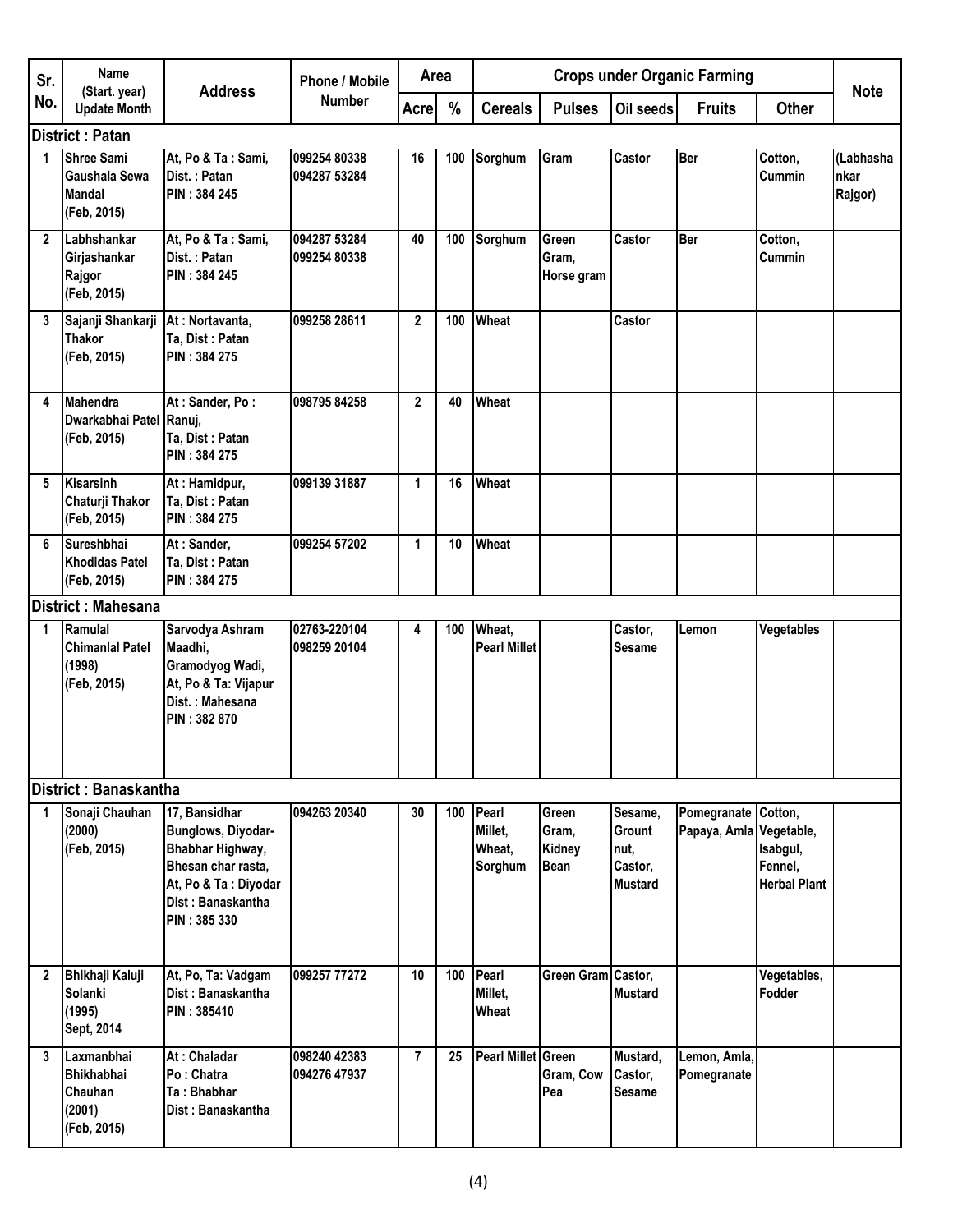| Sr.            | Name                                                                    | <b>Address</b>                                                                                   | Phone / Mobile               | Area           |     | <b>Crops under Organic Farming</b>         |                                                             |                                            | <b>Note</b>             |                                            |  |
|----------------|-------------------------------------------------------------------------|--------------------------------------------------------------------------------------------------|------------------------------|----------------|-----|--------------------------------------------|-------------------------------------------------------------|--------------------------------------------|-------------------------|--------------------------------------------|--|
| No.            | (Start. year)<br><b>Update Month</b>                                    |                                                                                                  | Number                       | <b>Acre</b>    | %   | <b>Cereals</b>                             | <b>Pulses</b>                                               | Oil seeds                                  | <b>Fruits</b>           | <b>Other</b>                               |  |
|                | District: Sabarkantha & Arvalli                                         |                                                                                                  |                              |                |     |                                            |                                                             |                                            |                         |                                            |  |
| 1              | Dhanjibhai<br><b>Surmabhai</b><br><b>Damor</b><br>(2001)<br>(Feb, 2015) | At: Rudral<br>Po: Dhambolia<br>Ta: Bhiloda.<br>Dist: Arvalli<br>PIN: 383 355                     | 099787 46846                 | $\mathbf{2}$   | 100 | Maize,<br>Wheat,<br>Paddy                  | Pigeon Pea, Ground<br>Green<br>Gram, Black<br>Gram          | Inut                                       | Amla, Lemon             | Vegetables                                 |  |
| $\mathbf{2}$   | (1995)<br>(Feb, 2015)                                                   | Rajnikant K. Patel 68, Jeevanjyot Soc.,<br>At & Po: Modasa,<br>Dist: Sabarkantha<br>PIN: 383 315 | 02774-243683<br>094284 84728 | 6              | 100 | Maize,<br>Wheat,                           | Green<br>Gram, Black Ground<br>gram, Horse nut<br>gram      | Castor,                                    |                         | Mustard,<br>Cumin,<br>Fennel,<br>Isabagul  |  |
| 3              | Vimlaben<br><b>Babubhai</b><br><b>Kalaswa</b><br>(Feb, 2015)            | At & Po: Kasana<br>Ta: Meghraj<br>Dist: Arvalli                                                  | 095374 92393                 | $\overline{7}$ | 100 | Maize,<br>Wheat,<br>Paddy,<br><b>Barly</b> | Pigeon Pea, Castor,<br>Black gram, Ground<br>Horse gram nut |                                            | Banana,<br>Gauva        | Vegetables                                 |  |
| 4              | Vinodbhai<br>Lalabhai Patel<br>(2009)<br>(Feb, 2015)                    | At & Po: Haripur,<br>Ta: Idar<br>Dist: Sabarkantha<br>PIN: 383 110                               | 098258 01830                 | 16             | 100 | <b>Wheat</b>                               | Pigeon Pea,<br><b>Black gram</b>                            | Castor,<br>Ground<br>nut.<br><b>Sesame</b> |                         |                                            |  |
| 5              | Amaratbhai<br>Girdharbhai Patel Ta: Idar<br>(2001)<br>(Feb, 2015)       | At & Po:Chadasana<br>Dist: Sabarkantha<br>PIN: 383 110                                           | 094270 58159                 | 12             | 67  | Wheat                                      |                                                             | Castor                                     |                         | Vegetables                                 |  |
| 6              | Narsinhbhai<br>Khetabhai<br>Patel (2000)<br>(Feb, 2015)                 | Anandpura Kampa<br>Po & Ta: Modasa,<br>Dist: Arvalli<br>PIN: 383 315                             | 02774-240811<br>094276 98492 | 15             | 60  |                                            | Green Gram Castor,                                          | Soyabean<br>Ground<br>nut                  |                         | Mustard,<br>Cumin,<br>Fennel,<br>Fenugreek |  |
| $\overline{7}$ | Talshibhai<br>Jaychandbhai<br>Patel (1999)<br>(Feb, 2015)               | At: Samalapur<br>Ta: Idar<br>Dist: Sabarkantha<br>PIN: 383 430                                   | 099257 34422                 | 13             | 40  | Maize,<br>Wheat                            | Black Gram, Castor,<br>Green Gram Ground                    | nut                                        |                         |                                            |  |
| 8              | Bhogibhai<br>Kacharabhai<br>Patel (1999)<br>(Feb, 2015)                 | Patel Street,<br>At & Po: Nananpur<br>Ta: Prantij<br>Dist: Sabarkantha<br>PIN: 383 210           | 094291 52779                 | 12             | 40  | Paddy,<br>Wheat                            | Green gram                                                  |                                            | Custard<br>Apple, Gauva |                                            |  |
| 9              | Hiralal Ramjibhai At: Krishnapura<br>Patel<br>(2001)<br>(Feb, 2015)     | Po: Kalodra<br>Ta: Talod<br>Dist: Sabarkantha<br>PIN: 383 305                                    | 094265 08676                 | 11             | 40  | Wheat                                      | <b>Black gram</b>                                           | Ground<br>nut                              | Mango                   |                                            |  |
| 10             | Mohanbhai<br>Shamalbhai Patel Po: Shika,<br>(2005)<br>(Feb, 2015)       | At: Rahiyol<br>Ta: Dhansura<br>Dist: Sabarkantha<br>PIN: 383 310                                 | 094275 29534                 | 8              | 33  | Maize,<br>Wheat                            | <b>Green Gram</b>                                           |                                            |                         |                                            |  |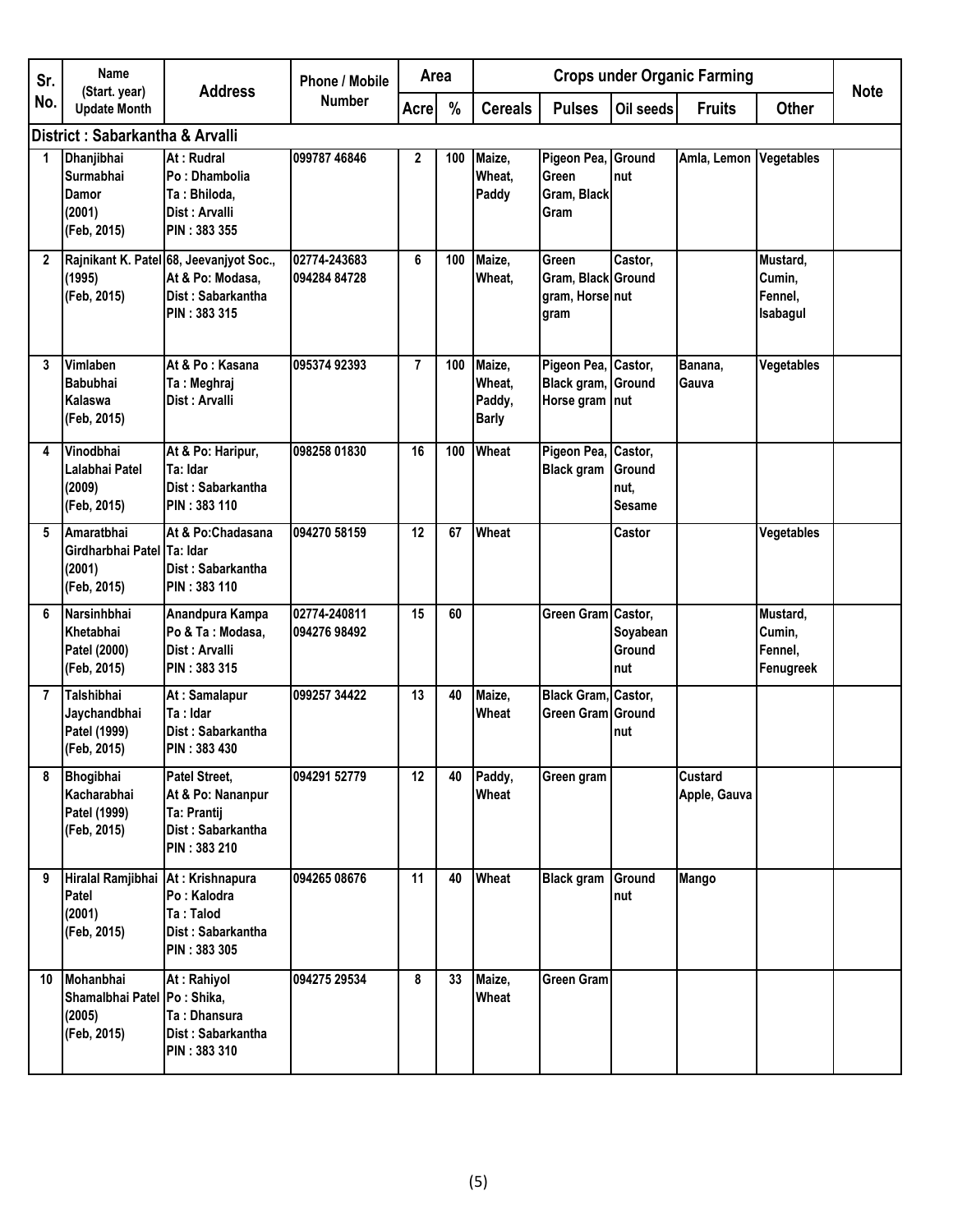| Sr.     | Name                                                            | <b>Address</b>                                                                                            | <b>Phone / Mobile</b>        | Area           | <b>Crops under Organic Farming</b> |                        |                                             |                | <b>Note</b>            |                                               |  |
|---------|-----------------------------------------------------------------|-----------------------------------------------------------------------------------------------------------|------------------------------|----------------|------------------------------------|------------------------|---------------------------------------------|----------------|------------------------|-----------------------------------------------|--|
| No.     | (Start. year)<br><b>Update Month</b>                            |                                                                                                           | <b>Number</b>                | Acre           | $\frac{0}{0}$                      | <b>Cereals</b>         | <b>Pulses</b>                               | Oil seeds      | <b>Fruits</b>          | <b>Other</b>                                  |  |
| 11      | Veenaben<br>Jivrajbhai Faneja<br>(2005)<br>(Feb, 2015)          | Rudral, Via: Shamlaji<br>Po: Dhambolia<br>Ta: Bhiloda<br>Dist: Sabarkantha<br>PIN: 383 355                | 09408585701                  | $\overline{2}$ | 33                                 | Maize,<br>Wheat        | Pigeon pea                                  | Castor         |                        |                                               |  |
| $12 \,$ | Kacharabhai<br>Haribhai Patel<br>(2001)<br>(Feb, 2015)          | At: Umedgadh<br>Ta; Idar<br>Dist: Sabarkantha<br>PIN: 383 230                                             | 094292 40663                 | 12             | 25                                 | Maize,<br>Wheat        | Green<br>Gram,<br>Kidney<br>Bean            | Castor         | Amla,<br>Lemon         | Cotton.<br>Medicinal<br>Plants,<br>Vegetables |  |
| 13      | Jayantkumar<br>Devshibhai Patel<br>(2002)<br>(Feb, 2015)        | 10-A, Utsav Vally<br>Township, Meghraj<br>Road, Near Bipass<br>Chokdi, Modasa,<br>Dist: Aravlli           | 02774-244688<br>094270 81688 | $\overline{7}$ | 20                                 | Wheat                  |                                             | Ground<br>Inut |                        | Vegetables                                    |  |
| 14      | Kalusinh<br><b>Gumansinh</b><br>Rathod<br>(1999)<br>(Feb, 2015) | 1, Shree Complex,<br>Canal-Highway Road,<br>At: Salal<br>Ta: Prantij<br>Dist: Sabarkantha<br>PIN: 383 120 | 02770-240372<br>094279 09031 | 5              | 20                                 | Wheat,<br>Pearl millet | Green Gram Ground                           | Inut           |                        |                                               |  |
| 15      | Badabhai<br>Somabhai<br><b>Manat</b><br>(Feb, 2015)             | At: Padar Mahudi<br>Po: Sangal,<br>Ta: Meghraj,<br>Dist: Arvalli                                          | 094272 16933                 | 1              | 20                                 | Wheat.<br><b>Maize</b> | Pigeon Pea,<br>Green<br>Gram, Black<br>Gram |                | Mango,<br>Gauva, Chiku | Vegetables                                    |  |
| 16      | Raghubhai<br>Jesingbhai Patel<br>(2009)<br>(Feb, 2015)          | At: Kanpur<br>Ta : Idar<br>Dist: Sabarkantha                                                              | 094291 80496                 | 1              | $\overline{7}$                     | Wheat                  | Green Gram Castor,                          | Ground<br>Inut |                        |                                               |  |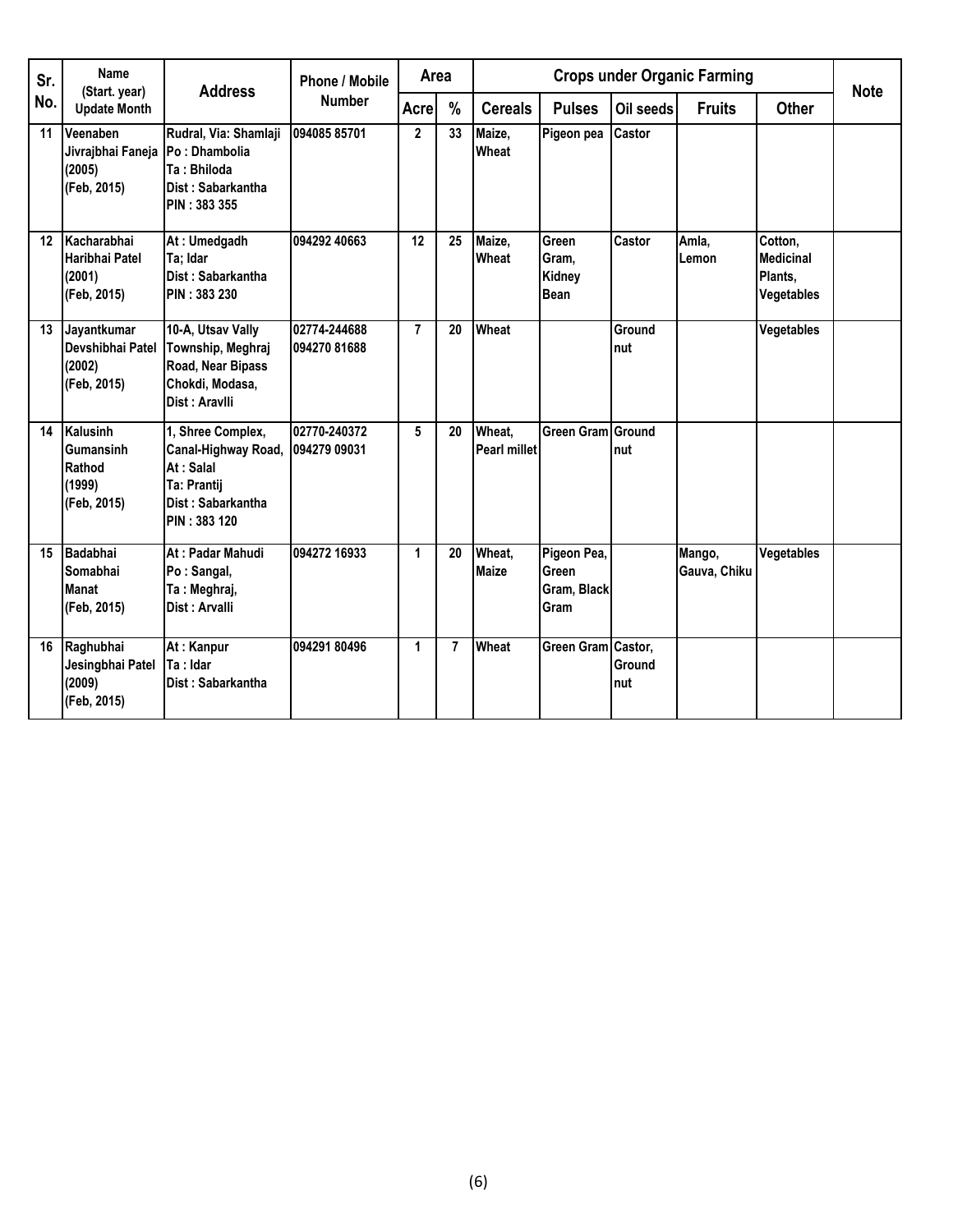| Sr.<br>(Start. year) | Name                                             | <b>Address</b>                                                             | <b>Phone / Mobile</b>                        | Area         |     | <b>Crops under Organic Farming</b>    |               |               |                                                                                          |                                 | <b>Note</b>                                     |
|----------------------|--------------------------------------------------|----------------------------------------------------------------------------|----------------------------------------------|--------------|-----|---------------------------------------|---------------|---------------|------------------------------------------------------------------------------------------|---------------------------------|-------------------------------------------------|
| No.                  | <b>Update Month</b>                              |                                                                            | <b>Number</b>                                | Acrel        | %   | <b>Cereals</b>                        | <b>Pulses</b> | Oil seeds     | <b>Fruits</b>                                                                            | <b>Other</b>                    |                                                 |
|                      | <b>District: Gandhinagar</b>                     |                                                                            |                                              |              |     |                                       |               |               |                                                                                          |                                 |                                                 |
|                      | Rajendra K.<br>Thakar                            | 40, Shalin-2,<br>At: Vavol<br>Dist: Gandhinagar<br>PIN : 382 016           | 094284 19822                                 | $\mathbf{2}$ | 100 | Pearl<br>Millet,<br>Wheat,<br>Sorghum |               |               |                                                                                          | <b>Cumin</b>                    |                                                 |
| $\overline{2}$       | Grambharati<br>Amarapur<br>(1989)<br>(Feb, 2015) | Po: Grambharati<br>Ta : Mansa<br>Dist: Gandhinagar<br><b>PIN: 382 650</b>  | 02764-261264<br>02764-261435<br>02764-261338 | 38           | 80  |                                       |               |               | Lemon.<br>Chiku,<br>Mango,<br>Guava, Amla<br>Pone Granet.<br>Dates,<br>Papaya,<br>Banana | Vegetable,<br>Turmer,<br>Patoto | Contact<br>Person :<br>Madansinh<br>Rathod      |
| 3                    | Krushi Vigyan<br>Kendra<br>(1996)<br>(Feb, 2015) | Gujarat Vidyapith,<br>Randheja<br>Po, Dist:<br>Gandhinagar<br>PIN: 382 620 | 094082 28171<br>099241 71871                 | 65           | 50  | Wheat,<br>Paddy                       |               | <b>Castor</b> | Chiku,<br>Lemon, Amla,<br>Custard<br><b>Apple</b>                                        | <b>Cotton</b>                   | Contact<br>Person:<br><b>Vishnubhai</b><br>Garg |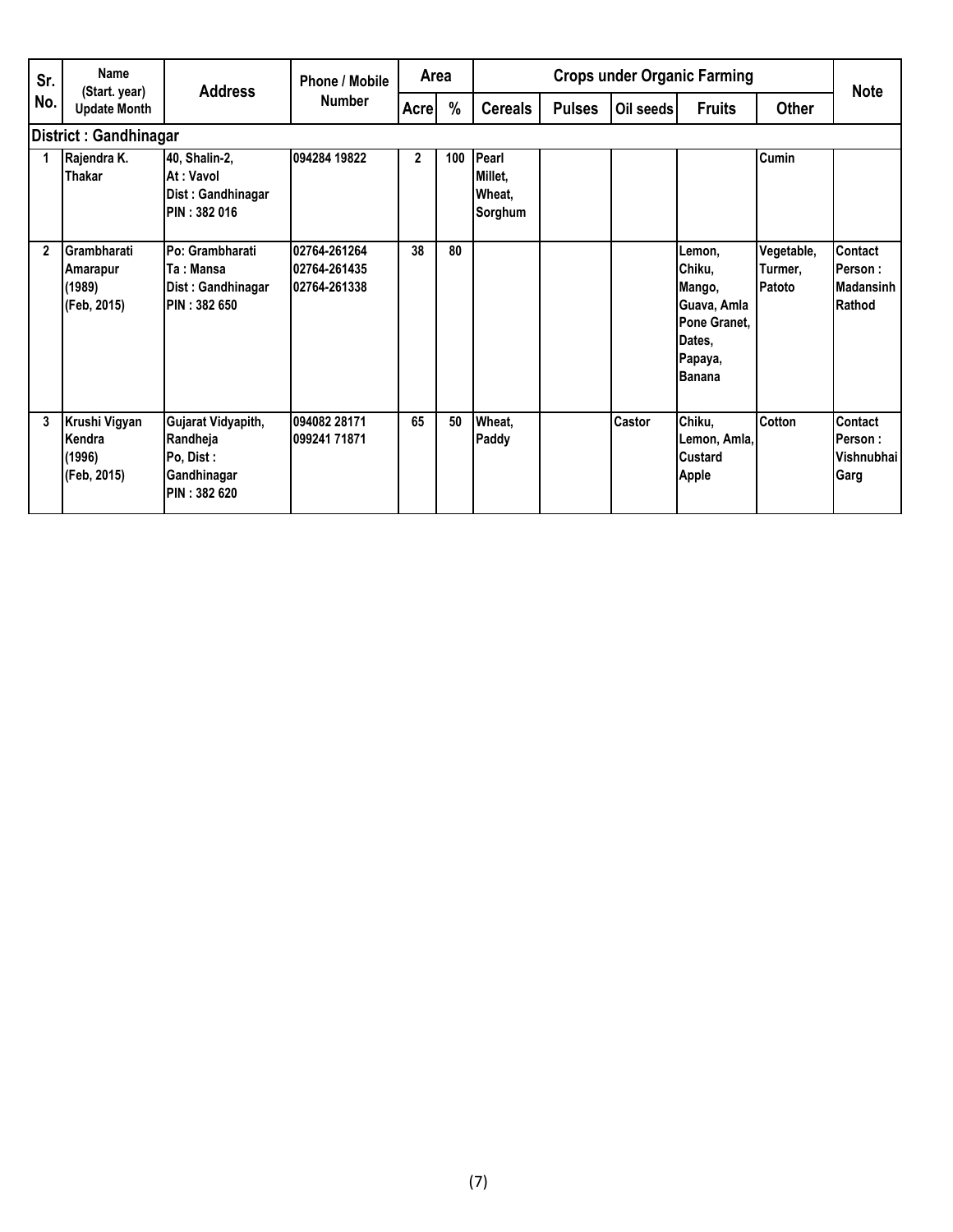| Sr.          | <b>Name</b><br>(Start. year)                                               | <b>Address</b>                                                                                                                                                 | <b>Phone / Mobile</b>                                                                                            |                | <b>Crops under Organic Farming</b><br>Area |                                                  |                                              |                   | <b>Note</b>                                                   |                                                                                               |                                                |
|--------------|----------------------------------------------------------------------------|----------------------------------------------------------------------------------------------------------------------------------------------------------------|------------------------------------------------------------------------------------------------------------------|----------------|--------------------------------------------|--------------------------------------------------|----------------------------------------------|-------------------|---------------------------------------------------------------|-----------------------------------------------------------------------------------------------|------------------------------------------------|
| No.          | <b>Update Month</b>                                                        |                                                                                                                                                                | <b>Number</b>                                                                                                    | Acre           | $\frac{0}{0}$                              | <b>Cereals</b>                                   | <b>Pulses</b>                                | Oil seeds         | <b>Fruits</b>                                                 | <b>Other</b>                                                                                  |                                                |
|              | <b>District: Ahmedabad</b>                                                 |                                                                                                                                                                |                                                                                                                  |                |                                            |                                                  |                                              |                   |                                                               |                                                                                               |                                                |
| 1            | Dilipbhai &<br>Dr. Dineshbhai<br>Patel (2000)<br>(Feb, 2015)               | Sardar Patel Farm,<br>Naroda-Kathwada<br>Road, Kathwada<br>Tal : Daskroi<br>Dist: Ahmedabad<br>PIN : 382 430                                                   | 098253 32814                                                                                                     | 125            | 100                                        | Paddy,<br>Wheat,<br>Maize,<br>Pearl Millet Gram, | Green<br>Gram.<br>Horse<br>Pigeon pea        | Soybean           | Amla, Chiku,<br>Papaya,<br><b>Custard</b><br>Apple            | Vegetables                                                                                    | Cleaning,<br>grading<br>facilities             |
| $\mathbf{2}$ | Jayantbhai<br>Somabhai<br>Patel<br>(Sept, 2014)                            | C Somabhai & Co. 1st I079-26466815<br>Floor, "Akashganga"<br>Gujarat College Rd.<br>Ahmedabad<br>PIN: 380 006                                                  | 098985 97713<br>Email-jspsoma@<br>vahoo.com                                                                      | $\overline{2}$ | 100                                        | <b>Pearl Millet Green</b>                        | Gram.<br><b>Horse Gram</b>                   | Castor            |                                                               |                                                                                               |                                                |
| 3            | <b>Siddharth</b><br>Kamlesh Patel<br>(Akshargram)<br>(2003)<br>(Feb, 2015) | "Saurabh"<br><b>Bh.Punam Palace</b><br>Hotel, City Gold<br>Theater lane,<br>Ashram Road.<br>Navrangpura,<br>Ahmedabad<br>PIN: 380 009                          | 079-66611521 (R)<br>095581 23919                                                                                 | 20             | 100                                        | Paddy,<br>Wheat,<br>Maize.<br>Pearl Millet Gram. | Green<br>Gram.<br><b>Horse</b><br>Pigeon pea | Sesame.<br>Castor | Mango,<br>Chiku,<br>Banana.<br><b>Custard</b><br><b>Apple</b> | Vegetable,<br>Fennel                                                                          | Gaushala                                       |
| 4            | Pareshbhai<br>Jamnadas<br>Pandya<br>(2005)<br>(Feb, 2015)                  | 7, Gayatri Soc.,<br>Jawahar Chawk,<br>Maninagar,<br>Ahmedabad<br>PIN: 380 008                                                                                  | 094260 23151                                                                                                     | 13             | 100                                        | Maize.<br>Wheat,<br>Sorghum                      |                                              | Sesame,<br>Castor | Amla, Lemon,<br>Organge                                       | Vegetables,<br>Fodder                                                                         |                                                |
| 5            | Parul Zaveri &<br><b>Nimish Patel</b><br>(Feb, 2015)                       | Kanineeka<br><b>Foundation</b><br>Amrit-Leela Bunglow<br>Opp. Nagari Hospital<br>& Chambers Hotel.<br><b>Near Gujarat College</b><br>Ahmedabad<br>PIN: 380 006 | 079-26420622 (O)<br>079-65249799 (O)<br>079-26608245 (R)<br>094270 26299<br>E-mail:<br>abhikram@<br>abhikram.com | 8              | 100                                        | Paddy,<br>Wheat.<br>Pearl<br>Millet, Oat         | Green<br>Gram.<br><b>Horse Gram</b>          | Castor            | Amla, Chiku,<br>Guava,<br>Pappya,<br>Mango                    | Barley,<br>Spices,<br>Vegetables,<br>Cotton,<br>Puffed rice.<br><b>Flattened</b><br>rice flex | Amla<br>products.<br><b>Herbal</b><br>products |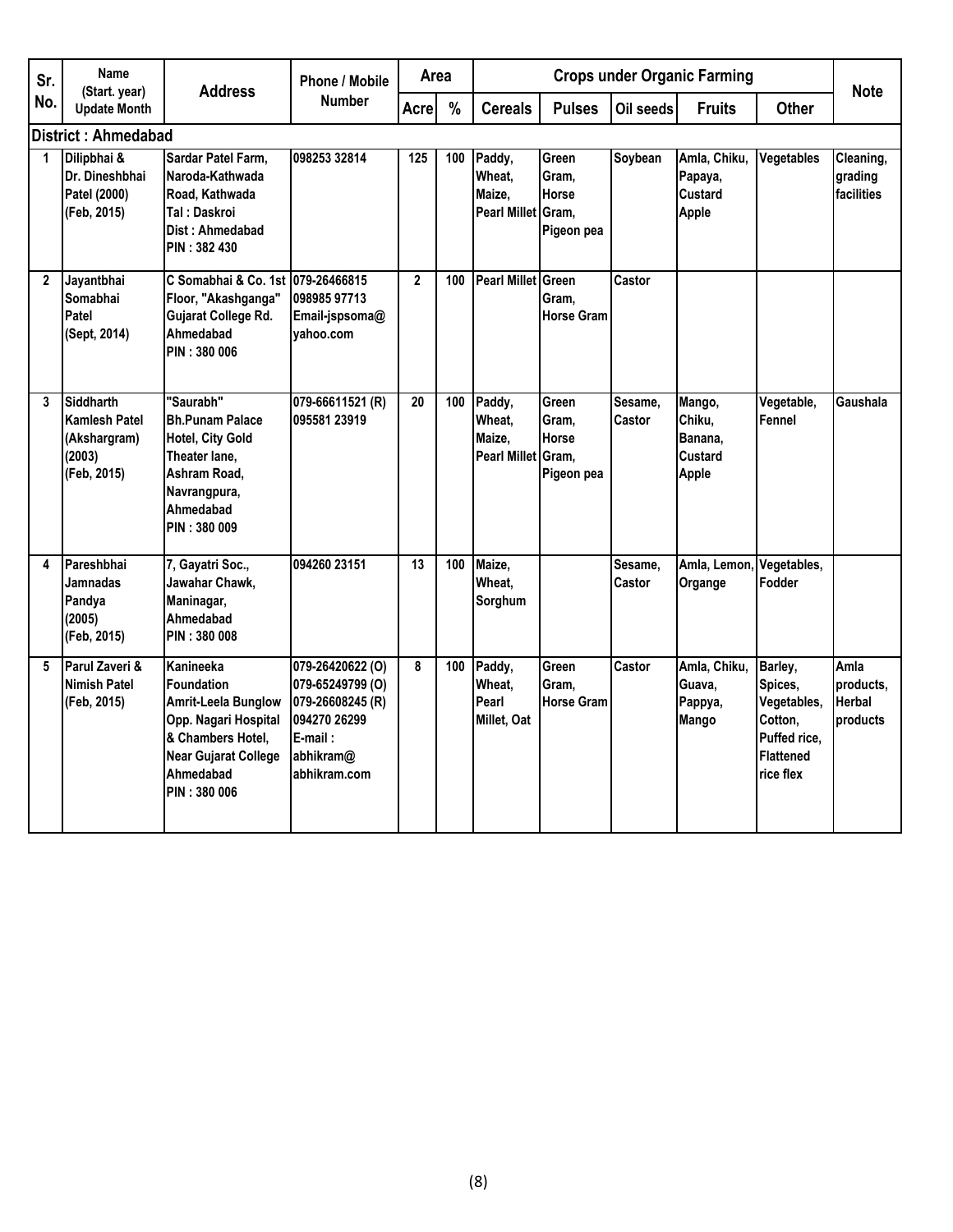| Sr.            | Name<br>(Start. year)                                     | <b>Address</b>                                                                                                                                        | <b>Phone / Mobile</b>        | Area        |     |                                         |               |           | <b>Crops under Organic Farming</b>                        |              | <b>Note</b> |
|----------------|-----------------------------------------------------------|-------------------------------------------------------------------------------------------------------------------------------------------------------|------------------------------|-------------|-----|-----------------------------------------|---------------|-----------|-----------------------------------------------------------|--------------|-------------|
| No.            | <b>Update Month</b>                                       |                                                                                                                                                       | <b>Number</b>                | <b>Acre</b> | %   | <b>Cereals</b>                          | <b>Pulses</b> | Oil seeds | <b>Fruits</b>                                             | <b>Other</b> |             |
|                | <b>District: Kheda</b>                                    |                                                                                                                                                       |                              |             |     |                                         |               |           |                                                           |              |             |
| 1              | (1997)                                                    | Purvi Vinod Vyas   Vasudhani Wadi, Near 02694-291582<br>Rohit Vas, Opp.<br>Manav Pariwar, Matar,<br>Ta: Matar<br>Dist: Kheda                          | 099793 58103                 | 5           | 100 |                                         |               |           | Mango,<br>Chiku,<br>Coconut,<br>Amla,<br>Custard<br>Apple |              |             |
| $\overline{2}$ | <b>Mahendra</b><br>Lallubhai Patel<br>(Feb. 2015)         | 17, Ranchhodray<br>Nagar, Near Krishi<br>Jeevan, Nadiad<br>PIN: 387 001                                                                               | 0268-2560901<br>094290 32611 | 4           | 100 | Paddy,<br>Wheat,<br><b>Pearl Millet</b> |               |           |                                                           | Vegetables   |             |
| 3              | Devjibhai<br>(2005)<br>(Feb, 2015)                        | B-25, Jal Vihar Park,<br>Becharbhai Patel Kishan Samosawala's 099250 26270<br>lane, College Rd<br><b>Nadiad</b><br>Dist: Kheda<br><b>PIN: 387 001</b> | 0268-2528374                 | 1.5         | 50  | <b>Pearl Millet</b>                     |               | Castor    |                                                           |              |             |
| 4              | <b>Sabursinh</b><br><b>Fatesinh Parmar</b><br>(Feb, 2015) | <b>Near Express Over</b><br>Bridge, Near Randhri<br>Mata, At & Po:<br>Fatepur, Ta: Nadiad,<br>Dist: Kheda<br>PIN : 387 001                            | 099250 92198                 | 4           | 50  |                                         |               |           |                                                           | Vegetables   |             |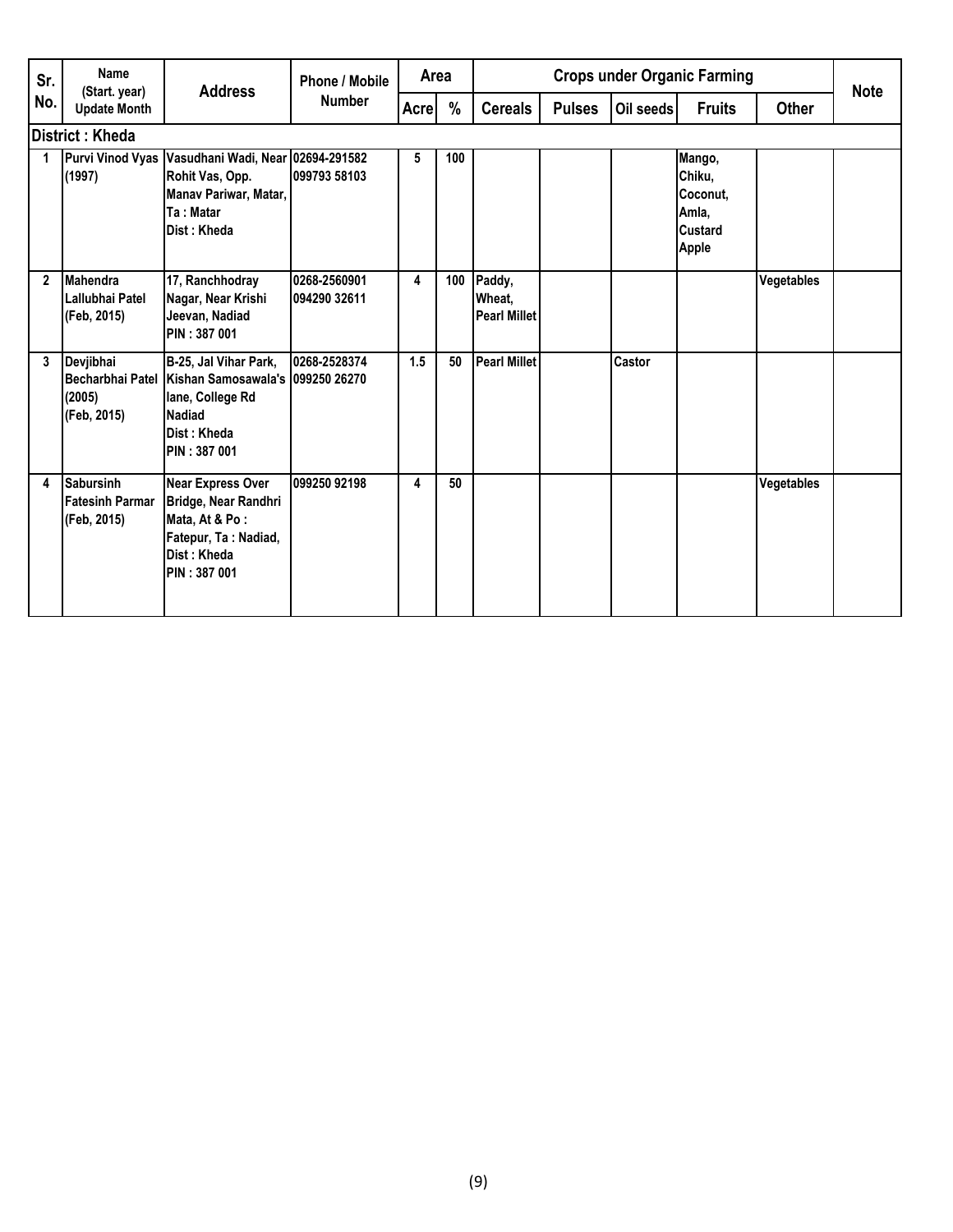| Sr.            | <b>Name</b>                                                       | <b>Address</b>                                                                                                                                  | <b>Phone / Mobile</b>                                 | Area         |     |                                       |                             |           | <b>Crops under Organic Farming</b> |                                               | <b>Note</b>                |
|----------------|-------------------------------------------------------------------|-------------------------------------------------------------------------------------------------------------------------------------------------|-------------------------------------------------------|--------------|-----|---------------------------------------|-----------------------------|-----------|------------------------------------|-----------------------------------------------|----------------------------|
| No.            | (Start. year)<br><b>Update Month</b>                              |                                                                                                                                                 | <b>Number</b>                                         | <b>Acre</b>  | %   | <b>Cereals</b>                        | <b>Pulses</b>               | Oil seeds | <b>Fruits</b>                      | <b>Other</b>                                  |                            |
|                | District: Anand                                                   |                                                                                                                                                 |                                                       |              |     |                                       |                             |           |                                    |                                               |                            |
| 1              | Deveshbhai<br>Rameshbhai<br>Patel (1999)<br>(Feb, 2015)           | Subhash Chowk,<br>At & Po: Boriavi<br>Ta & Dist.: Anand<br><b>PIN: 387 310</b>                                                                  | 098245 06878<br>E-mail:<br>satvaorgnic @<br>gmail.com | 12           | 100 | Wheat                                 | <b>Green Gram</b>           |           |                                    | Vegetables,<br>Ginger,<br>Patato,<br>Turmeric |                            |
| $\overline{2}$ | <b>Minesh</b><br>Parshottambhai<br>Patel<br>(2000)<br>(Feb, 2015) | Patel Street,<br>At: Shekhadi<br><b>Ta: Petlad</b><br>Dist: Anand<br>PIN: 388 450                                                               | 099981 17010                                          | 1            | 100 | Wheat,<br>Paddy                       |                             |           |                                    |                                               |                            |
| 3              | Sarvadamanbhai<br>(1999)<br>(Feb, 2015)                           | <b>Bhaikaka Krushi</b><br>Chimanbhai Patel Kendra, Ravipura,<br>Anand-Sojitra Road<br>Po: Ghuteli,<br>Ta: Petlad<br>Dist: Anand<br>PIN: 388 440 | 098250 45730                                          | 40           | 100 | Wheat,<br>Paddy,<br>Pearl Millet Gram | Green<br>Gram, Black Sesame | Mustard,  | Amla, Lemon,<br>Organge            | <b>Vegetables</b>                             | Having<br>Good<br>Gaushala |
| 4              | Nareshbhai<br>Somabhai<br>Solanki<br>(2000)<br>(Feb, 2015)        | Nandanvan,<br>At & Po: Boriavi<br>Ta & Dist.: Anand<br>PIN: 387 310                                                                             | 099792 24410                                          | $\mathbf{2}$ | 100 | Pearl<br>Millet,<br>Wheat             |                             |           |                                    | Vegetables                                    |                            |
| 5              | Devanbhai<br>Kanubhai<br>Vyas<br>(1999)<br>(Feb, 2015)            | Shiv, Near Court, Tran 094264 04195<br>Darwaja, Khambhat<br>Ta: Khambhat<br>Dist: Anand<br>PIN: 398 620                                         |                                                       | 8            | 50  | Wheat,<br><b>Pearl Millet</b>         | Green Gram Mustard.         | Pam tree  |                                    | Vegetables                                    |                            |
| 6              | Narendrabhai C.<br>Patel<br>(2007)<br>(Feb, 2015)                 | At & Po: Bandhani,<br>Ta: Petlad<br><b>Dist: Anand</b><br>PIN: 388 450                                                                          | 02697-247807<br>09988 46351                           | 1            | 10  |                                       |                             | Sesame    |                                    | Vegetables                                    |                            |
| $\overline{7}$ | Kailash<br>Manibhai Patel<br>(Feb, 2015)                          | Jaygurudev Farm,<br>At : Palol,<br>Ta: Sojitra,<br>Dist: Anand<br>PIN: 387 240                                                                  | 097271 20289                                          | 8            | 100 | Pearl<br>Millet,<br>Paddy             |                             |           |                                    | Vegetables                                    |                            |
| 8              | <b>Tejalkumar</b><br>Kanubhai Patel<br>(Feb, 2015)                | At & Po: Boriavi,<br>Ta, Dist: Anand<br>PIN: 387 310                                                                                            | 098985 10073                                          | 8            | 100 | Paddy,<br>Wheat,<br>Sorghum           |                             |           |                                    | Vegetables                                    |                            |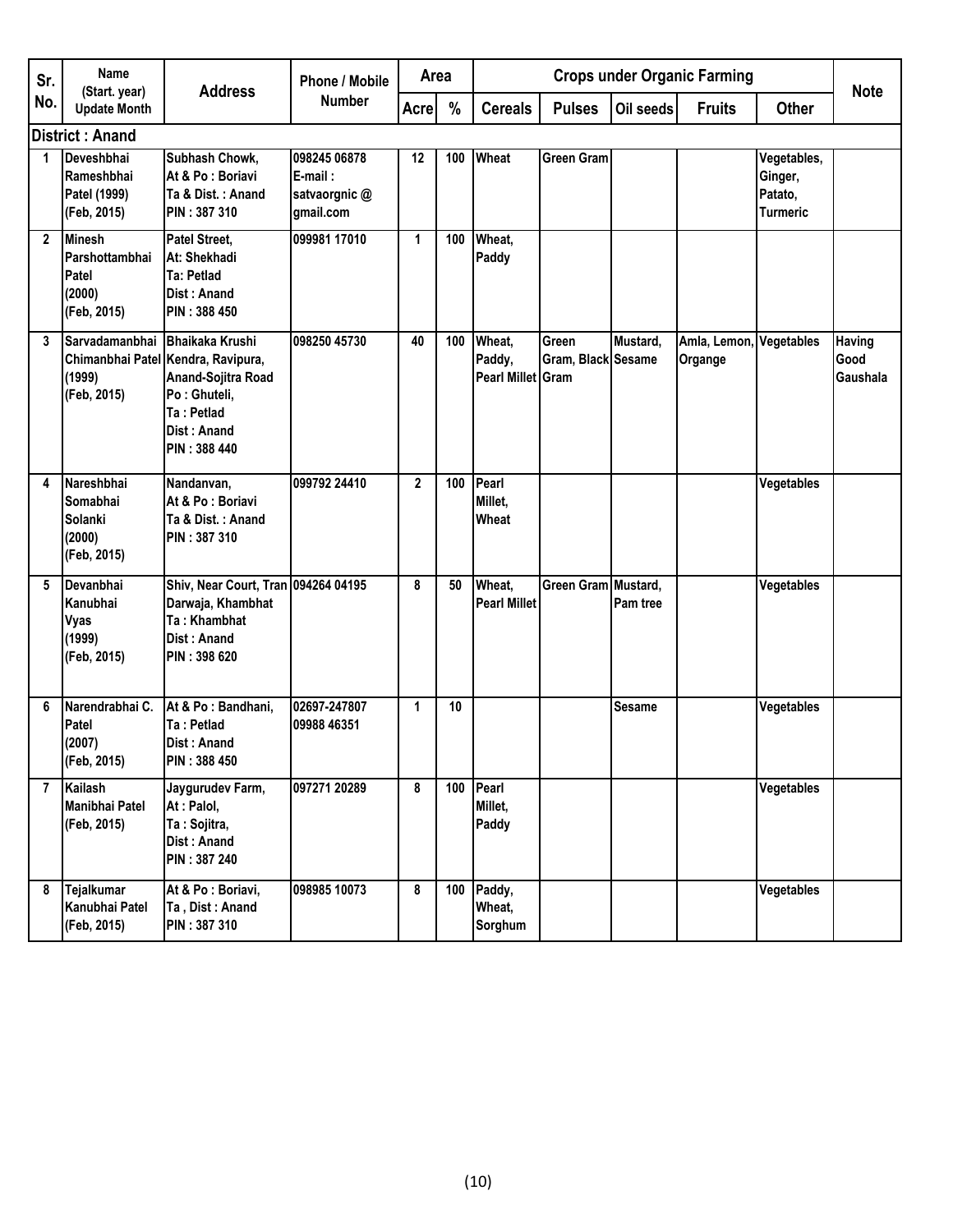| Sr.          | Name                                                                       |                                                                                                      | <b>Phone / Mobile</b>                                                         | Area           |     |                                                   |                                                                   |                             | <b>Crops under Organic Farming</b>                                                  |                                                                  |                                 |
|--------------|----------------------------------------------------------------------------|------------------------------------------------------------------------------------------------------|-------------------------------------------------------------------------------|----------------|-----|---------------------------------------------------|-------------------------------------------------------------------|-----------------------------|-------------------------------------------------------------------------------------|------------------------------------------------------------------|---------------------------------|
| No.          | (Start. year)<br><b>Update Month</b>                                       | <b>Address</b>                                                                                       | <b>Number</b>                                                                 | <b>Acre</b>    | %   | <b>Cereals</b>                                    | <b>Pulses</b>                                                     | Oil seeds                   | <b>Fruits</b>                                                                       | <b>Other</b>                                                     | <b>Note</b>                     |
|              | District: Vadodara                                                         |                                                                                                      |                                                                               |                |     |                                                   |                                                                   |                             |                                                                                     |                                                                  |                                 |
| 1            | (2000)<br>(Feb, 2015)                                                      | Anujbhai N. Patel 25, Nirman Society,<br>Alkapuri,<br>Vadodara.<br>PIN: 390 005                      | 0265-2343783<br>090990 02214                                                  | 14             | 100 |                                                   |                                                                   |                             | <b>Fruits</b>                                                                       | Vegetables,<br>Patoto,<br>Ginger                                 |                                 |
| $\mathbf{2}$ | <b>Badribhai</b><br>Somabhai Patel<br>(1990)<br>(Feb, 2015)                | At:Dharampuri<br>Po:Valavav<br>Ta: Savli<br>Dist: Vadodara<br>PIN: 391 774                           | 02667-235368                                                                  | 16             | 100 |                                                   |                                                                   |                             |                                                                                     |                                                                  |                                 |
| 3            | Dr. Vikrambhai<br>Patel<br>(1998)<br>(Feb, 2015)                           | <b>Muni Sewa Ashram</b><br>At & Po : Goraj<br>Ta: Waghodia<br>Dist: Vadodara<br>PIN: 391 760         | 02668-268004<br>0265-3961300<br>099740 94154                                  | 150            | 100 | Paddy<br>Wheat,<br>Maize,<br>Pearl<br>Millet, Oat | Green<br>Gram, Black nut,<br>Gram,<br>Pigeon Pea, Alsi<br>Soybean | Ground<br>Sesame,           | Mango,<br>Lemon,<br><b>Custard</b><br>Apple, Amla,<br>Coconut,<br>Pappaya,<br>Falsa | Vegetables,<br>Sugaecane,<br>Grass,<br><b>Medicinal</b><br>herbs | Farm is<br>certified by<br>IMO. |
| 4            | Ishwarsing<br><b>Shamshersing</b><br>(2000)                                | Misriote Farm,<br>At & Po:<br>Parthampura<br>Ta: Savli<br>Dist: Vadodara<br>PIN: 391 780             | 02667-244544<br>098251 59013<br>094269 75060<br>Email: misriote@<br>gmail.com | 30             | 100 | Wheat                                             |                                                                   | Sesame,<br><b>Sunflower</b> | Mango,<br>Lemon,<br><b>Custard</b><br>Apple, Amla                                   | Milk,<br>Vegetables                                              |                                 |
| 5            | <b>Kapil Shah</b><br>(1990)<br>(Feb, 2015)                                 | Vinoba Ashram, Gotri, 0265-2371429<br>Vadodara.<br>PIN: 390 021                                      |                                                                               | 1.5            | 100 |                                                   |                                                                   |                             | Chiku                                                                               | Vegetables                                                       |                                 |
| 6            | Kiritbhai<br>Shambhubhai<br>Patel<br>(1997)<br>(Feb, 2015)                 | 1. Dwarika Soc. Near<br>Narmada Guest<br>House, Race Course<br>Dist: Vadodara<br><b>PIN: 390 007</b> | 094260 74885                                                                  | $\overline{7}$ | 100 | Wheat                                             | Pigeon Pea,<br>Green Gram                                         |                             | Amla, Guava                                                                         | Vegetables                                                       |                                 |
| 7            | <b>Kiritkumar</b><br>Natwarbhai Patel Near Dairy,<br>(2003)<br>(Feb, 2015) | Kumbharwada Lane,<br>At: Mobhagam<br>Ta: Padra<br>Dist: Vadodara<br>PIN: 391 430                     | 02662-242418<br>099040 75208                                                  | 60             | 100 |                                                   | Pigeon pea, Castor<br><b>Kidney</b><br>Bean                       |                             |                                                                                     | Cotton                                                           |                                 |
| 8            | Kishorbhai<br>Chimanbhai Patel Complex, Near<br>(2002)<br>(Feb, 2015)      | 18-Abhishek<br>Vrajdham Mandir,<br>Manjalpur<br>Vadodara.<br>PIN: 390 011                            | 0265-2662517                                                                  | 30             | 100 | Wheat                                             | Pigeon pea                                                        |                             |                                                                                     | Cotton                                                           |                                 |
| 9            | L. N. Shah<br>(2002)<br>(Feb, 2015)                                        | Samiyala-Padra Road, 099244 83578<br><b>Bh. Gujarati School</b><br>Ta & Dist: Vadodara               |                                                                               | 5              | 100 |                                                   |                                                                   |                             | Mango,<br>Chiku,<br>Gauva,<br>Coconut                                               | Vegetables                                                       |                                 |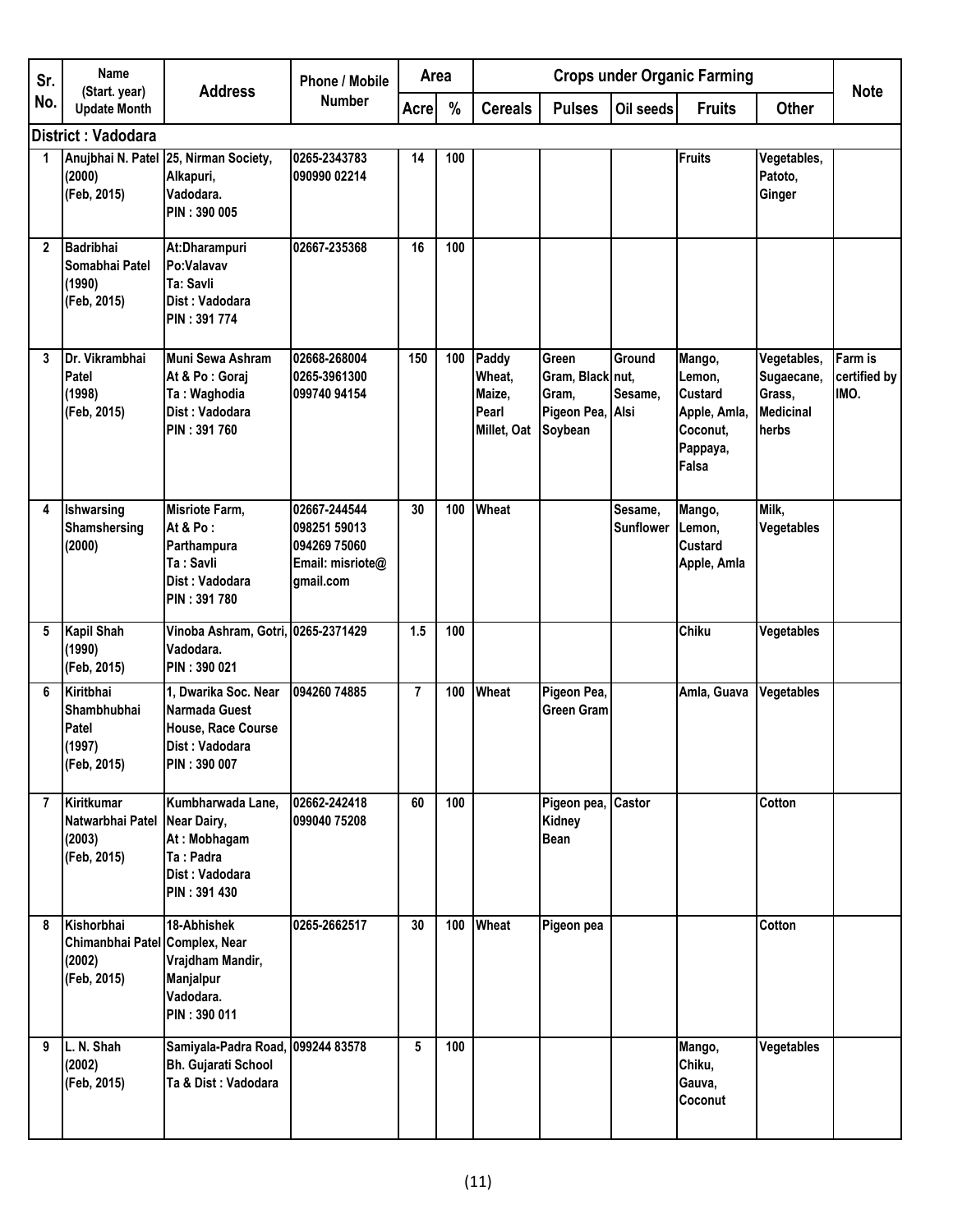| Sr. | <b>Name</b><br>(Start. year)                                       | <b>Address</b>                                                                                                     | <b>Phone / Mobile</b>                                |              | <b>Crops under Organic Farming</b><br>Area<br>%<br><b>Cereals</b><br><b>Pulses</b><br>Oil seeds<br><b>Fruits</b> |                                     |                                                                 |        |                                                         | <b>Note</b>                         |                                       |
|-----|--------------------------------------------------------------------|--------------------------------------------------------------------------------------------------------------------|------------------------------------------------------|--------------|------------------------------------------------------------------------------------------------------------------|-------------------------------------|-----------------------------------------------------------------|--------|---------------------------------------------------------|-------------------------------------|---------------------------------------|
| No. | <b>Update Month</b>                                                |                                                                                                                    | <b>Number</b>                                        | Acre         |                                                                                                                  |                                     |                                                                 |        |                                                         | <b>Other</b>                        |                                       |
| 10  | Mehulbhai<br>Panchal<br>(2003)                                     | <b>OASIS Vallies</b><br>Near Chandod,<br>At & Po: Mandva,<br>Ta: Dabhoi<br>Dist: Vadodara.<br>PIN: 391 105         | 02663-233163<br>098253 26548                         | 7            | 100                                                                                                              |                                     |                                                                 |        | Fruits                                                  | Vegetables                          | Conduct<br><b>Training</b><br>Program |
| 11  | Rajeshbhai<br>Zaveri<br>(1999)<br>(Feb, 2015)                      | 401, Payal Tower,<br>Sayajigunj<br>Vadodara.<br>PIN: 390 005                                                       | 0265-2226201<br>098250 40326                         | 242          | 100                                                                                                              | Paddy,<br>Wheat.<br>Maize,<br>Ragi  | Green<br>Gram, Black nut<br>gram, Horse<br>gram                 | Ground | Mango, Chiku                                            | Vegetables,<br><b>Turmer</b>        |                                       |
| 12  | Rameshbhai<br>Bhagwanbhai<br>Solanki (2009)<br>(Feb, 2015)         | <b>Char Limdavalu</b><br>Faliyu,<br>At & Po: Ampad<br>Ta & Dist:Vadodara                                           | 096622 68138                                         | $\mathbf{2}$ | 100                                                                                                              |                                     |                                                                 |        |                                                         | Vegetables                          | 9 Cows                                |
| 13  | Sudhirbhai<br>Bhanjibhai<br>Gala<br>(1993)<br>(Feb, 2015)          | 301, Shrinath Terrace,<br>7-Vrajwadi,<br>Jetalpur Road,<br>Vadodara.<br>PIN: 390 007                               | 0265-2313714 (R)<br>0265-2561758 (O)<br>098257 54617 | 5            | 100                                                                                                              | Pearl<br>Millet.<br>Paddy,<br>Wheat |                                                                 |        | Mango,<br>Chiku,<br><b>Custard</b><br>Apple, Amla       |                                     |                                       |
| 14  | Smita-Harish<br>(2003)<br>(Feb, 2015)                              | Patel Faliyu,<br>At: Kothiya<br>Via: Sadhli<br>Po: Ranapur,<br>Ta: Karjan<br>Dist: Vadodara<br><b>PIN: 391 250</b> | 02666-261411<br>094281 47287                         | 6            | 100                                                                                                              | Wheat,<br>Sorghum                   | <b>Green</b><br>Gram, Moth,<br>Pigeon pea,<br><b>Black gram</b> | Castor | Mango,<br>Chiku,<br>Organge,<br>Gauva,<br><b>Banana</b> | Forestery<br>Teak,<br><b>Banboo</b> |                                       |
| 15  | Sandipbhai K<br><b>Shah</b><br>(Feb, 2015)                         | <b>OM Agri Fridge Food</b><br>3/10, BIDC Estate,<br>Gorwa, Vadodara                                                | 0265-2280017<br>094264 16803<br>094285 07689         | 500          |                                                                                                                  |                                     |                                                                 |        | <b>Herbal Fruit</b><br><b>Flower</b>                    |                                     |                                       |
| 16  | Gitanshu P.<br>Pandya<br>(2005)<br>(Feb, 2015)                     | A-148, Nathiba Nagar<br>Soc., Near Sanvad<br>Qurter, Harni Road,<br>Vadodara                                       | 092275 90250<br>092275 90246                         | 16           | 100                                                                                                              | Paddy,<br>Wheat                     | Kindney<br>bean                                                 |        | Chiku,<br>Mango,<br>Coconut                             | Vegetables                          |                                       |
| 17  | <b>Mukeshkumar</b><br><b>Manubhai</b><br>Patel<br>(Feb, 2015)      | A-9, Anandbaug Soc.,<br>Sindhwai mata road,<br>Pratapnagar,<br>Vadodra.<br>PIN: 390 004                            | 098250 72412                                         | 12           | 100                                                                                                              | Wheat                               | Pigeon pea                                                      |        | <b>Banana</b>                                           | Vegetables                          |                                       |
| 18  | Vanrajsinh<br><b>Dilipsinh</b><br>Chauhan<br>(2008)<br>(Feb, 2015) | At & Po: Bavaliya<br>Ta: Shinor,<br>Dist: Vadodara<br>PIN: 391 250                                                 | 095863 39266                                         | 15           | 100                                                                                                              | Wheat,<br>Sorghum,<br>Paddy         | Green<br>Gram,<br><b>Horse Gram</b>                             |        |                                                         | Vegetables                          |                                       |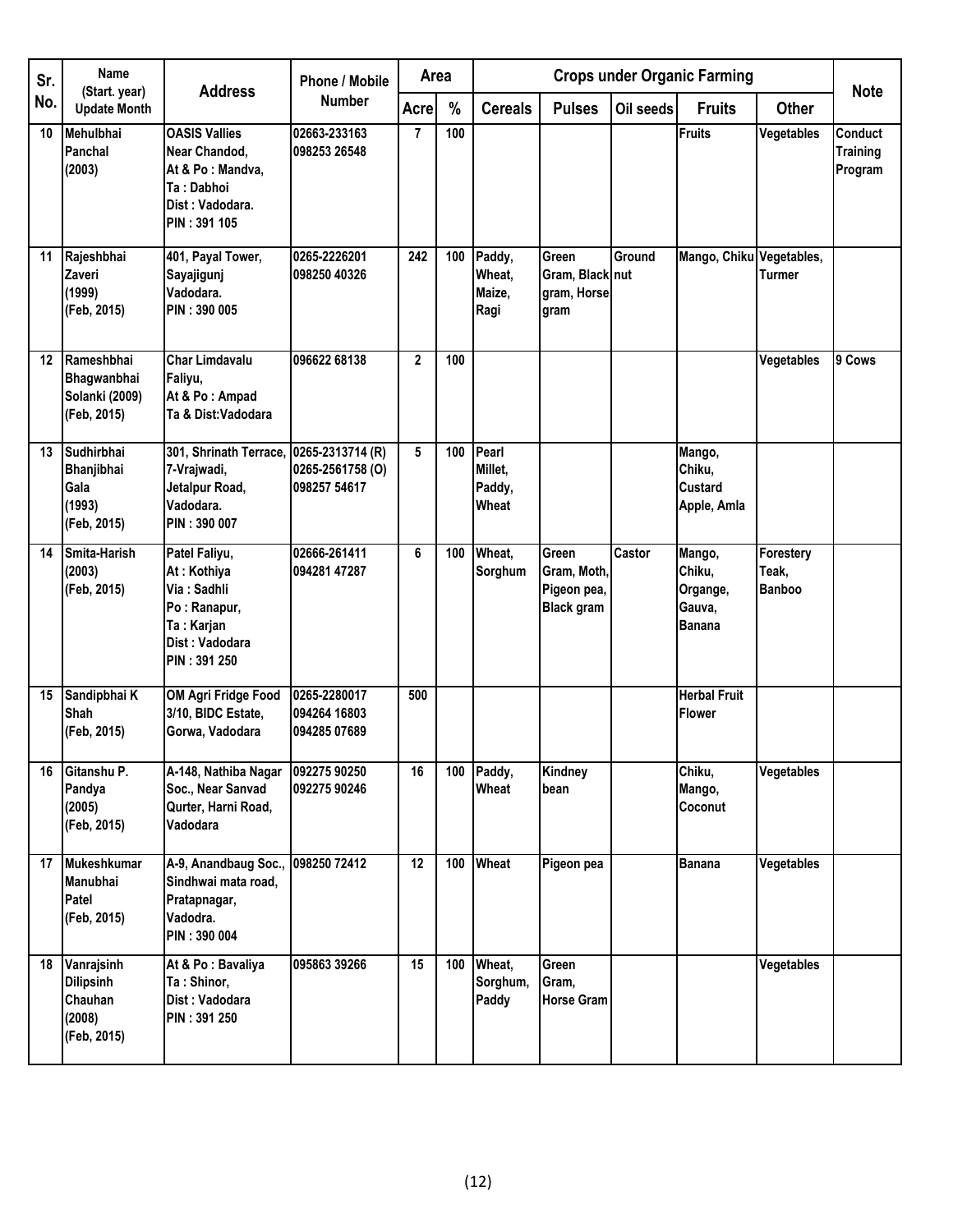| Sr. | Name<br>(Start. year)                                        | <b>Address</b>                                                                                                               | <b>Phone / Mobile</b><br><b>Number</b> | Area           |      |                |                                     |               | <b>Crops under Organic Farming</b> |              | <b>Note</b> |
|-----|--------------------------------------------------------------|------------------------------------------------------------------------------------------------------------------------------|----------------------------------------|----------------|------|----------------|-------------------------------------|---------------|------------------------------------|--------------|-------------|
| No. | <b>Update Month</b>                                          |                                                                                                                              |                                        | Acre           | $\%$ | <b>Cereals</b> | <b>Pulses</b>                       | Oil seeds     | <b>Fruits</b>                      | <b>Other</b> |             |
| 19  | <b>Nirmalaben</b><br>(Surati)<br>(1992)<br>(Feb, 2015)       | Patel Farm, Opp.<br>Maheshbhai Patel Orvik Pipe Factory,<br>At: Dharampuri,<br>Ta: Dabhoi, Dist:<br>Vadodara<br>PIN: 391 110 | 093279 05690                           | 5              | 50   |                |                                     |               | Mango,<br>Chiku,<br>Coconut        | Vegetables   |             |
| 20  | Ashoksinh Gohil   At & Po: Vadia,<br>(2001)<br>(Feb, 2015)   | Ta: Savli,<br>Dist: Vadodara<br>PIN: 391 520                                                                                 | 096385 71063<br>076989 15470           | $\overline{2}$ | 50   |                | Green<br>Gram, Black<br><b>Gram</b> | Castor        |                                    | Vegetables   |             |
| 21  | <b>Dineshbhai</b><br>Babubhai Patel<br>(1993)<br>(Feb, 2015) | Shruti Sagar, Central<br>Bank Lane, Alkapuri,<br>Vadodara                                                                    | 094279 35999                           | 9              | 50   | Wheat          | Green<br>Gram, Black<br>Gram        | <b>Sesame</b> | Pappya,<br>Mango,<br>Pomegranet    | Vegetables   |             |
| 22  | Manubhai<br>Motibhai Patel<br>(2000)<br>(Feb, 2015)          | At & Po: Aajod,<br>Ta, Dist: Vadodara<br>PIN: 391 740                                                                        | 09925037998<br>0265-2886151            | 1              | 50   |                |                                     |               | Mango                              | Vegetables   |             |
| 23  | Kanubhai Kalidas Jabak<br>Patel (2000)<br>(Feb, 2015)        | At & Po: Lamdapura,<br>Ta: Savli,<br>Dist: Vadodara<br>PIN: 391 775                                                          | 097259 22605                           | $\overline{2}$ | 10   | Wheat          |                                     | Castor        |                                    | Cotton       |             |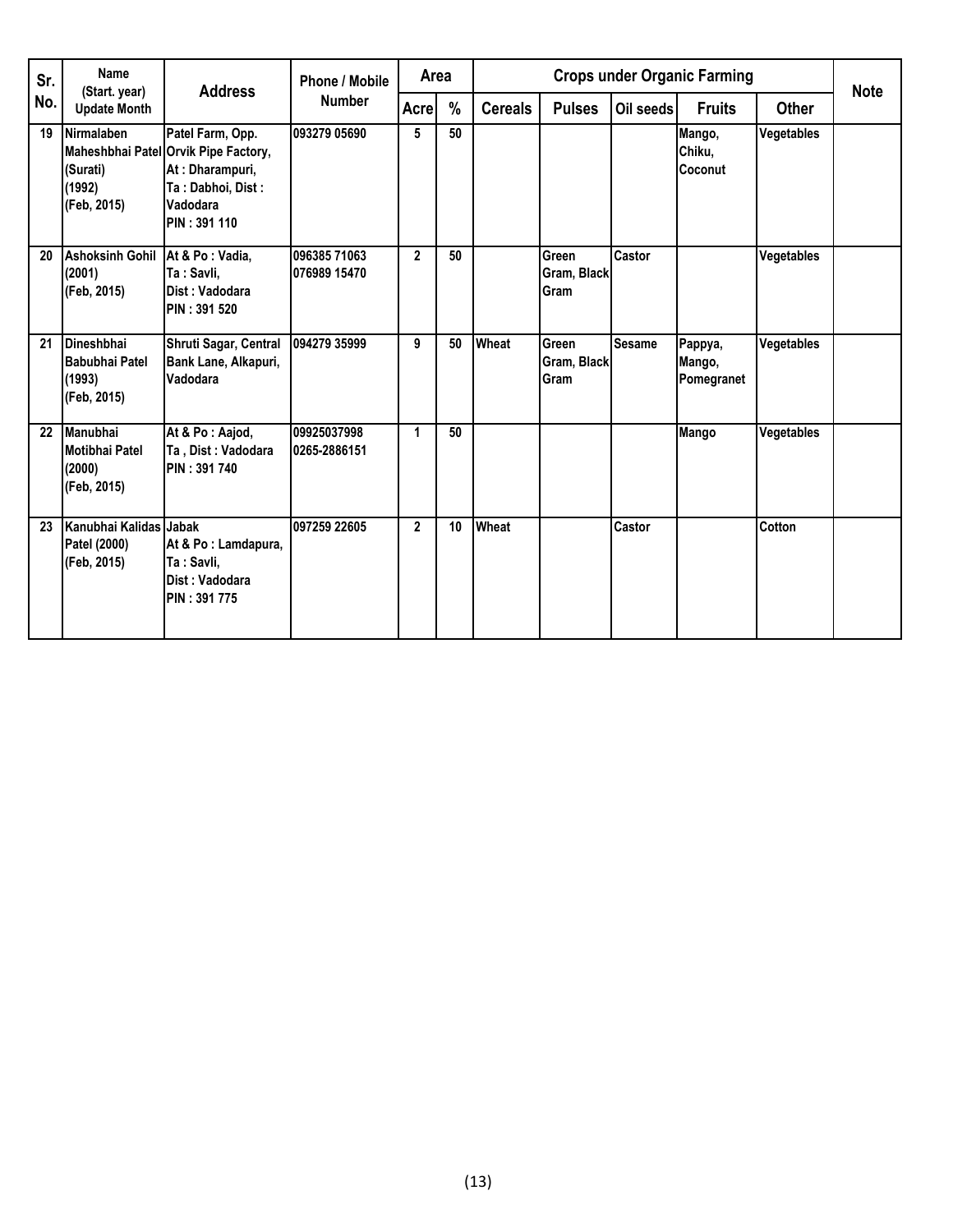| Sr.<br>No.   | Name<br>(Start. year)                                      | <b>Address</b>                                                                                               | Phone / Mobile               | Area  |               |                             |                                                   |           | <b>Crops under Organic Farming</b> |                                           | <b>Note</b> |
|--------------|------------------------------------------------------------|--------------------------------------------------------------------------------------------------------------|------------------------------|-------|---------------|-----------------------------|---------------------------------------------------|-----------|------------------------------------|-------------------------------------------|-------------|
|              | <b>Update Month</b>                                        |                                                                                                              | <b>Number</b>                | Acrel | $\frac{0}{0}$ | <b>Cereals</b>              | <b>Pulses</b>                                     | Oil seeds | <b>Fruits</b>                      | <b>Other</b>                              |             |
|              | District: Bharuch                                          |                                                                                                              |                              |       |               |                             |                                                   |           |                                    |                                           |             |
|              | <b>Badribhai</b><br>Motiram Joshi<br>(1989)<br>(Feb, 2015) | <b>Shantigram Nirman</b><br><b>Mandal</b><br>At: Tanchha<br>Ta: Amod<br>Dist: Bharuch<br><b>PIN: 392 025</b> | 02641-290560<br>094271 58275 | 40    | 100           | Wheat,<br>Sorghum,<br>Paddy | Pigeon Pea, Mustard,<br>Green<br>Gram.<br>Soybean | Castor    | Bor, Chiku                         | Cotton                                    |             |
| $\mathbf{2}$ | Kantilal P. Kalola<br>(1996)<br>(Feb. 2015)                | At: Katindra<br>Po: Pipdhara<br>Ta: Jaghadia<br>Dist: Bharuch<br><b>PIN: 393 115</b>                         | 02645-247025<br>094275 58389 | 1.75  | 100           | Paddy,<br>Wheat.<br>Sorghum | Pigeon Pea,<br><b>Green Gram</b>                  |           |                                    | Vegetable,<br>Cotton,<br><b>Sugarcane</b> |             |
| 3            | Nipulbhai<br>Thakorbhai Patel<br>(2010)<br>(Feb, 2015)     | At: Junadiva,<br>Ta: Ankleshwar,<br>Dist: Bharuch                                                            | 098982 13279                 | 12    | 100           | Wheat                       | Pigeon pea                                        |           |                                    | <b>Sugarcane</b>                          |             |
| 4            | Ashokbhai<br>Lallubhai Patel<br>(Feb, 2015)                | At: Kuvadar<br>Ta & Dist: Bharuch                                                                            | 02642-288730<br>093277 78434 | 8     | 100           | Wheat,<br>Paddy             | <b>Green Gram</b>                                 |           | Chiku,<br>Coconut                  |                                           |             |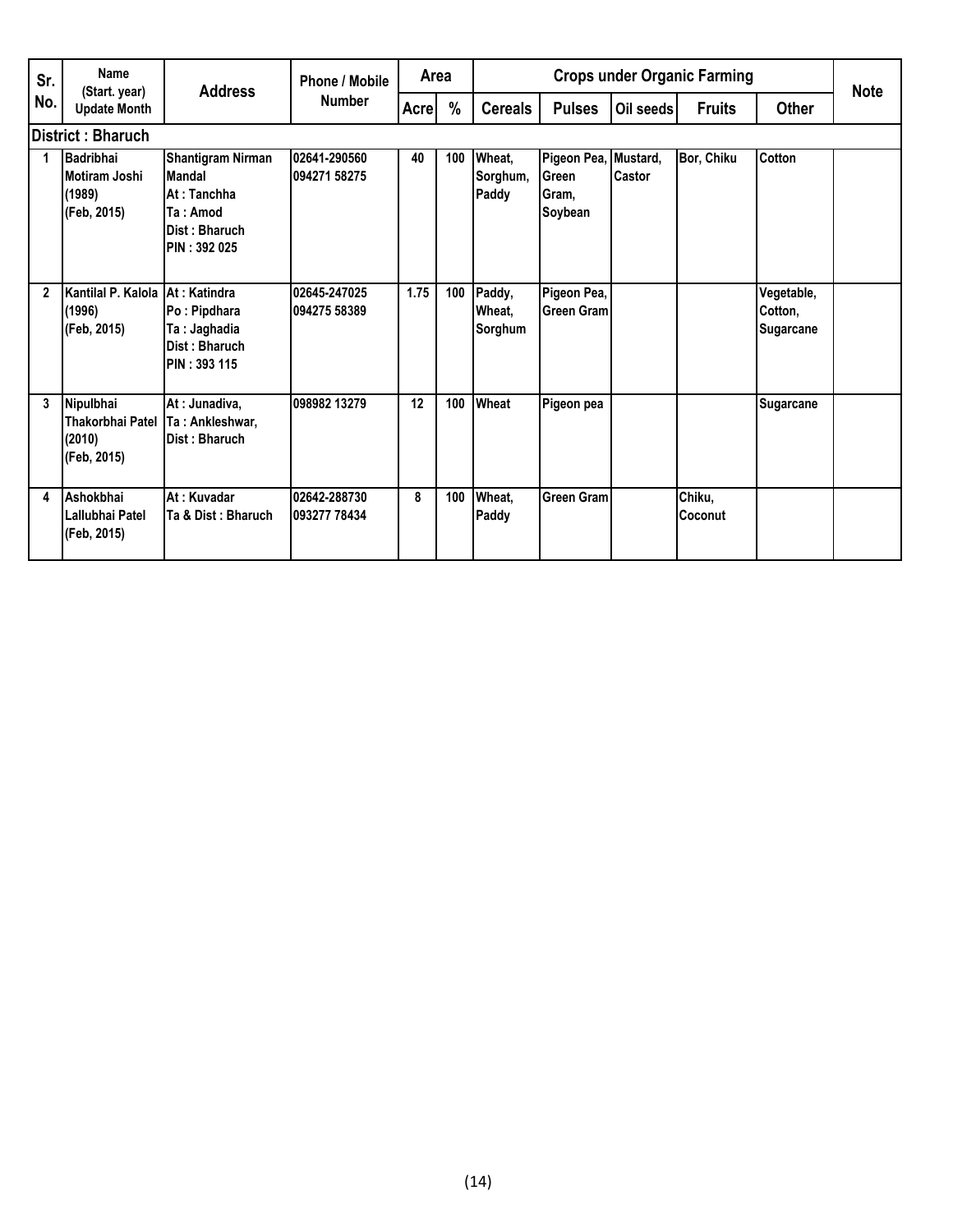| Sr.          | Name                                                          |                                                                                                                                     | Phone / Mobile               | Area           |     |                                                             |                                                                                              |                                    | <b>Crops under Organic Farming</b>       |                                       |                                                                                 |
|--------------|---------------------------------------------------------------|-------------------------------------------------------------------------------------------------------------------------------------|------------------------------|----------------|-----|-------------------------------------------------------------|----------------------------------------------------------------------------------------------|------------------------------------|------------------------------------------|---------------------------------------|---------------------------------------------------------------------------------|
| No.          | (Start. year)<br><b>Update Month</b>                          | <b>Address</b>                                                                                                                      | <b>Number</b>                | <b>Acre</b>    | %   | <b>Cereals</b>                                              | <b>Pulses</b>                                                                                | Oil seeds                          | <b>Fruits</b>                            | <b>Other</b>                          | <b>Note</b>                                                                     |
|              | District: Narmada                                             |                                                                                                                                     |                              |                |     |                                                             |                                                                                              |                                    |                                          |                                       |                                                                                 |
| 1            | Dhirendrabhai-<br>Smitaben Soneji<br>(1990)<br>(Feb, 2015)    | At: Sakwa,<br>Via: Bhanandra<br>Po: Samaria,<br>Ta: Rajpipla<br>Dist: Narmada<br>PIN: 393 145                                       | 02640-291173                 | $\overline{2}$ | 100 | Wheat,<br>Sorghum,<br>Pearl<br>Millet,<br>Maize,<br>Rajgaro | Green<br>Gram,<br>Pigeon Pea, nut, Sun-<br>Moth bean,<br><b>Black gram</b><br>Kidney<br>bean | Sesame,<br><b>Ground</b><br>flower | Mango,<br><b>Custard</b><br><b>Apple</b> | Vegetables,<br><b>Spices</b>          | A unique<br>center for<br><b>Sustainabl</b><br>e Life Style                     |
| $\mathbf{2}$ | Ashwinbhai<br>Patel<br>(Feb, 2015)                            | At: Ori<br>Ta: Rajpipla<br>Dist: Narmada<br>PIN: 393 145                                                                            | 094287 21587                 | 5.5            | 100 | Sorghum,<br>Pearl<br>Millet,<br><b>Maize</b>                | Green<br>Gram,<br>Pigeon Pea,<br><b>Black gram</b>                                           | Ground<br>nut                      | <b>Mango</b>                             | Fodder                                |                                                                                 |
| 3            | Kanugiri<br>Nagingiri<br>Goswami<br>(2003)                    | At & Po: Nawa<br>Rajuwadia<br>Ta: Rajpipla<br>Dist: Narmada<br>PIN: 393 141                                                         | 097238 28310                 | 10             | 100 |                                                             |                                                                                              |                                    |                                          | <b>Sugar Cane</b>                     |                                                                                 |
| 4            | Virjibhai<br>-Sushilaben<br><b>Viradia</b>                    | Saptada,<br>At: Bhilvasi,<br>Near Bus Stop,<br>Via: Gora Colony,<br>Po: Indravarna<br>Ta: Rajpipla<br>Dist: Narmada<br>PIN: 393 155 | 02640-291172<br>098795 37377 | 10             | 100 | Wheat,<br>Paddy,<br>Maize,<br>Sorghum                       | Horse<br>Gram,<br><b>Green Gram</b>                                                          |                                    | Mango,<br>Guava                          | Sugarcane,<br>Vegetables,<br>Turmeric | Producer<br>оf<br>Chemical<br>free<br>Jaggery &<br><b>Turmeric</b><br>Powder    |
| 5            | Jignesh<br><b>Babubhai Patel</b><br>(2005)                    | At & Po: Nawa<br>Rajuwadia<br>Ta: Rajpipla<br>Dist: Narmada<br>PIN: 393 141                                                         | 099130 48104                 | $\overline{7}$ | 30  |                                                             |                                                                                              |                                    |                                          | <b>Sugar Cane</b>                     |                                                                                 |
| 6            | <b>Mozda Collective</b><br>(Swati-Michael-<br>Ishwar-Jayanti) | At: Juna Mozda<br>Ta: Dediapada<br>Dist: Narmada<br>PIN: 393 040                                                                    | 02649-290249                 |                |     | <b>Minor</b><br><b>Millets</b>                              | <b>Pigeon Pea</b>                                                                            |                                    |                                          | Vegetable                             | Number of<br>tribal<br>farmers are<br>associated,<br>they<br>produce<br>Tur dal |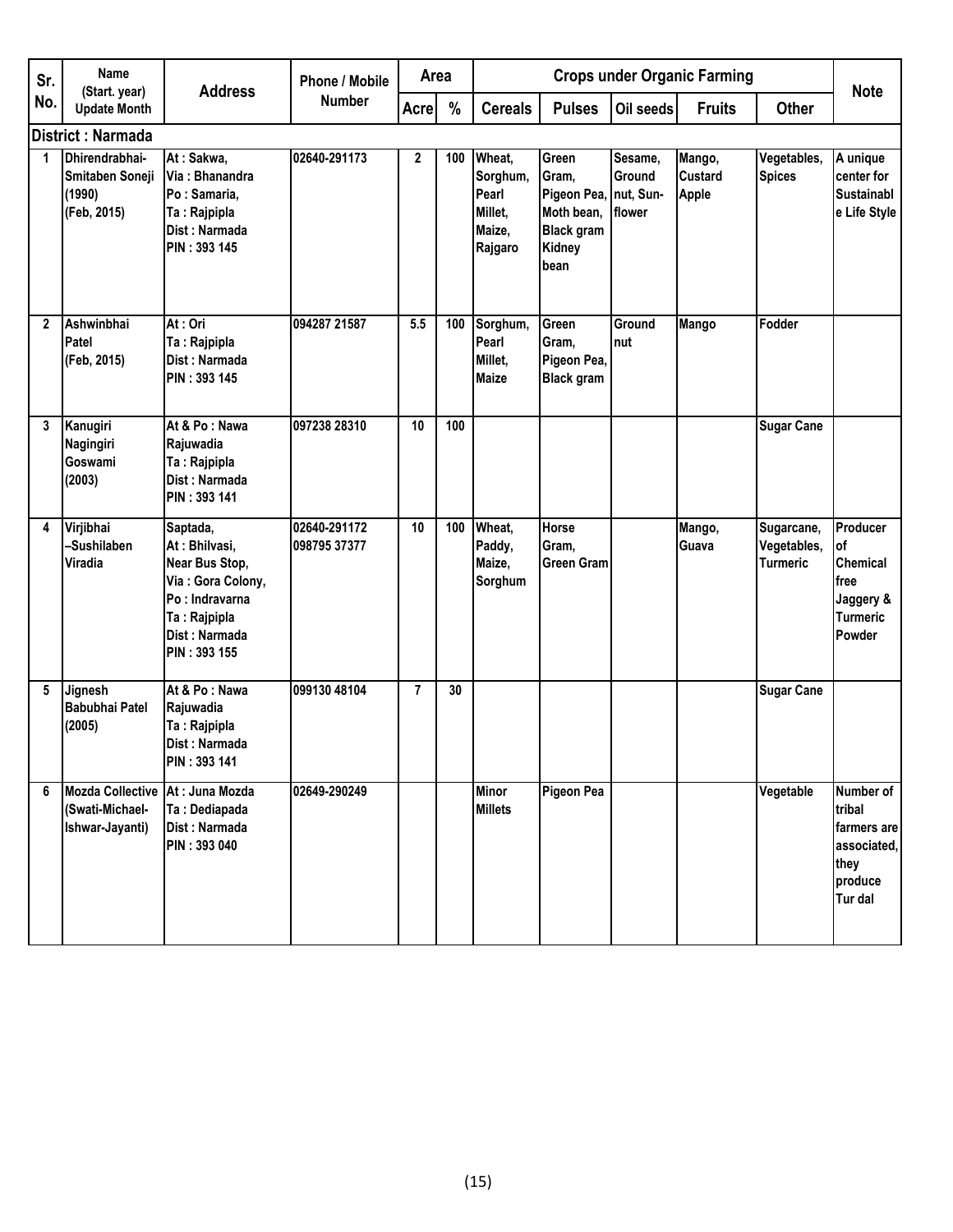| Sr.          | Name                                                                     |                                                                                                    | <b>Phone / Mobile</b>                                                                       |                | <b>Crops under Organic Farming</b><br>Area |                 |                                                               |           | <b>Note</b>                 |                                            |                                 |
|--------------|--------------------------------------------------------------------------|----------------------------------------------------------------------------------------------------|---------------------------------------------------------------------------------------------|----------------|--------------------------------------------|-----------------|---------------------------------------------------------------|-----------|-----------------------------|--------------------------------------------|---------------------------------|
| No.          | (Start. year)<br><b>Update Month</b>                                     | <b>Address</b>                                                                                     | <b>Number</b>                                                                               | <b>Acre</b>    | %                                          | <b>Cereals</b>  | <b>Pulses</b>                                                 | Oil seeds | <b>Fruits</b>               | <b>Other</b>                               |                                 |
|              | <b>District: Surat &amp; Tapi</b>                                        |                                                                                                    |                                                                                             |                |                                            |                 |                                                               |           |                             |                                            |                                 |
| 1            | Bipinbhai<br>Nathubhai Patel<br>(1992)<br>(Feb, 2015)                    | At & Po: Umbhel<br>Ta: Kamrej<br>Dist: Surat<br><b>PIN: 394 325</b>                                | 02622-271059                                                                                | 12             | 100                                        |                 |                                                               |           |                             | <b>Sugarcane</b>                           |                                 |
| $\mathbf{2}$ | Girinbhai<br><b>Subodchandra</b><br>Shah<br>(1986)                       | At & Po: Rupan<br>House no. 149,<br><b>Near Canal</b><br>Ta: Mandvi<br>Dist: Surat<br>PIN: 394 641 | 02623-221712<br>093749 91388                                                                | 5              | 100                                        | Paddy           | Pigeon pea,<br><b>Horse</b><br>Gram,<br>Kidney<br><b>Bean</b> |           | Mango,<br>Chiku,<br>Coconut | Vegetables                                 | <b>Trees</b>                    |
| 3            | Gram Seva Samaj At.& Po: Vyara<br>(Feb, 2015)                            | <b>Dhuliya Road</b><br>Dist: Tapi<br>PIN: 394 650                                                  | 02626-220108                                                                                | 5              | 100                                        | Paddy           |                                                               |           |                             | Vegetables                                 | Contact:<br>Ganpatbhai<br>Gamit |
| 4            | Jayantibhai<br>Maganbhai<br>Ranodaria<br>(2006)<br>(Feb, 2015)           | At & Po: Bhatgam<br>Ta: Olpad<br>Dist: Surat<br>PIN: 394 540                                       | 094096 83397                                                                                | $\overline{7}$ | 100                                        |                 |                                                               |           |                             | <b>Sugarcane</b>                           |                                 |
| 5            | Khusalbhai<br>Hirabhai Patel<br>(Feb, 2015)                              | At & Po: Afawa<br>Ta: Bardoli<br>Dist: Surat                                                       |                                                                                             | 40             | 100                                        | Wheat,<br>Paddy |                                                               |           | Banana                      | Sugarcane,<br>Vegetables                   |                                 |
| 6            | Kusumben R<br>Patel<br>(Feb, 2015)                                       | <b>Uttar Buniyadi</b><br>Vidyalaya<br>Amalsadi<br>Ta: Palasana<br>Dist: Surat<br>PIN: 394355       | 02622-224151(R)<br>02622-254363(O)                                                          | 10             | 100                                        | Sorghum         |                                                               |           |                             | Vegetables,<br>Sugarcane,                  | Organiza-<br>tion               |
| 7            | <b>Mahendrasinh</b><br><b>Dalpatsinh Gohil</b><br>(2002)<br>(Feb, 2015)  | 27-Ram Park, Basera<br>Soc., Kamrej Char<br>Rasta, Ta: Kamrej<br>Dist: Surat<br>PIN: 394 185       | 02621-253199<br>094279 26611                                                                | 5.5            | 100                                        |                 |                                                               |           |                             | <b>Sugarcane</b>                           |                                 |
| 8            | <b>Manharlal</b><br>Chhotubhai Patel Ta: Kamrej<br>(1992)<br>(Feb, 2015) | At & Po: Umbhel<br>Dist: Surat<br>PIN: 394 325                                                     | 02622-271891<br>099095 93924                                                                | 22             | 100                                        | Wheat           | Green Gram                                                    |           | <b>Chiku</b>                | Vegetables,<br>Turmer,<br><b>Sugarcane</b> |                                 |
| 9            | Manojbhai<br>Shirishchandra<br>Solanki<br>(1990)<br>(Feb, 2015)          | At, Po & Ta: Kamrej<br>Dist: Surat<br>PIN: 394 180                                                 | 02621-251080<br>02621-251180<br>094261 59252<br>Email:<br>solanki_travel@<br>rediffmail.com | 12             | 100                                        |                 |                                                               |           | Banana                      | <b>Sugarcane</b>                           |                                 |
| 10           | Mavjibhai<br>(2001)<br>(Feb, 2015)                                       | <b>Ahsram Shala</b><br>At: Vaghecha<br>Ta: Bardoli<br>Dist: Surat<br>PIN: 394 350                  | 02622-255960                                                                                | 3              | 100                                        |                 | Pigeon pea                                                    |           | <b>Banana</b>               | Vegetables                                 | Organiza-<br>tion               |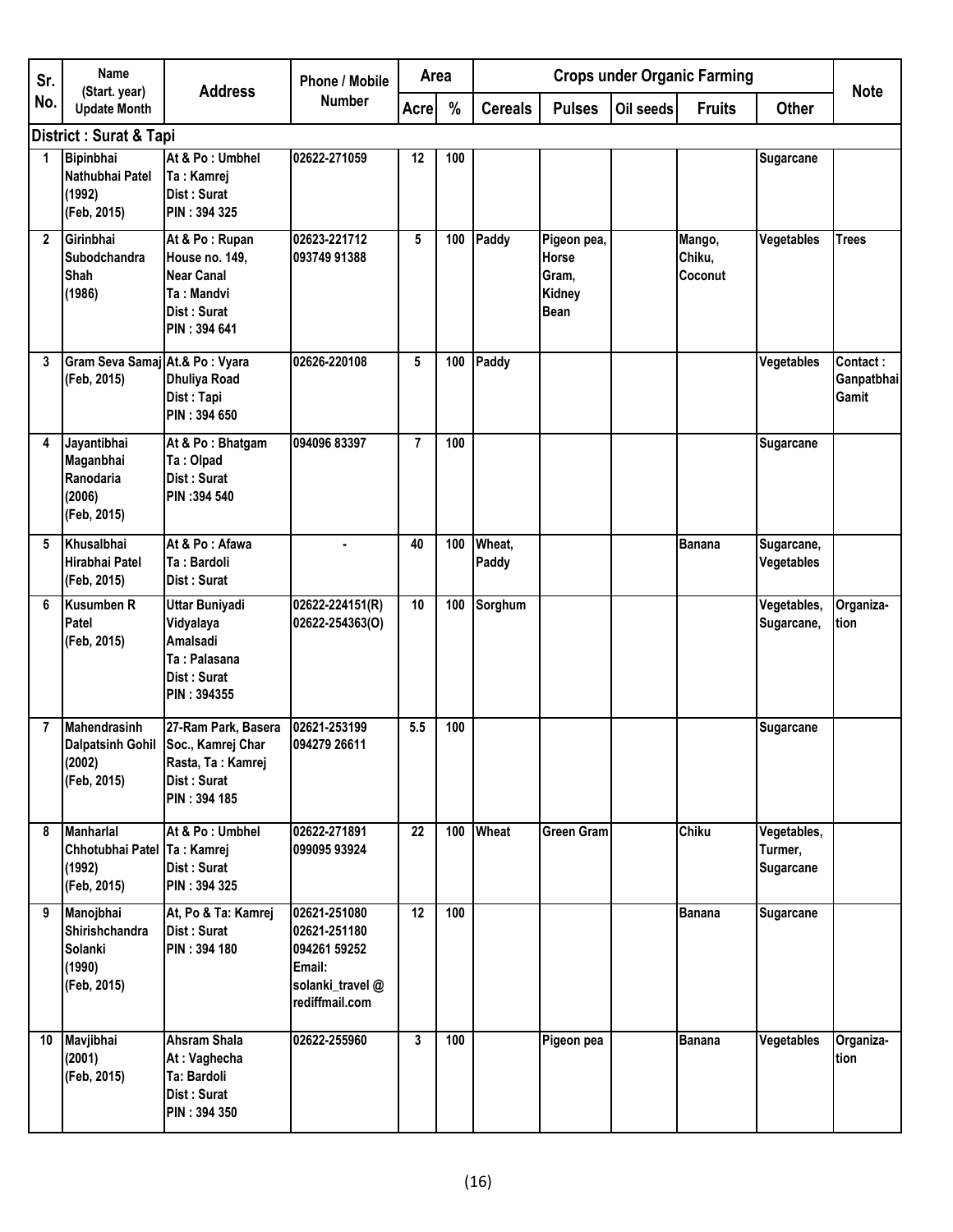| Sr. | Name<br>(Start. year)                                        | <b>Address</b>                                                                                          | <b>Phone / Mobile</b>                        | Area           |     |                |                                               |           | <b>Crops under Organic Farming</b>     |                                          | <b>Note</b>                |
|-----|--------------------------------------------------------------|---------------------------------------------------------------------------------------------------------|----------------------------------------------|----------------|-----|----------------|-----------------------------------------------|-----------|----------------------------------------|------------------------------------------|----------------------------|
| No. | <b>Update Month</b>                                          |                                                                                                         | <b>Number</b>                                | <b>Acre</b>    | %   | <b>Cereals</b> | <b>Pulses</b>                                 | Oil seeds | <b>Fruits</b>                          | <b>Other</b>                             |                            |
| 11  | <b>Minaben</b><br><b>Chaudhari</b><br>(2001)<br>(Feb, 2015)  | <b>Uttar Buniyadi</b><br>Vidyalaya<br>At: Vaghecha<br>Ta: Bardoli<br>Dist: Surat<br>PIN: 394 350        | 02622-255960(O)<br>099793 34333              | 12             | 100 |                |                                               |           |                                        | Vegetables,<br><b>Sugarcane</b>          | Organiza-<br>tion          |
| 12  | Rajendra P.<br>Nemani<br>(2003)                              | Nemani Farm,<br>At & Po: Umara<br>Ta: Mahuva.<br>Dist: Surat<br>PIN: 394 248                            | 02625-251253<br>098254 87159                 | 112            | 100 |                |                                               |           |                                        | Sugarcane                                | <b>Produces</b><br>Jaggery |
| 13  | Ramchandra<br>Ghelabhai<br>Patel (2003)<br>(Feb, 2015)       | At & Po: Bhatgam<br>Ta: Olpad<br>Dist: Surat<br>PIN: 394 540                                            | 094288 73723                                 | 30             | 100 |                |                                               |           | Fruits, Litchi,<br>Gauva               | Turmer,<br><b>Sugarcane</b>              |                            |
| 14  | Ramkumarsinh<br>(1988)                                       | Yantra Vidyalaya<br>Suruchi Vasahat,<br>At, Po & Ta: Bardoli<br>Dist: Surat<br>PIN: 394 601             | 02622-220095<br>02622-220258<br>093777 74764 | 6.5            | 100 |                |                                               |           | Banana,<br>Chiku,<br>Coconut           | Vegetables,<br><b>Tissue Plant Ition</b> | Organiza-                  |
| 15  | Tushar<br>(1990)                                             | <b>Near Police Station,</b><br>Ramanbhai Patel   At, Po & Ta: Kamrej<br>Dist: Surat<br>PIN: 394 180     | 02621-251213<br>093777 15658                 | 17             | 100 |                |                                               |           | <b>Banana</b>                          | Turmer,<br><b>Sugarcane</b>              |                            |
| 16  | Uma-Surendra<br>Sampurna Kranti<br>Vidyalaya<br>(1982)       | Gandhi Vidyapith<br>At: Vedachhi,<br>Ta: Valod,<br>Dist: Surat<br>PIN: 394 641                          | 02625-220074                                 | $\overline{2}$ | 100 | Paddy          | Pigeon pea                                    |           | Banana,<br>Papaya,<br>Mango            | Vegetables                               | Organiza-<br>tion          |
| 17  | Dineshbhai<br>Keshavlal<br><b>Patel</b><br>(Feb, 2015)       | Gandhi Vidyapith<br>Vedachhi<br>Ta : Valod<br>Dist: Surat<br>PIN: 394 641                               | 094278 94438                                 | $\mathbf 2$    | 100 | Sorghum,       | Pigeon pea, Castor<br>Pearl Millet Green Gram |           |                                        |                                          |                            |
| 18  | Maheshbhai<br><b>Balubhai Patel</b><br>(2002)<br>(Feb, 2015) | At: Erthan<br>Ta: Olpad<br>Dist: Surat<br>PIN: 394 540                                                  | 094274 25310                                 | 4              | 100 |                |                                               |           | Mango, Apple Vegetables,<br>Bor, Gauva | Sugarcane,<br><b>Turmer</b>              |                            |
| 19  | Maheshbhai<br><b>Amrutial Parekh</b><br>(1996)               | <b>Jagdish Talkies</b><br>Compound,<br>Khatriwad,<br>At, Po Ta: Mandvi<br>Dist: Surat<br>PIN: 394 160   | 098253 72557                                 | 10             | 75  | Wheat          | <b>Green Gram</b>                             |           | Mango                                  |                                          |                            |
| 20  | <b>Babubhai</b><br>L. Patel                                  | Principal<br>Uttar Buniyadi<br>Vidyalaya<br>At & Po: Timba<br>Ta: Kamrej<br>Dist: Surat<br>PIN: 394 330 | 02621-265014<br>094290 92526                 | 15             | 50  | <b>Maize</b>   | Pigeon pea                                    |           | <b>Banana</b>                          | Vegetables                               | Organiza-<br>tion          |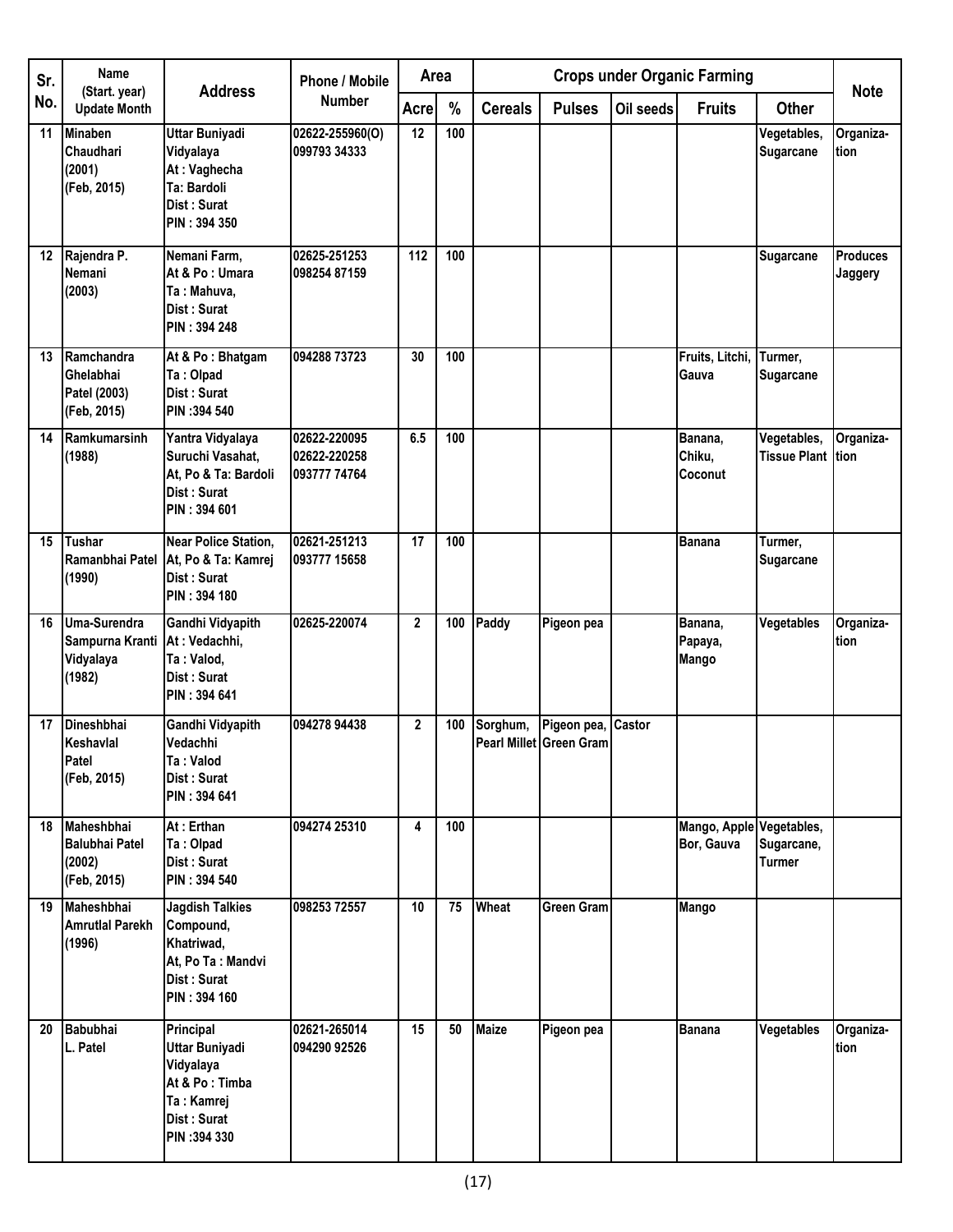| Sr. | Name<br>(Start. year)                                                 | <b>Address</b>                                                                                                     | <b>Phone / Mobile</b>                        | Area         |      |                |               |           | <b>Crops under Organic Farming</b> |                                 | <b>Note</b>               |
|-----|-----------------------------------------------------------------------|--------------------------------------------------------------------------------------------------------------------|----------------------------------------------|--------------|------|----------------|---------------|-----------|------------------------------------|---------------------------------|---------------------------|
| No. | <b>Update Month</b>                                                   |                                                                                                                    | <b>Number</b>                                | <b>Acre</b>  | $\%$ | <b>Cereals</b> | <b>Pulses</b> | Oil seeds | <b>Fruits</b>                      | <b>Other</b>                    |                           |
| 21  | Dr. Bhikhubhai<br>Narsihbhai<br>(1996)                                | Gujarat Rajya Sugar<br><b>Producer Association</b><br>At: Gangpur<br>Po: Gangadhara<br>Ta: Palasana<br>Dist: Surat | 02622-263274<br>098794 11331                 | 10           | 50   | Paddy          | Pigeon pea    |           |                                    | Sugarcane,<br><b>Vegetables</b> |                           |
| 22  | Pragnesh<br><b>G. Patel</b><br>(2008)<br>(Feb, 2015)                  | <b>Ashram Shala</b><br>At & Po: Timba<br>Ta: Kamrej<br>Dist: Surat<br>PIN: 394 330                                 | 02621-265015 (R)<br>099794 60319             | 9            | 50   |                | Pigeon pea    |           | <b>Banana</b>                      | Vegetables                      | Organiza-<br><b>Ition</b> |
| 23  | Viral<br>Hasmukhbhai<br>Patel<br>(2005)<br>(Feb, 2015)                | A-25, Swastik Society, 02621-251837<br>Kamrej Char Rasta, Ta 094278 33872<br>Kamrej, Dist: Surat<br>PIN: 394 185   |                                              | 1.5          | 30   |                |               |           | <b>Banana</b>                      |                                 |                           |
| 24  | Vinayak<br>Chhotubhai Patel Ta: Mandavi<br>(1998)                     | At & Po: Baudhan<br>Dist: Surat<br>PIN: 394 140                                                                    | 02621-253723<br>02623-251217<br>098983 55803 | 3            | 20   |                |               |           | Banana,<br>Papaya                  |                                 |                           |
| 25  | Harivadanbhai<br>Parshottambhai<br>Ranodaria<br>(2004)<br>(Feb, 2015) | At & Po: Bhatgam<br>Ta: Olpad<br>Dist: Surat<br>PIN: 394 540                                                       | 099799 84603                                 | $\mathbf{1}$ | 10   |                |               |           |                                    | <b>Sugarcane</b>                |                           |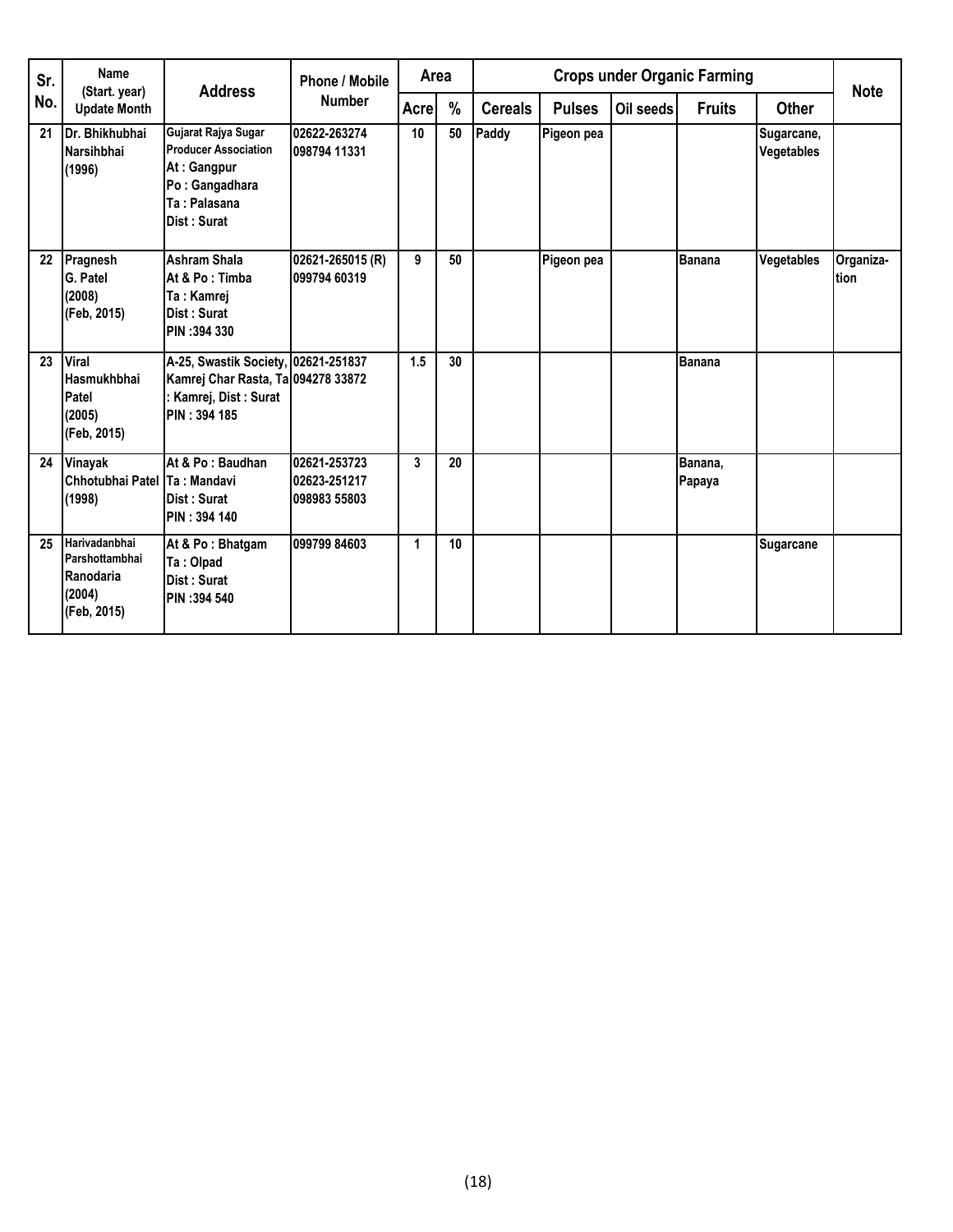| Sr.             | Name                                                  | <b>Address</b>                                                                                     | <b>Phone / Mobile</b>        | Area         |     |                   |                                     |           | <b>Crops under Organic Farming</b> |                       | <b>Note</b>                       |
|-----------------|-------------------------------------------------------|----------------------------------------------------------------------------------------------------|------------------------------|--------------|-----|-------------------|-------------------------------------|-----------|------------------------------------|-----------------------|-----------------------------------|
| No.             | (Start. year)<br><b>Update Month</b>                  |                                                                                                    | <b>Number</b>                | <b>Acre</b>  | %   | <b>Cereals</b>    | <b>Pulses</b>                       | Oil seeds | <b>Fruits</b>                      | <b>Other</b>          |                                   |
|                 | <b>District: Navsari</b>                              |                                                                                                    |                              |              |     |                   |                                     |           |                                    |                       |                                   |
| 1               | Amratbhai<br>Dajibhai Patel<br>(1998)                 | Vanzna<br>Via: Rankuva<br>Ta: Chikhli<br>Dist: Navsari<br>PIN: 396 560                             | 02634-299099<br>094281 59817 | 10           | 100 | Wheat             | <b>Green Gram</b>                   |           | Mango,<br>Chiku                    | Sugarcane             | Vermi-<br>compost<br>Unit         |
| $\mathbf{2}$    | Bhagubhai Darji<br>(1990)                             | Adivasi Sanskar<br>Mandal, At: Ajarai<br>Ta: Gandevi<br>Dist: Navsari<br>PIN: 396 360              | 02634-290822<br>094271 29885 | 5            | 100 | Wheat.<br>Paddy   | <b>Pulses</b>                       |           | Mango,<br>Chiku                    | Vegetables            | School for<br>Adivasi<br>Children |
| 3               | Bhaveshkumar<br><b>Balubhai Patel</b><br>(2003)       | At: Nava Talav<br>Po: Khadsupa<br>Ta & Dist: Navsari<br>PIN: 396 433                               |                              | $\mathbf{2}$ | 100 | Paddy             |                                     |           |                                    | <b>Flowers</b>        |                                   |
| 4               | <b>Dipak Ramanlal</b><br><b>Desai</b><br>(2000)       | <b>Hond</b><br>Via & Ta: Chikhli<br>Dist: Navsari                                                  | 02634-290519<br>092283 29060 | 10           | 100 |                   |                                     |           | Mango,<br>Chiku                    |                       |                                   |
| 5               | Dipakbhai<br>Amratbhai Vashi<br>(2003)<br>(Feb, 2015) | <b>Dhamadachha</b><br>Via: Amalsad<br>Ta: Gandevi<br>Dist: Navsari<br>PIN: 396 370                 | 02634-272315<br>098241 90266 | 35           | 100 |                   |                                     |           | Mango,<br>Chiku                    |                       |                                   |
| 6               | Dipakkumar<br><b>Bhikhubhai Patel</b><br>(2001)       | Patel Faliyu,<br>At & Po: Kachholi<br>Via: Amalsad<br>Ta: Gandevi<br>Dist: Navsari<br>PIN: 396 370 | 02634-270571                 | 4            | 100 | Paddy,<br>Wheat   |                                     |           | Mango,<br>Chiku                    |                       |                                   |
| $\overline{7}$  | Gandhigar<br>(1990)                                   | At: Kachholi<br>Ta: Gandevi<br>Dist: Navsari<br>PIN: 396 370                                       | 02634-272259                 | 5            | 100 |                   |                                     |           | Mango,<br>Chiku                    | Vegetables,<br>Fodder |                                   |
| 8               | Gulabbhai<br>Dayabhai Naik<br>(2001)                  | Patel Faliya,<br>Amalsad,<br>Ta: Gandevi<br>Dist: Navsari                                          | 02637-255145                 | 1.5          | 100 |                   |                                     |           | Mango,<br>Chiku                    |                       |                                   |
| 9               | Harivadan<br>Shankarbhai<br>Patel (2003)              | At: Nava Talav<br>Po: Khadsupa<br>Ta & Dist : Navsari<br>PIN: 396 433                              | 02637-225339                 | 5            | 100 | Paddy             |                                     |           |                                    | <b>Flowers</b>        |                                   |
| 10 <sup>°</sup> | Ishwarlal<br>Dayabhai Naik<br>(2001)                  | Patel Faliya,<br>Amalsad,<br>Ta: Gandevi<br>Dist: Navsari                                          | 02634-270652                 | 1.5          | 100 |                   |                                     |           | Mango,<br>Chiku                    |                       |                                   |
| 11              | Khusharu<br>Minubhai Surti<br>(2003)                  | Wadi Street, Near<br>S. T. Bus Depot,<br><b>Navsari</b>                                            | 02637-235922<br>09898 53303  | 10           | 100 | Paddy,<br>Sorghum | Green<br>Gram,<br><b>Horse Gram</b> |           | Mango                              |                       |                                   |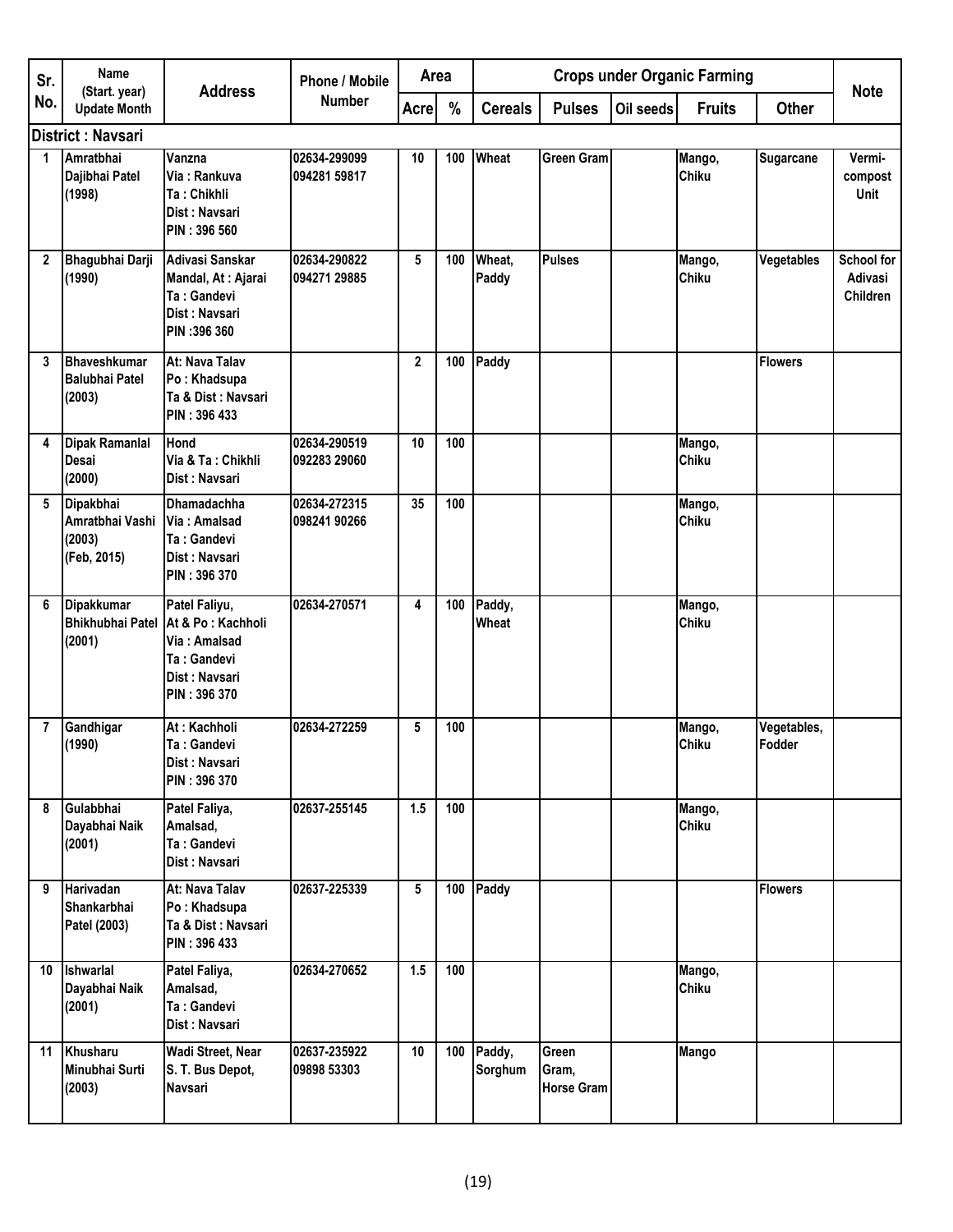| Sr. | <b>Name</b>                                              | <b>Address</b>                                                                                       | <b>Phone / Mobile</b>        |                | <b>Crops under Organic Farming</b><br>Area<br>%<br><b>Cereals</b><br><b>Pulses</b><br>Oil seeds<br><b>Fruits</b> |       |                                      |  |                 | <b>Note</b>                  |                                  |
|-----|----------------------------------------------------------|------------------------------------------------------------------------------------------------------|------------------------------|----------------|------------------------------------------------------------------------------------------------------------------|-------|--------------------------------------|--|-----------------|------------------------------|----------------------------------|
| No. | (Start. year)<br><b>Update Month</b>                     |                                                                                                      | <b>Number</b>                | <b>Acre</b>    |                                                                                                                  |       |                                      |  |                 | <b>Other</b>                 |                                  |
| 12  | Kiranbhai<br>Khandubhai Naik Via: Amalsad<br>(2003)      | At: Sarikhurad<br>Po: Luswada<br>Ta: Gandevi<br>Dist: Navsari<br>PIN: 396 310                        | 02634-272202<br>098989 33403 | 5              | 100                                                                                                              | Paddy |                                      |  | Mango,<br>Chiku |                              | Vermi-<br>compost<br><b>Unit</b> |
| 13  | Kishorbhai<br>Dhirubhai Naik<br>(2001)                   | At: Samrawadi<br>Po & Ta: Gandevi<br>Dist: Navsari<br>PIN: 396 360                                   | 02634-262094<br>94275 76751  | 5              | 100                                                                                                              |       |                                      |  | Mango,<br>Chiku |                              | Vermi-<br>compost<br>Unit        |
| 14  | Kishorchandra<br>Vasanji Naik<br>(2003)                  | Ramna Faliyu,<br><b>Dhamadachha</b><br>Via: Amalsad<br>Ta: Gandevi<br>Dist: Navsari<br>PIN: 396 370  | 02634-272502                 | 10             | 100                                                                                                              |       |                                      |  | Mango,<br>Chiku |                              |                                  |
| 15  | Maganbhai<br>Morarbhai Patel<br>(2005)                   | <b>Manekpor Tankoli</b><br>Ta: Jalalpur<br>Dist: Navsari                                             |                              | 5              | 100                                                                                                              |       |                                      |  |                 | Sugarcane,<br>Vegetables     |                                  |
| 16  | Maganbhai<br>Ranchhodji Patel<br>(1993)                  | At & Po: Kalvach<br>Ta: Gandevi<br>Dist: Navsari<br>PIN: 396 403                                     | 02634-262524                 | 5              | 100                                                                                                              |       |                                      |  | Mango           |                              |                                  |
| 17  | Mahendrakumar<br>Dhirubhai Naik<br>(1992)<br>(Feb, 2015) | At: Samrawadi<br>Po & Ta: Gandevi<br>Dist: Navsari<br>PIN: 396 360                                   | 02634-263547<br>094297 83324 | $\overline{7}$ | 100                                                                                                              |       |                                      |  | Mango,<br>Chiku |                              |                                  |
| 18  | Mohanbhai<br>(2000)                                      | Kalthan<br>Bhikhubhai Patel Via: Khava Abrama<br>Ta, Dist: Navsari<br>PIN: 396 406                   | 02637-229012                 | 5              | 100                                                                                                              |       |                                      |  | Mango,<br>Chiku |                              |                                  |
| 19  | Mukeshbhai<br>Manibhai Mehta<br>(1999)<br>(Feb, 2015)    | Mehta Falia,<br>At & Po : Taliyara,<br>Via: Amalsad,<br>Ta: Gandevi<br>Dist: Navsari<br>PIN: 396 310 | 02634-272340                 | 6              | 100                                                                                                              |       |                                      |  | Chiku           |                              | Vermi-<br>compost<br>Unit        |
| 20  | Mukeshbhai<br>Mohanbhai Naik<br>(2002)<br>(Feb, 2015)    | Kotha<br>Via: Amalsad,<br>Ta: Gandevi<br>Dist: Navsari                                               | 02634-272210                 | 6              | 100                                                                                                              | Paddy |                                      |  | Mango,<br>Chiku | Sugarcane                    | Vermi-<br>compost<br>Unit        |
| 21  | Nanubhai Kasanji At & Po: Changa,<br>Patel (1999)        | Ta: Gandevi<br>Dist: Navsari<br>PIN: 396 360                                                         | 02634-262294                 | 6              | 100                                                                                                              |       |                                      |  | Mango,<br>Chiku |                              |                                  |
| 22  | Nileshkumar<br>Ramanbhai Patel<br>(2002)<br>(Sept, 2014) | Mora (Mogat),<br>Ta & Dist: Navsari<br>PIN: 390 445                                                  | 097245 00789                 | $\mathbf{2}$   | 100                                                                                                              |       | Pegion Pea,<br>Kidney<br><b>Bean</b> |  |                 | Vegetables,<br><b>Turmer</b> |                                  |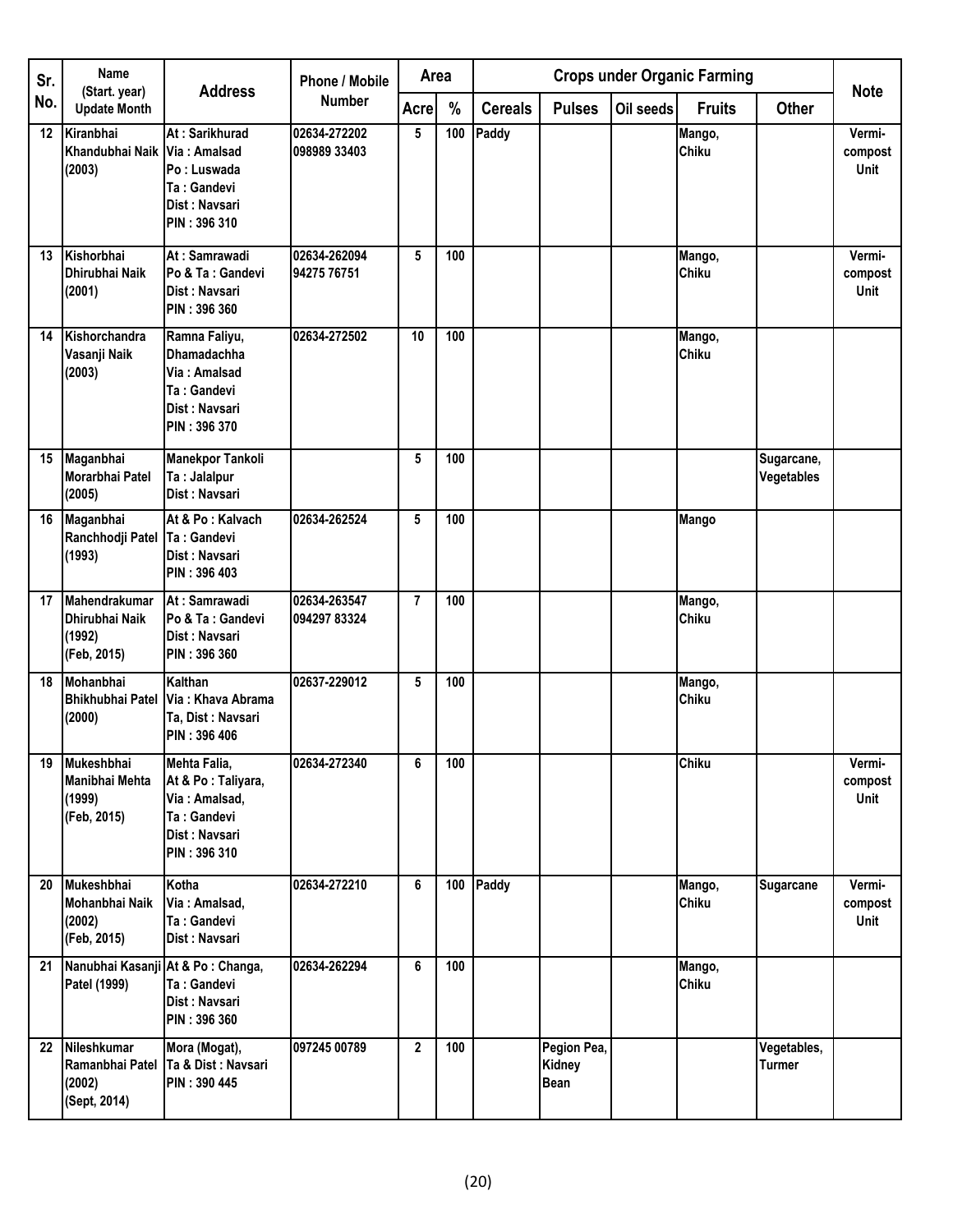| Sr. | Name<br>(Start. year)                                                          | <b>Address</b>                                                                              | <b>Phone / Mobile</b>        | Area           |     |                        |                                     |           | <b>Crops under Organic Farming</b> |                             | <b>Note</b>                               |
|-----|--------------------------------------------------------------------------------|---------------------------------------------------------------------------------------------|------------------------------|----------------|-----|------------------------|-------------------------------------|-----------|------------------------------------|-----------------------------|-------------------------------------------|
| No. | <b>Update Month</b>                                                            |                                                                                             | <b>Number</b>                | <b>Acre</b>    | %   | <b>Cereals</b>         | <b>Pulses</b>                       | Oil seeds | <b>Fruits</b>                      | <b>Other</b>                |                                           |
| 23  | Rajeshkumar<br>Dhirubhai Mehta<br>(2002)                                       | Kaya Talav,<br>Vachlu Faliyu,<br>At, Po: Amalsad<br>Ta: Gandevi<br>Dist: Navsari            | 02634-272135                 | 2.6            | 100 |                        |                                     |           | Mango,<br><b>Chiku</b>             |                             |                                           |
| 24  | Rameshbhai<br>R. Desai<br>(Feb, 2015)                                          | A/302, Rashi<br>Residency, Sardar<br>Patel Road, Lumsi<br>Kui, Navsari                      | 099096 78909                 | $\mathbf{2}$   | 100 |                        |                                     |           | <b>Mango</b>                       |                             | Vermi-<br>compost<br>Unit                 |
| 25  | Rameshbhai<br>Dhirubhai Naik<br>(2001)<br>(Feb, 2015)                          | At, Po: Khakhawada<br>Via: Gadat<br>Ta: Gandevi<br>Dist: Navsari<br>PIN: 396 350            | 02634-266865<br>093766 66865 | 10             | 100 | Paddy                  |                                     |           | Mango,<br><b>Chiku</b>             | <b>Rose Flower Promoter</b> |                                           |
| 26  | Rohitbhai<br>Mehta (Mama)<br>(1999)<br>(Feb, 2015)                             | Lalajibhavan,<br>Desai Faliyu, Vasan<br>Ta: Gandevi<br>Dist: Navsari                        | 098988 77428                 | 10             | 100 |                        | <b>Green Gram</b>                   |           | Mango,<br><b>Chiku</b>             | Aloevera                    |                                           |
| 27  | Shailesh<br><b>Balvantrai Naik</b><br>(2003)                                   | At & Po: Kachholi<br>Ta: Gandevi<br>Dist: Navsari<br>PIN: 396 360                           | 02634-272779                 | 10             | 100 |                        |                                     |           | Mango,<br><b>Chiku</b>             |                             | Vermi-<br>compost<br>Unit                 |
| 28  | Dr. P. K. Patel<br>(Feb, 2015)                                                 | Moti Baug,<br>Near Sarana Bridge,<br>At, Po, Ta: Gandevi<br>Dist: Navsari<br>PIN: 396 360   | 02634-262458<br>098253 84300 | $\overline{7}$ | 100 | Paddy,<br><b>Maize</b> | Green<br>Gram,<br><b>Horse Gram</b> |           | Chiku,<br>Coconut,<br>Mango        |                             |                                           |
| 29  | Sureshchandra<br>Ranchhodji<br>Naik (2004)                                     | At & Po : Ajarai,<br>Ta: Gandevi<br>Dist: Navsari<br>PIN: 396 360                           | 02634-262264                 | 9              | 100 |                        |                                     |           | Mango,<br><b>Chiku</b>             |                             |                                           |
| 30  | Umeshkumar<br><b>Maganial Patel</b><br>(2003)<br>(Feb, 2015)                   | Pipalgabhan<br>Ta: Chikhli<br>Dist: Navsari<br>PIN: 396 521                                 | 02634-245075<br>094271 44765 | 10             | 100 |                        |                                     |           | Mango,<br><b>Chiku</b>             | Palm Oil                    |                                           |
| 31  | <b>Vinaben</b><br><b>Ansukumar</b><br><b>Thakkar</b><br>(2004)<br>(Sept, 2014) | 616-Morolia Shopping 093779 65379<br>Center,<br>Shantadevi Road,<br>Navsari<br>PIN: 396 445 |                              | 6              | 100 |                        |                                     |           | <b>Mango</b>                       |                             |                                           |
| 32  | Vinodbhai<br>Bhagvanji Naik<br>(2003)                                          | At & Po: Kachholi<br>Ta: Gandevi<br>Dist: Navsari<br>PIN: 396 360                           | 02634-273283                 | 8              | 100 |                        |                                     |           | Mango,<br><b>Chiku</b>             |                             |                                           |
| 33  | Rajeshbhai<br>Mandubhai Birari Ta: Vansada<br>(2006)<br>(Feb, 2015)            | Limzar<br>Dist: Navsari<br>PIN: 396 580                                                     | 094280 19482                 | 5              | 100 | Paddy                  | Black gram,<br><b>Pegion Pea</b>    |           | <b>Mango</b>                       | Vegetables                  | <b>Nutan</b><br>Kalam for<br><b>Mango</b> |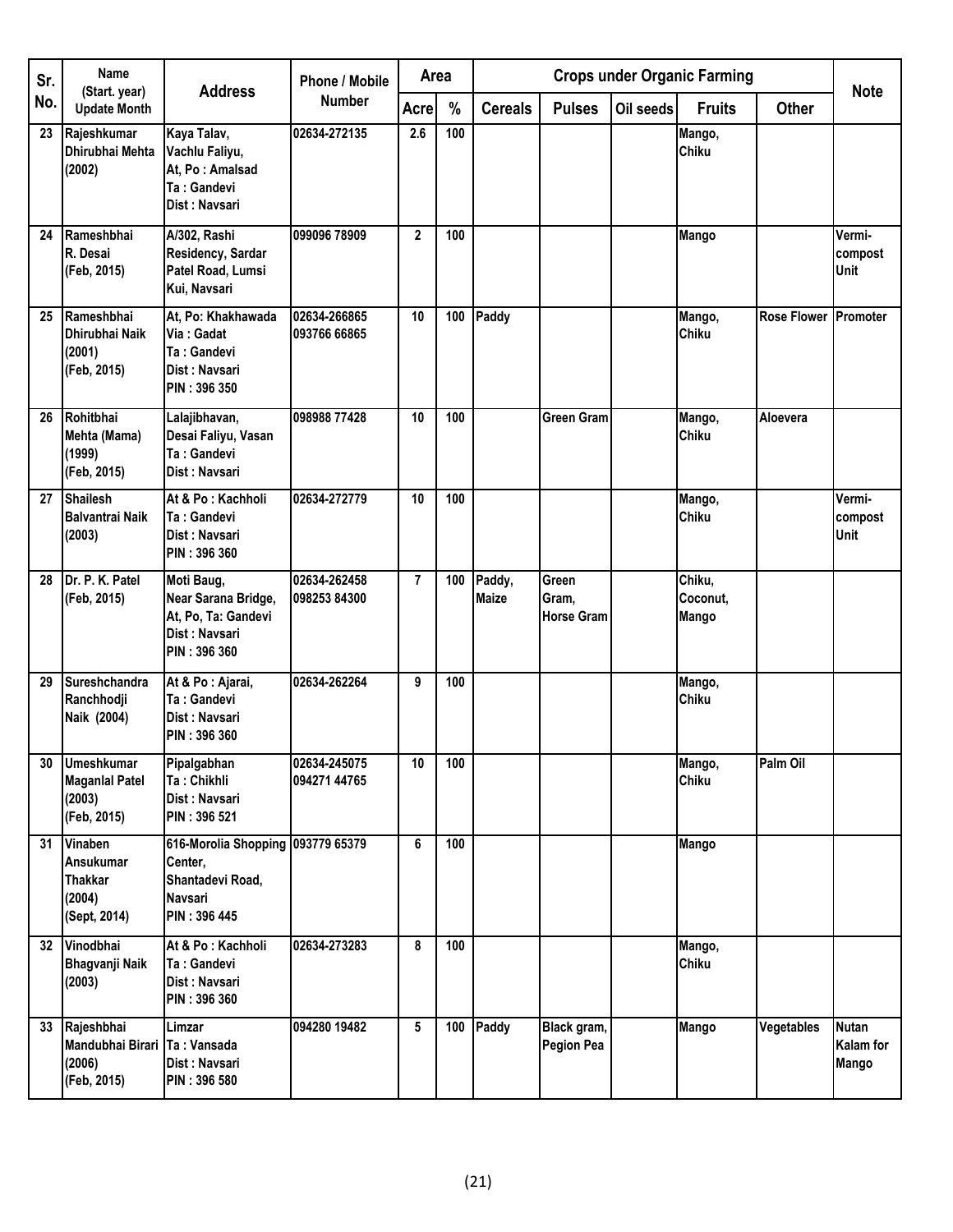| Sr. | Name<br>(Start. year)                                             | <b>Address</b>                                                                     | <b>Phone / Mobile</b>        | Area           |                 |                |               |           | <b>Crops under Organic Farming</b> |                  | <b>Note</b>                      |
|-----|-------------------------------------------------------------------|------------------------------------------------------------------------------------|------------------------------|----------------|-----------------|----------------|---------------|-----------|------------------------------------|------------------|----------------------------------|
| No. | <b>Update Month</b>                                               |                                                                                    | <b>Number</b>                | Acre           | %               | <b>Cereals</b> | <b>Pulses</b> | Oil seeds | <b>Fruits</b>                      | <b>Other</b>     |                                  |
| 34  | <b>Jashubhai</b><br><b>Maganial Naik</b><br>(2014)<br>(Feb, 2015) | At & Po: Gadat<br>Ta: Gandevi<br>Dist: Navsari<br>PIN: 396 350                     | 86909 81266                  | 10             | 100             |                |               |           | Mango,<br>Chiku                    |                  |                                  |
| 35  | Chetanbhai N<br>Patel<br>(Feb, 2015)                              | At & Po: Bigari,<br>Via: Bilimora,<br>Ta: Gandevi<br>Dist: Navsari<br>PIN: 396 350 | 97274 59289                  | $\overline{2}$ | 100             | Paddy          |               |           | <b>Mango</b>                       |                  |                                  |
| 36  | Aileshkumar<br><b>Manharlal Desai</b><br>(1995)<br>(Feb, 2015)    | A-27, Majur Mahajan<br>Society, Jamalpor,<br>Navsari.<br>PIN: 396 445              | 094082 33512<br>098259 01053 | 5              | 100             |                |               |           | Mango,<br>Chiku                    |                  |                                  |
| 37  | K C Mashruwala<br>(2000)<br>(Feb, 2015)                           | At: Gokul Farm Valoti 098200 70415<br>Ta: Gandevi<br>Dist: Navsari<br>PIN: 396 380 |                              | 10             | 80              |                |               |           | Mango                              |                  | Vermi-<br>compost<br>Unit        |
| 38  | Amratbhai<br><b>Bhagabhai Patel</b><br>(2004)<br>(Feb, 2015)      | At: Nava Talav<br>Po: Khadsupa-<br>Boarding,<br>Ta & Dist: Navsari<br>PIN: 396 433 | 02637-225065<br>094268 53527 | 10             | 80              | Paddy          |               |           | Mango, Chiku Eculaptus             |                  |                                  |
| 39  | Ishwarlal<br>Ranchhodji Vashi Via: Gadat<br>(2003)                | At: Manekpor<br>Ta: Gandevi<br>Dist: Navsari<br>PIN: 396 350                       |                              | 14             | 80              |                |               |           | Mango,<br>Chiku                    |                  | Vermi-<br>compost<br><b>Unit</b> |
| 40  | Kalyanji<br>Jagubhai Patel<br>(2003)                              | At : Ichhapor<br>Via: Gadat<br>Ta: Gandevi<br>Dist: Navsari<br>PIN: 396 350        |                              | 10             | 80              |                |               |           | Mango,<br>Chiku,<br><b>Banana</b>  |                  |                                  |
| 41  | Karshanbhai<br>Rambhai Patel<br>(2004)                            | At: Manekpur<br>Via: Gadat<br>Ta: Gandevi<br>Dist: Navsari<br>PIN: 396 350         |                              | 10             | 80              |                |               |           | Mango,<br>Chiku,<br><b>Banana</b>  |                  | Vermi-<br>compost<br>Unit        |
| 42  | Kaushikaben<br>Rajanbhai Naik<br>(2003)                           | At & Po : Pipaldhara<br>Ta: Gandevi<br>Dist: Navsari                               |                              | 15             | $\overline{80}$ |                |               |           | Mango,<br>Chiku                    | <b>Sugarcane</b> | Vermi-<br>compost<br>Unit        |
| 43  | Rajeshkumar<br>Dhirubhai Mehta<br>(2002)<br>(Feb, 2015)           | Kaya talav,<br>Vachlu Faliyu,<br>At & Po: Amalsad,<br>Ta: Gandevi<br>Dist: Navsari | 02634-272135                 | 6              | 80              |                |               |           | Mango,<br>Chiku                    |                  |                                  |
| 44  | Rameshchandra<br><b>Maganial Naik</b><br>(2003)<br>(Feb, 2015)    | At & Po: Dhanori,<br>Ta: Gandevi<br>Dist: Navsari<br>PIN: 396 360                  | 02634-570269                 | 10             | 80              | Paddy          |               |           | Mango,<br>Chiku                    | <b>Sugarcane</b> |                                  |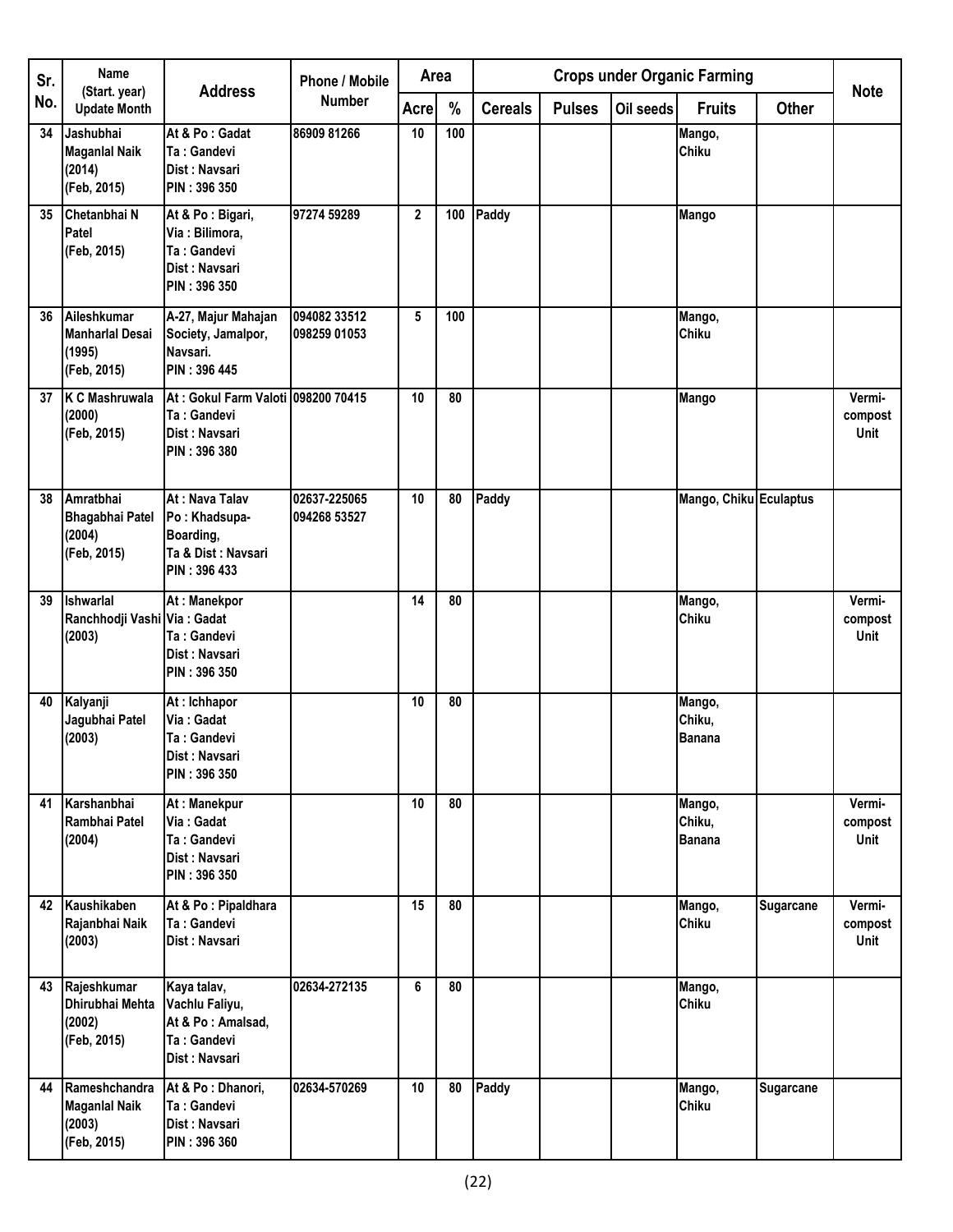| Sr. | Name<br>(Start. year)                                                  | <b>Address</b>                                                                                           | <b>Phone / Mobile</b>        | Area         |      |                |               |           | <b>Crops under Organic Farming</b> |                   | <b>Note</b>               |
|-----|------------------------------------------------------------------------|----------------------------------------------------------------------------------------------------------|------------------------------|--------------|------|----------------|---------------|-----------|------------------------------------|-------------------|---------------------------|
| No. | <b>Update Month</b>                                                    |                                                                                                          | <b>Number</b>                | <b>Acre</b>  | $\%$ | <b>Cereals</b> | <b>Pulses</b> | Oil seeds | <b>Fruits</b>                      | <b>Other</b>      |                           |
| 45  | Moghabhai<br><b>Bhikhubhai Naik</b><br>(2001)                          | At & Po: Vegam<br>Ta: Gandevi<br>Dist: Navsari<br>PIN: 396 350                                           | 02634-266315<br>098986 16425 | 4            | 70   |                |               |           | Mango,<br><b>Chiku</b>             | Vegetables        |                           |
| 46  | <b>Manharlal</b><br>Ghelabhai<br>Vashi (2005)                          | Opp. Gayatri Mandir,<br>At, Po, Ta: Gandevi<br>Dist: Navsari<br>PIN: 396 360                             |                              | 15           | 70   |                |               |           | Mango,<br><b>Chiku</b>             |                   | Vermi-<br>compost<br>Unit |
| 47  | Hemantbhai B.<br><b>Naik</b><br>(2002)<br>(Feb, 2015)                  | Desai Faliyu,<br>At & Po: Vasan<br>Ta: Gandevi<br>Dist: Navsari<br>PIN: 396310                           | 02634-272501<br>098251 15351 | 10           | 50   |                |               |           | Mango,<br><b>Chiku</b>             |                   |                           |
| 48  | Jitendra Maganlal Arya Nivas,<br><b>Mehta</b><br>(1990)<br>(Feb, 2015) | Amalsad,<br>Ta: Gandevi<br>Dist: Navsari                                                                 | 02634-272021                 | 8            | 100  |                |               |           | Mango,<br><b>Chiku</b>             |                   |                           |
| 49  | Manubhai Dayalji Tank Falia,<br><b>Naik</b><br>(2003)<br>(Feb, 2015)   | At, Po, Ta : Gandevi<br>Dist: Navsari<br>PIN: 396 360                                                    | 094290 58449                 | 6            | 50   |                |               |           | Mango,<br><b>Chiku</b>             |                   |                           |
| 50  | <b>Mukeshbhai</b><br>Bhikhubhai Naik<br>(1993)                         | At & Po : Salej,<br>Ta: Gandevi<br>Dist: Navsari<br>PIN: 396 350                                         | 02634-266441<br>094271 12167 | 8            | 50   |                |               |           | Mango,<br><b>Chiku</b>             |                   |                           |
| 51  | <b>Satishkumar</b><br>Nanubhai Naik<br>(2003)                          | At: Samrawadi<br>Po & Ta: Gandevi<br>Dist: Navsari<br>PIN: 396 360                                       | 02634-262876                 | 10           | 50   |                |               |           | Mango,<br><b>Chiku</b>             |                   |                           |
| 52  | <b>Maheshbhai</b><br><b>Bhanabhai Patel</b><br>(2004)                  | At: Nava Talav<br>Po: Khadsupa<br>Ta & Dist: Navsari<br>PIN: 396 433                                     |                              | 5            | 50   |                |               |           | Mango,<br>Chiku,<br>Papaya         | <b>Vegetables</b> |                           |
| 53  | Vijaykumar<br>Jashwantray<br><b>Desai</b><br>(2002)                    | Opp. Post office,<br>Parsi wad,<br>At, Po, Ta : Gandevi<br>Dist: Navsari<br>PIN: 396 360                 | 02634-262234<br>099136 39380 | 3            | 50   |                |               |           | Mango,<br>Chiku                    |                   |                           |
| 54  | <b>Mamtaben Patel</b><br>(Feb, 2015)                                   | Near Govt. College,<br>Sadguru Farm &<br>Nursary,<br>At & Po: Khergam,<br>Ta: Chikhali,<br>Dist: Navsari | 097238 03789                 | $\mathbf{2}$ | 50   |                |               |           | <b>Mango</b>                       | Vegetables        |                           |
| 55  | Ajitbhai<br>Babubhai Patel<br>(Feb, 2015)                              | At: Partapor,<br>Po: Itadava,<br>Ta & Dist: Navsari<br>PIN: 396 445                                      | 08980281097                  | 0.5          | 40   | Paddy          |               |           | Chiku                              | Vegetables        |                           |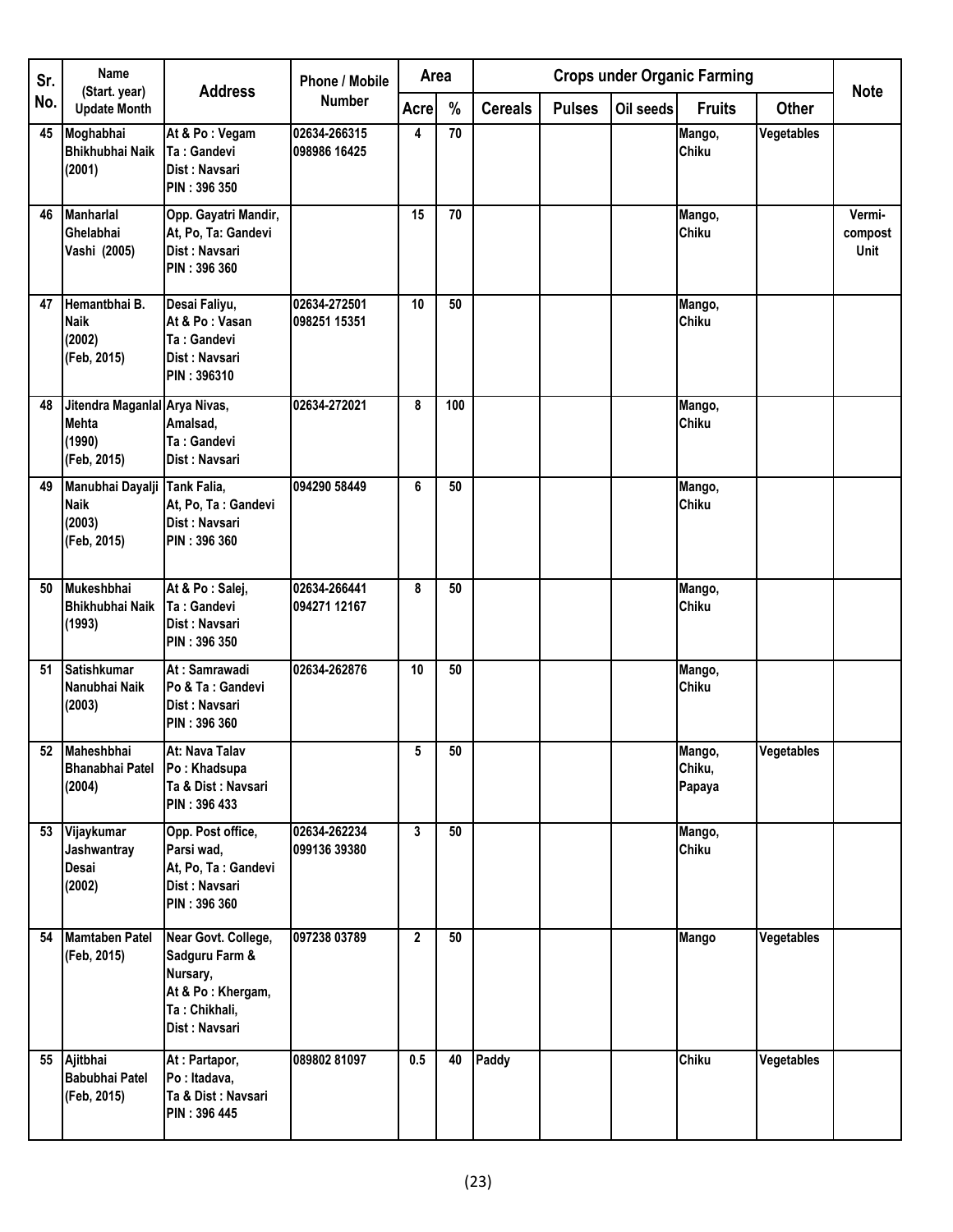| Sr. | <b>Name</b><br>(Start. year)                                  | <b>Address</b>                                                                            | <b>Phone / Mobile</b>                        | Area         |    |                 |               |           | <b>Crops under Organic Farming</b>                  |                | <b>Note</b>               |
|-----|---------------------------------------------------------------|-------------------------------------------------------------------------------------------|----------------------------------------------|--------------|----|-----------------|---------------|-----------|-----------------------------------------------------|----------------|---------------------------|
| No. | <b>Update Month</b>                                           |                                                                                           | <b>Number</b>                                | Acre         | %  | <b>Cereals</b>  | <b>Pulses</b> | Oil seeds | <b>Fruits</b>                                       | <b>Other</b>   |                           |
| 56  | Anilbhai<br><b>Bhagvanji Naik</b><br>(2003)<br>(Feb, 2015)    | At & Po : Kachholi<br>Ta: Gandevi<br>Dist: Navsari<br><b>PIN: 396 360</b>                 | 02634-272323                                 | 5            | 33 |                 |               |           | Chiku                                               |                |                           |
| 57  | <b>Mohammad</b><br>Abrar<br>(Feb, 2015)                       | At & Po: Vesma<br>Dist: Navsari                                                           | 99041 76998                                  | 4            | 33 | Paddy           |               |           | Mango                                               |                |                           |
| 58  | Jaydevbhai<br>Maganbhai Naik<br>(2003)<br>(Feb, 2015)         | Mahadev Mohallo, At<br>& Po : Dhanori,<br>Ta: Gandevi<br>Dist: Navsari<br>PIN: 396 360    | 096622 96398                                 | 1            | 30 |                 |               |           | Mango                                               | <b>Brinjal</b> |                           |
| 59  | Dineshbhai<br>Chhimabhai Naik<br>(1995)<br>(Feb, 2015)        | At & Po : Gadat<br>Ta: Gandevi<br>Dist: Navsari<br><b>PIN: 396 350</b>                    | 02634-266297<br>094278 64635                 | $\mathbf{1}$ | 25 |                 |               |           | Chiku                                               |                | Vermi-<br>compost<br>Unit |
| 60  | Kamlesh<br>Amratbhai Naik<br>(2003)<br>(Feb, 2015)            | At: Manekpor<br>Via: Gadat<br>Ta: Gandevi<br>Dist: Navsari<br>PIN: 396 350                | 099748 03608<br>099789 01071                 | $\mathbf{1}$ | 25 |                 |               |           | Mango,<br>Chiku                                     |                |                           |
| 61  | <b>Pinakin Kantilal</b><br>Patel (2004)<br>(Feb, 2015)        | <b>Sadlav</b><br>Ta & Dist: Navsari<br>PIN: 396 463                                       | 02637-225087<br>097371 36005<br>094268 89335 | 5            | 25 |                 |               |           |                                                     | Sugarcane      |                           |
| 62  | Rakeshbhai<br>Harishbhai Patel<br>(2006)<br>(Feb, 2015)       | At: Nava Talav<br>Po: Khadsupa-<br><b>Boarding</b><br>Ta & Dist: Navsari<br>PIN: 396 433  | 094287 60406                                 | 1.5          | 20 | Paddy,<br>Wheat |               |           | Chiku                                               |                |                           |
| 63  | Pradyumansingh<br>Ajitsingh<br>Atodaria (1999)<br>(Feb, 2015) | <b>Nisarg Farm</b><br>At, Po: Moti Bhamti<br>Ta: Vansada<br>Dist: Navsari<br>PIN: 396 580 | 02630-222542<br>094270 54494                 | $\mathbf{1}$ | 3  |                 |               |           | Mango,<br>Custard<br>Apple, Chiku,<br><b>Fruits</b> | Vegetables     |                           |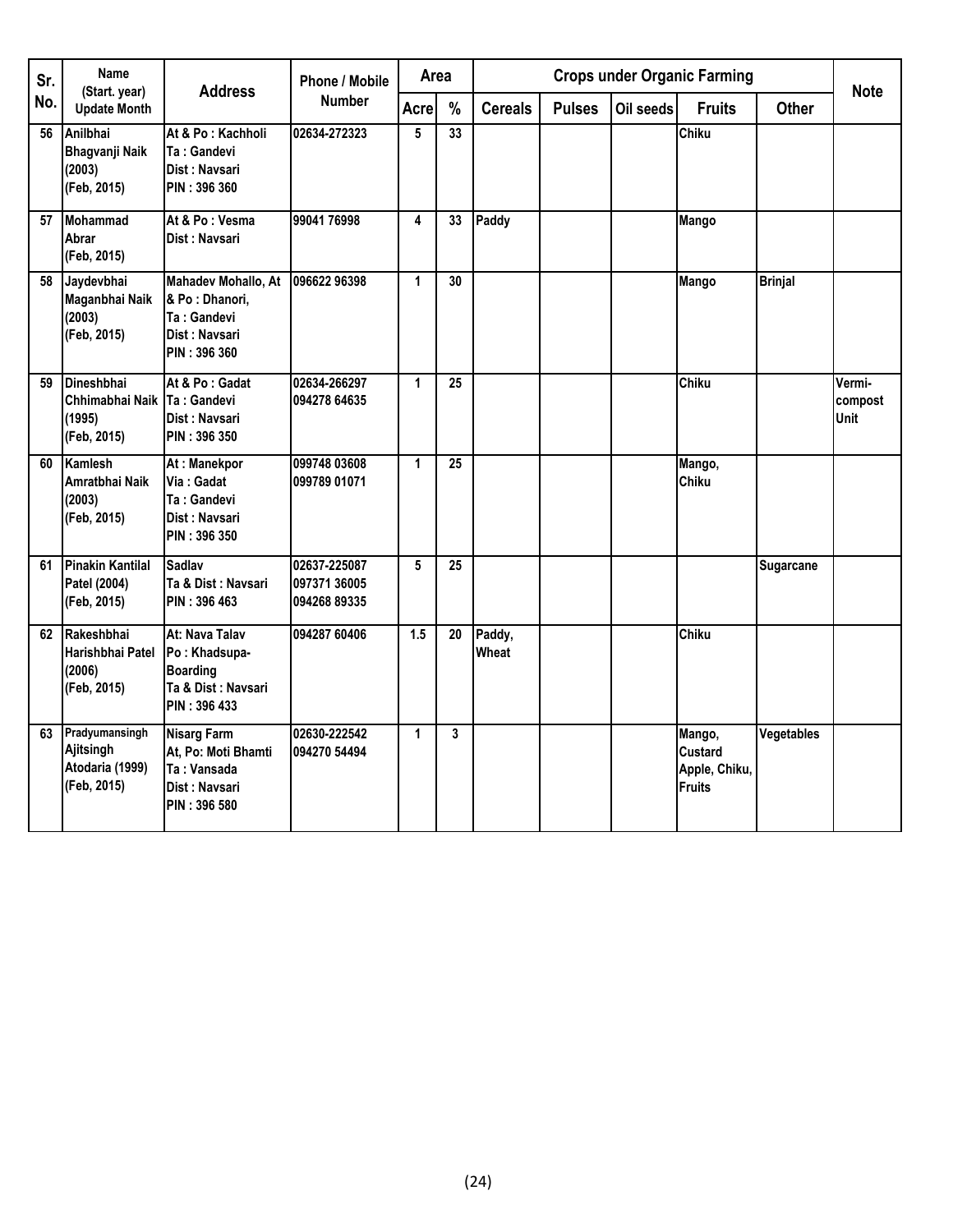| Sr.          | Name                                                                     | <b>Address</b>                                                                                      | <b>Phone / Mobile</b>                                                           | Area        |     |                  |                                                 |                | <b>Crops under Organic Farming</b>                      |                                             | <b>Note</b>                                           |
|--------------|--------------------------------------------------------------------------|-----------------------------------------------------------------------------------------------------|---------------------------------------------------------------------------------|-------------|-----|------------------|-------------------------------------------------|----------------|---------------------------------------------------------|---------------------------------------------|-------------------------------------------------------|
| No.          | (Start. year)<br><b>Update Month</b>                                     |                                                                                                     | Number                                                                          | <b>Acre</b> | %   | <b>Cereals</b>   | <b>Pulses</b>                                   | Oil seeds      | <b>Fruits</b>                                           | <b>Other</b>                                |                                                       |
|              | <b>District: Valsad &amp; Dang</b>                                       |                                                                                                     |                                                                                 |             |     |                  |                                                 |                |                                                         |                                             |                                                       |
| 1            | Dr. Ashok<br>Lallubhai Patel<br>(2001)<br>(Feb, 2015)                    | High School Road,<br>At & Po: Ronvel,<br>Ta & Dist: Valsad<br>PIN: 396 055                          | 02632-267269<br>094281 60390                                                    | 15          | 100 | Paddy            |                                                 |                | Mango,<br>Chiku                                         |                                             |                                                       |
| $\mathbf{2}$ | Dr. Ashok<br>Champaklal<br><b>Shah</b><br>(1994)<br>(Feb, 2015)          | 3-Amar Apartment,<br>Opp. Swarg Ashram,<br><b>Tithal Road,</b><br>Ta & Dist: Valsad<br>PIN: 396 001 | 02632-254070<br>02632-237029<br>098251 23874<br>Email: dracshah<br>13@yahoo.com | 2.5         | 100 |                  |                                                 |                | Mango,<br>Chiku,<br>Organge,<br>Lemon,<br><b>Fruits</b> | Vegetables,<br>Herbs,<br><b>Flower</b>      |                                                       |
| 3            | <b>Ashok Sanghavi</b><br>(1987)<br>(Feb, 2015)                           | Sanghavi Farm,<br>Sundarvan<br>Po & Ta: Umargam<br>Dist: Valsad<br>PIN: 396 171                     |                                                                                 | 23          | 100 | Paddy            |                                                 |                | Cocconut,<br>Mango,<br>Litchi, Chiku                    |                                             |                                                       |
| 4            | Balubhai B.<br><b>Patel</b><br>(2004)<br>(Feb, 2015)                     | Barolia Faliya,<br>Kochwada<br>Po: Kalwada<br>Ta & Dist.: Valsad<br>PIN: 396 045                    | 097261 13667                                                                    | 5           | 100 | <b>Barley</b>    |                                                 |                | 3 types of<br>Mango                                     |                                             |                                                       |
| 5            | Bhaskarbhai<br>Hiraji Save<br>(1970)<br>(Feb, 2015)                      | Kalp Vruksh<br>At: Dehri<br>Ta: Umargam<br>Dist: Valsad<br>PIN: 396 170                             | 0260-2995177<br>097235 31071<br>094274 77904                                    | 45          | 100 | Paddy            | Green<br>Gram,<br>Horse gram,<br>Kidney<br>bean |                | Coconut,<br>Mango,<br>Chiku,<br>Banana                  | Vegetables,<br>Onion,<br><b>Coconut Oil</b> | Pioneer of<br>Organic<br><b>Farming in</b><br>Gujarat |
| 6            | Bipinchandra<br>Lilachandra Shah Dharampur Road<br>(1990)<br>(Feb, 2015) | <b>Bobby Farm,</b><br>At & Po : Jujwa-<br>Pathari.<br>Ta & Dist : Valsad<br>PIN: 396 007            |                                                                                 | 16          | 100 | Paddy            | <b>Green Gram</b>                               |                | Mango,<br>Chiku                                         | Vegetables                                  |                                                       |
| 7            | Manoj<br>Natwarbhai<br>Nayak (2001)                                      | <b>A B Electronics</b><br>14-Kshitij Apartment,<br><b>Tithal Road, Valsad</b><br>PIN: 396 001       | 02632-251407<br>098256 70371<br>099252 45576                                    | 9           | 100 | <b>Kada Rice</b> |                                                 |                | Mango,<br>Chiku,<br>Coconut,<br>Lemon                   | Fodder                                      | Food<br>Festival-<br>2014                             |
| 8            | Pratapchandra H. Ovada<br><b>Mistry</b><br>(1998)                        | Po: Ghidi, Via:<br>Ghadoi<br>Ta & Dist. : Valsad                                                    | 02632-320755<br>093765 88777                                                    | 8           | 100 |                  |                                                 |                | Mango,<br>Chiku,<br>Lemon                               |                                             |                                                       |
| 9            | Ramubhai<br>Govindji Patel<br>(1999)<br>(Sep, 2014)                      | Patel Faliya,<br>At & Po: Ronvel<br>Ta & Dist : Valsad<br>PIN: 396 055                              | 02632-266123<br>098793 74978<br>095588 14978                                    | 3           | 100 | Paddy,<br>Wheat  | Horse<br>Gram,<br><b>Green Gram</b>             | <b>Mustard</b> | Mango,<br>Chiku                                         | Fodder                                      |                                                       |
| 10           | Yagnesh Desai<br>(2000)<br>(Feb, 2015)                                   | Nisarg Organic,<br><b>Mohan Optical, Azad</b><br>Chowk, Valsad<br>PIN: 396 001                      | 098251 25074                                                                    | 10          | 100 |                  |                                                 |                | Mango,<br>Chiku                                         |                                             |                                                       |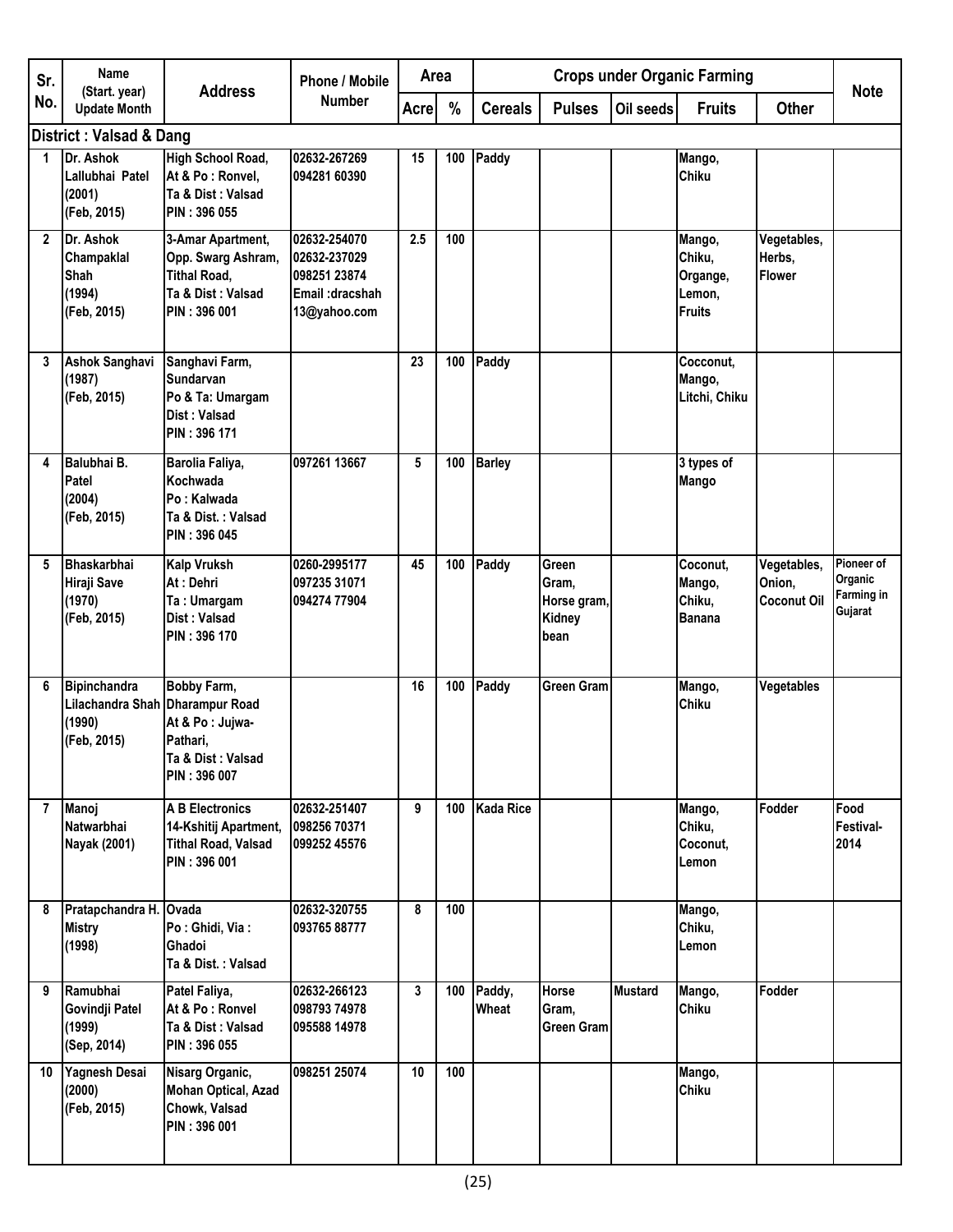| Sr. | Name<br>(Start. year)                                       | <b>Address</b>                                                                                    | <b>Phone / Mobile</b>        |             | Area |                 |                                                       |                | <b>Crops under Organic Farming</b> |                             | <b>Note</b>       |
|-----|-------------------------------------------------------------|---------------------------------------------------------------------------------------------------|------------------------------|-------------|------|-----------------|-------------------------------------------------------|----------------|------------------------------------|-----------------------------|-------------------|
| No. | <b>Update Month</b>                                         |                                                                                                   | <b>Number</b>                | <b>Acre</b> | $\%$ | <b>Cereals</b>  | <b>Pulses</b>                                         | Oil seeds      | <b>Fruits</b>                      | <b>Other</b>                |                   |
| 11  | <b>Harendrasinh</b><br>Chandrasinh<br>Thakor<br>(Feb, 2015) | At : Kochwada,<br>Po: Kalwada,<br>Ta & Dist.: Valsad                                              | 099787 59688                 | 5           | 100  |                 |                                                       |                | <b>Mango</b>                       | Vegetables                  |                   |
| 12  | IDr. Kiritbhai A.<br>Patel<br>(Feb, 2015)                   | Krushi Vigyan Kendra   02633-260055<br>by Gujarat Vidyapith,<br>At & Po: Ambheti,<br>Dist: Valsad |                              | 10          | 100  | Paddy           | <b>Horse</b><br>Gram,<br>Green<br>Gram, Black<br>Gram | Ground<br>Inut | Mango,<br><b>Chiku</b>             | Vegetables                  |                   |
| 13  | Mahendrabhai<br>Gulabbhai Desai<br>(2003)<br>(Feb, 2015)    | Gorvada<br>IPo: Ghadoi<br>Ta & Dist : Valsad<br><b>PIN: 396 001</b>                               | 02632-237126<br>097273 11624 | 5           | 70   |                 |                                                       |                | <b>Mango</b>                       |                             |                   |
| 14  | Kundnika<br>Kapadia -<br>Nandigram<br>(1985)<br>(Feb, 2015) | At & Po: Vankal<br>Dharampur Road<br>Ta & Dist: Valsad<br>IPIN : 396 007                          | 02632-291245<br>09727581648  | 5           | 50   | Wheat,<br>Paddy | Green<br>Gram,<br><b>Horse</b><br>Gram,<br>Pigeon pea |                | Mango,<br>Gauva                    | Vegetables,<br><b>Onion</b> | Organizatio<br>In |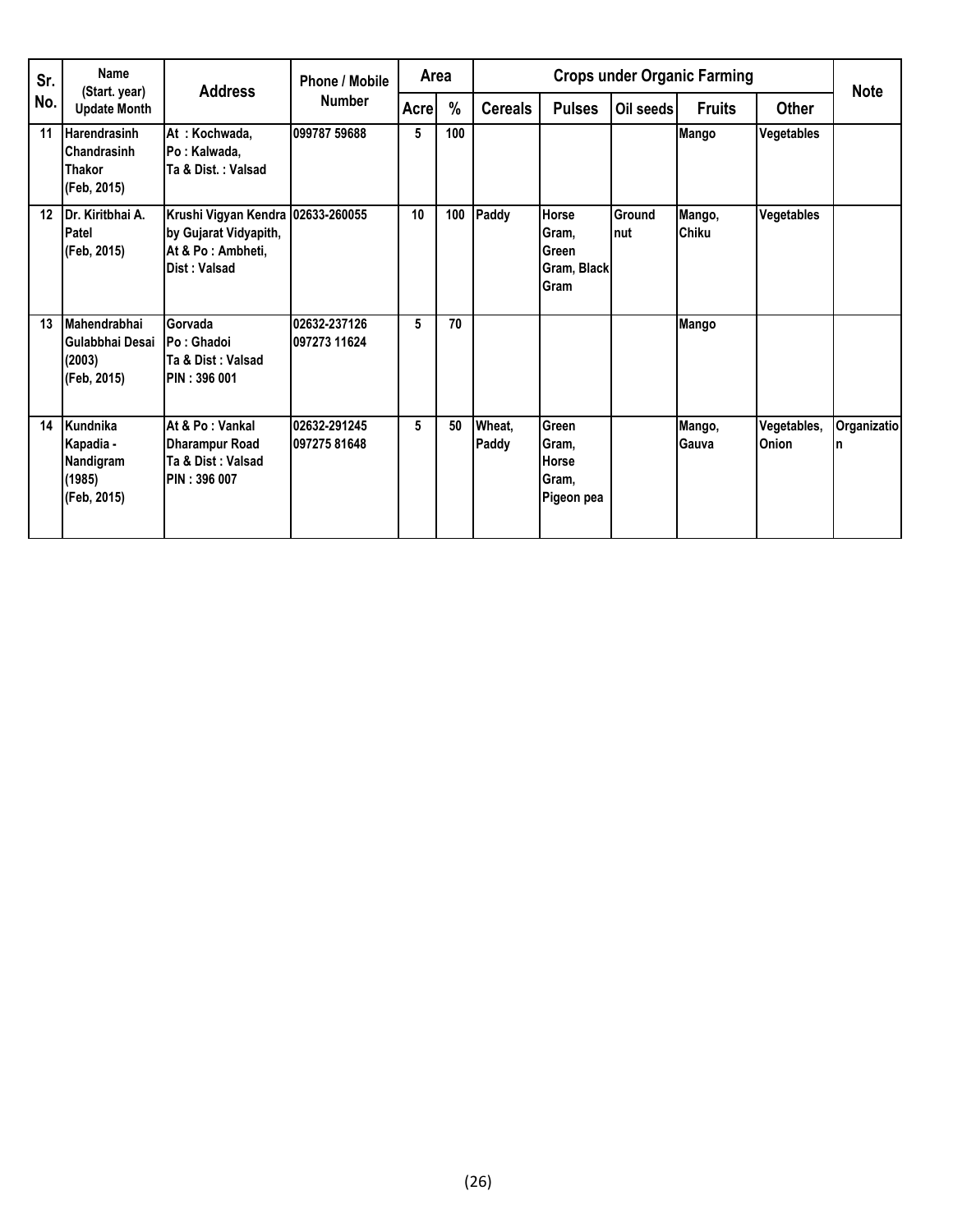| Sr.            | <b>Name</b>                                                           |                                                                                            | <b>Phone / Mobile</b>        |                | <b>Crops under Organic Farming</b><br>Area |                               |                                                               |                                       |                 |                                                       |             |
|----------------|-----------------------------------------------------------------------|--------------------------------------------------------------------------------------------|------------------------------|----------------|--------------------------------------------|-------------------------------|---------------------------------------------------------------|---------------------------------------|-----------------|-------------------------------------------------------|-------------|
| No.            | (Start. year)<br><b>Update Month</b>                                  | <b>Address</b>                                                                             | Number                       | <b>Acre</b>    | %                                          | <b>Cereals</b>                | <b>Pulses</b>                                                 | Oil seeds                             | <b>Fruits</b>   | <b>Other</b>                                          | <b>Note</b> |
|                | District : Junagadh                                                   |                                                                                            |                              |                |                                            |                               |                                                               |                                       |                 |                                                       |             |
| 1              | <b>Dhirubhai</b><br>Govindbhai<br><b>Zankar (1999)</b><br>(Feb, 2015) | At & Po : Delwada,<br>Ta: Una,<br>Dist: Junagadh<br>PIN: 362 510                           | 092286 06613<br>092288 72455 | 4              | 100                                        | Wheat                         |                                                               | Ground<br>nut                         | Keshar<br>Mango |                                                       |             |
| $\mathbf{2}$   | Dineshbhai<br>Punabhai<br>Gadhesariya<br>(2001)<br>(Feb, 2015)        | At: Dhavagir<br>Ta: Talala,<br>Dist: Junagadh<br>PIN: 362 150                              | 099241 62849                 | 5.5            | 100                                        | Wheat                         | Green<br>Gram,<br><b>Horse</b><br>Gram, Black<br>gram         | <b>Sesame</b>                         | Mango           | Sugarcane,<br>Garlic,<br>Onion                        |             |
| 3              | <b>Bhimsibhai</b><br>Sarmanbhai<br><b>Baria</b><br>(Feb, 2015)        | At & Po: Titodi,<br>Ta: Keshod<br>Dist: Junagadh<br>PIN: 362 220                           | 094294 88115<br>094289 38833 | 4              | 100                                        | Wheat                         |                                                               | Ground<br>nut                         | Mango,<br>Lemon | Kharising,<br>Ground nut<br>Oil,<br><b>Vegetables</b> |             |
| 4              | <b>Hiteshbhai</b><br>Ranchhodbhai<br><b>Dobaria</b><br>(Feb, 2015)    | At & Po: Sondarda,<br>Ta: Keshod<br>Dist: Junagadh<br>PIN: 362 227                         | 096244 42940                 | 10             | 100                                        | Wheat                         | Green<br>Gram,<br><b>Horse</b><br>Gram, Black<br>gram         | Ground<br>nut.<br><b>Sesame</b>       |                 | Coriander                                             |             |
| 5              | Ashokbhai-<br><b>Smitaben</b><br>(2007)<br>(Feb, 2015)                | At: Sultanpur,<br>Ta: Mangrol<br>Dist: Junagadh                                            | 099740 97236                 | 5              | 100                                        | Wheat                         | Green<br>Gram,<br><b>Horse</b><br>Gram, Black Mustard<br>gram | Ground<br>nut.<br>Sesame,             |                 | Vegetables,<br>Fodder                                 |             |
| 6              | Sandipkumar S.<br><b>Kumar</b><br>(2003)<br>(Feb, 2015)               | Eco Temple Farm,<br>Sardar Nagar,<br>At & Po: Vadta,<br>Ta, Dist: Junagadh<br>PIN: 362 310 | 099984 73743                 | 60             | 100                                        |                               | Green<br>Gram,<br>Horse<br>Gram, Black Castor<br>gram         | Ground<br>nut, Black<br>Sesame,       |                 | Sugarcane,<br>Stivia,<br>Vegetables,<br>Cotton        |             |
| $\overline{7}$ | Karamshibhai<br>Manjibhai<br>Vanparia<br>(Feb, 2015)                  | At: Pipli (Bawaji),<br>Ta: Keshod<br>Dist: Junagadh                                        | 095581 73746                 | $\mathbf{2}$   | 60                                         | Wheat                         | Green<br>Gram,<br>Horse<br>Gram, Black<br>gram                | Ground<br>nut, Black<br><b>Sesame</b> |                 |                                                       |             |
| 8              | Hamirbhai<br>Rambhai Babaria<br>(1996)<br>(Feb, 2015)                 | At: Pikhor,<br>Ta: Maliya Hatina<br>Dist: Junagadh<br>PIN: 362 245                         | 097231 98082                 | $\overline{2}$ | 50                                         | Wheat,<br><b>Pearl Millet</b> | Pegion Pea Sesame,                                            | Ground<br>nut                         |                 | Fenugrick                                             |             |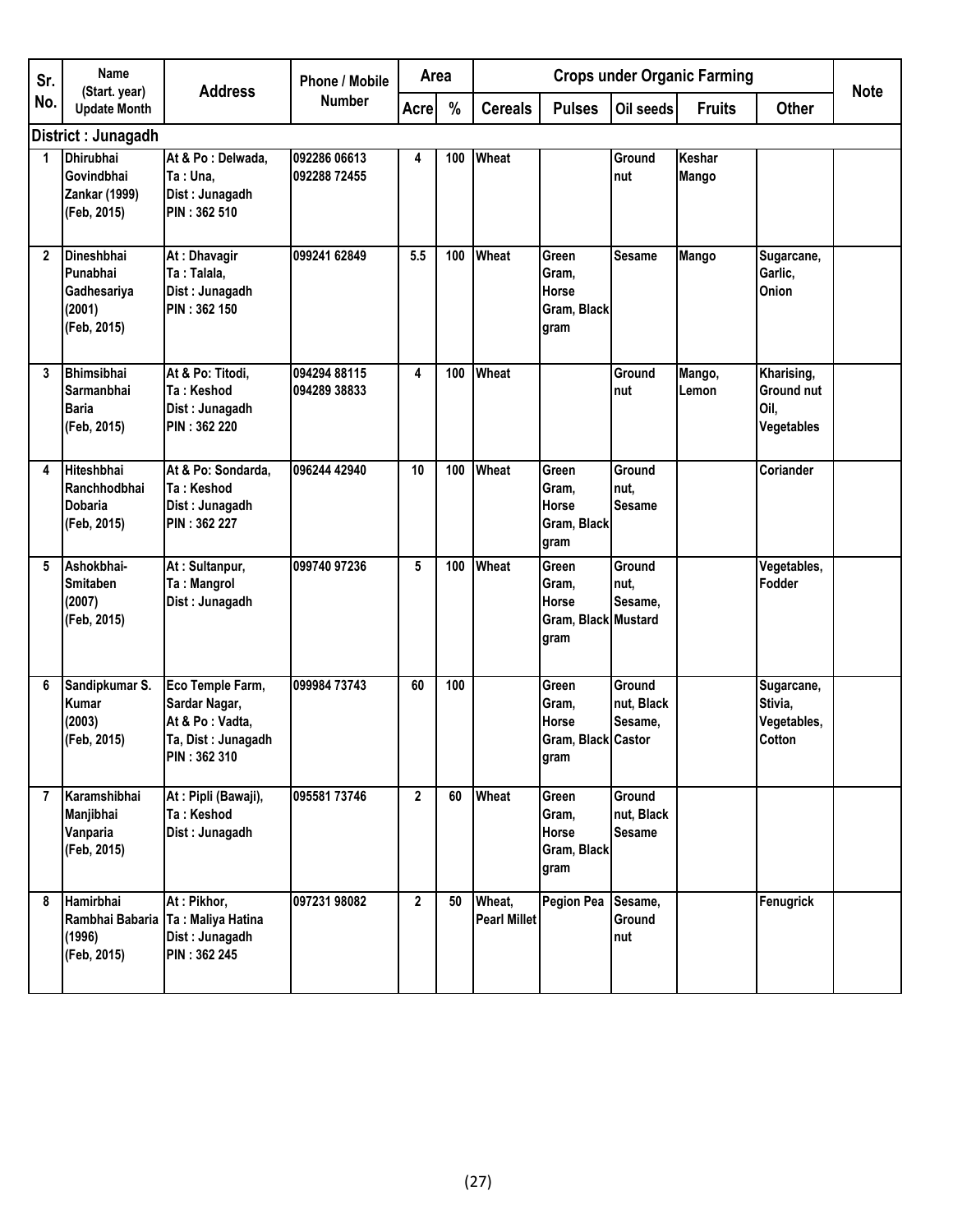| Sr. | <b>Name</b><br>(Start. year)                                     | <b>Address</b>                                                                         | <b>Phone / Mobile</b><br><b>Number</b> | Area  |    |                                       | <b>Crops under Organic Farming</b> | <b>Note</b>                               |                                     |                          |  |
|-----|------------------------------------------------------------------|----------------------------------------------------------------------------------------|----------------------------------------|-------|----|---------------------------------------|------------------------------------|-------------------------------------------|-------------------------------------|--------------------------|--|
| No. | <b>Update Month</b>                                              |                                                                                        |                                        | Acrel | %  | <b>Cereals</b>                        | <b>Pulses</b>                      | Oil seeds                                 | <b>Fruits</b>                       | <b>Other</b>             |  |
| 9   | Vrajlal<br><b>IRatnabhai</b><br>Ghaghra<br>(2000)<br>(Feb, 2015) | At: Pajod,<br>Via : Bantwa,<br>Ta: Manavadar,<br>Dist: Junagadh<br><b>PIN: 362 620</b> | 097258 07683                           | 5     | 33 |                                       |                                    | <b>Black</b><br>Sesame,<br>Ground<br>Inut |                                     |                          |  |
| 10  | Kanjibhai<br>Jesangbhai<br>lDodia<br>(Feb, 2015)                 | At & Po: Sheya,<br>Ta: Mangrol,<br>Dist: Junagadh<br><b>PIN: 362 235</b>               | 099242 23131<br>09173184822            | 3     | 25 | Wheat,<br>Pearl<br>Millet,<br>Sorghum | <b>Black gram</b>                  | Ground<br>nut,<br><b>Sesame</b>           | Chiku,<br>Coconut.<br><b>Banana</b> | Vegetables,<br>Fenugrick |  |
| 11  | Ambavibhai J.<br><b>IBhalani</b><br>(2005)<br>(Feb, 2015)        | At & Po: Sondarda,<br>Ta: Keshod<br>Dist: Junagadh<br><b>PIN: 362 227</b>              | 02871-234449<br>9428189050             | 5     |    |                                       |                                    |                                           | <b>Custard</b><br>Apple             |                          |  |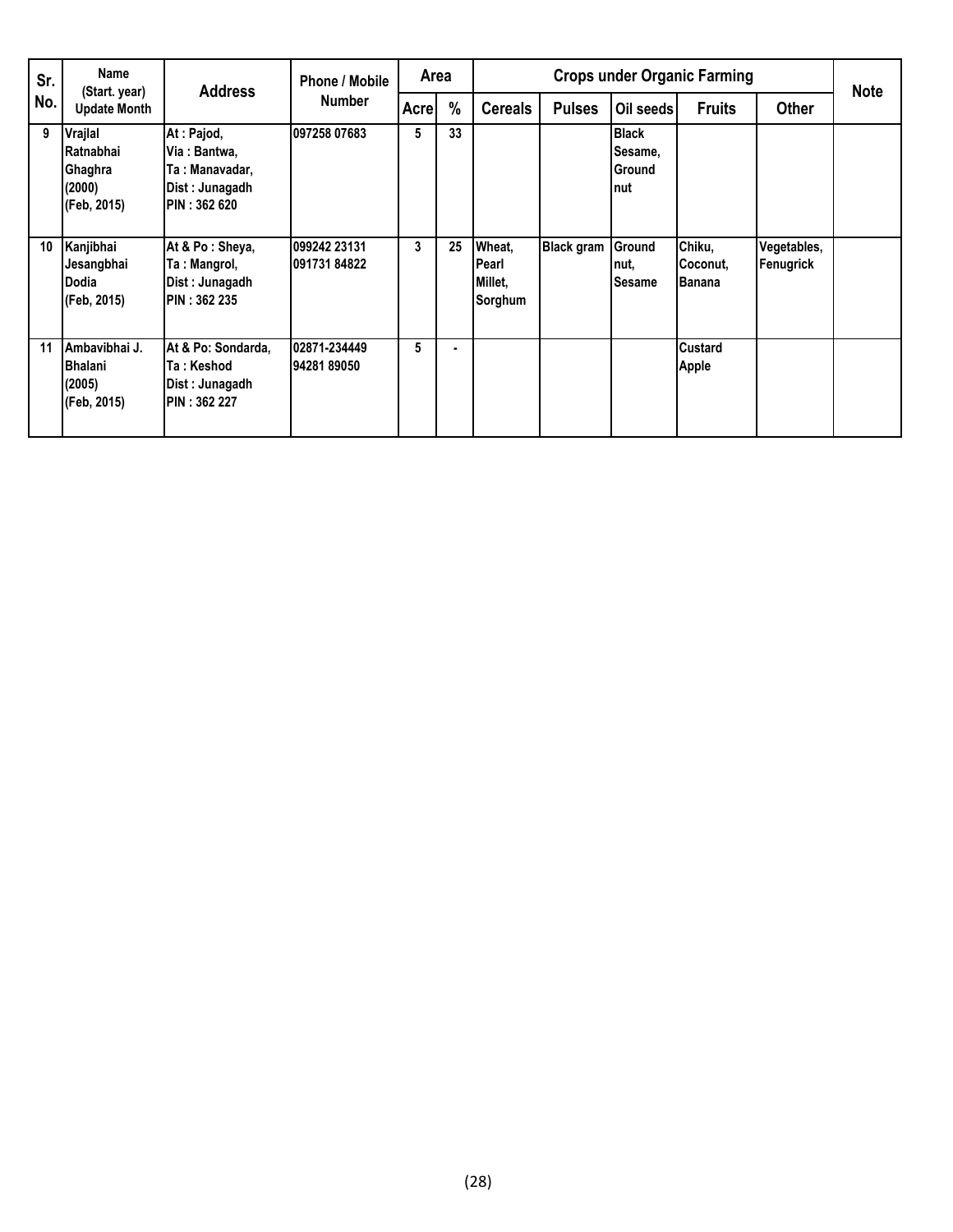| Sr.          | <b>Name</b><br>(Start. year)                                    | <b>Address</b>                                                                                                       | <b>Phone / Mobile</b>        | Area           |     |                                       |                                                         |                                 | <b>Crops under Organic Farming</b>            |                          | <b>Note</b> |
|--------------|-----------------------------------------------------------------|----------------------------------------------------------------------------------------------------------------------|------------------------------|----------------|-----|---------------------------------------|---------------------------------------------------------|---------------------------------|-----------------------------------------------|--------------------------|-------------|
| No.          | <b>Update Month</b>                                             |                                                                                                                      | <b>Number</b>                | <b>Acre</b>    | %   | <b>Cereals</b>                        | <b>Pulses</b>                                           | Oil seeds                       | <b>Fruits</b>                                 | <b>Other</b>             |             |
|              | District: Rajkot                                                |                                                                                                                      |                              |                |     |                                       |                                                         |                                 |                                               |                          |             |
| 1            | <b>Buha</b><br>(Feb, 2015)                                      | Laljibhai Ravjibai Nilkanth Mango Farm, 092745 18451<br>Everest Park-3, Opp.<br>Octroi Naka, Kalawad<br>Road, Rajkot | 097236 46162                 | 15             | 100 |                                       |                                                         |                                 |                                               |                          |             |
| $\mathbf{2}$ | Veljibhai<br><b>Desai</b><br>(1997)<br>(Feb, 2015)              | 92-Samarth Tower,<br>Akshar Marg,<br>Rajkot. PIN: 360 001<br>Email: energy@<br>tinytechindia.com                     | 092276 06570                 | 16             | 100 | Wheat.<br><b>Maize</b>                | <b>Horse Gram Ground</b>                                | nut                             | Mango                                         |                          |             |
| 3            | Ashwinbhai<br>Najabhai Jalu<br>(2002)<br>(Feb, 2015)            | At: Hadmatia<br>Ta: Dhoraji<br>Dist: Rajkot<br>PIN: 360 421                                                          | 02824-294485<br>099132 58956 | $\overline{7}$ | 25  | Wheat                                 | <b>Black gram</b>                                       | Ground<br>nut.<br><b>Sesame</b> |                                               | Fenugrick                |             |
| 4            | Hemrajbhai<br>Jerambhai Vegad Ta: Upleta<br>(1998)              | At: Vadla<br>Dist: Rajkot<br>PIN: 360 490                                                                            |                              | 4.5            |     | Pearl Millet Kidney                   | Bean,<br>Pigeon Pea,<br><b>Black gram</b>               | <b>Black</b><br><b>Sesame</b>   |                                               |                          |             |
|              | District : Jamnagar                                             |                                                                                                                      |                              |                |     |                                       |                                                         |                                 |                                               |                          |             |
| 1            | Karamsinh<br>Chhaganbhai<br><b>Javia (1994)</b><br>(Feb, 2015)  | At: Sonvadia<br>Ta: Jamjodhpur<br>Dist: Jamnagar                                                                     |                              | 4              | 100 |                                       |                                                         | Ground<br>nut                   |                                               |                          |             |
| $\mathbf{2}$ | Lakhmanbhai<br><b>Mathurbhai</b><br>Nakum (2010)<br>(Feb, 2015) | At: Haripar<br>Ta: Jam Kalyanpur<br>Dist: Devbhumi<br><b>Dwarika</b><br>PIN: 361320                                  | 099985 74678                 | 40             | 100 | Wheat,<br>Pearl<br>Millet,<br>Sorghum | Green<br>Gram, Black nut,<br>gram, Horse Sesame<br>gram | Ground                          | Mango,<br>Gauva,<br>Chiku,<br>Lemon           | Ground nut<br>Oil, Cumin |             |
| 3            | Vallabhbhai N.<br><b>Butani (2002)</b><br>(Feb, 2015)           | At: Sonvadia<br>Ta: Jamjodhpur<br>Dist: Jamnagar<br>PIN: 360 515                                                     | 094289 86391<br>098986 22542 | 3              | 20  | Wheat                                 | Green<br>gram, Black Nut,<br>gram                       | Ground<br>Castor                | Mango,<br>Sitafal,<br>Coconut,<br>Lemon, Amla | Vegetables,<br>Cotton    |             |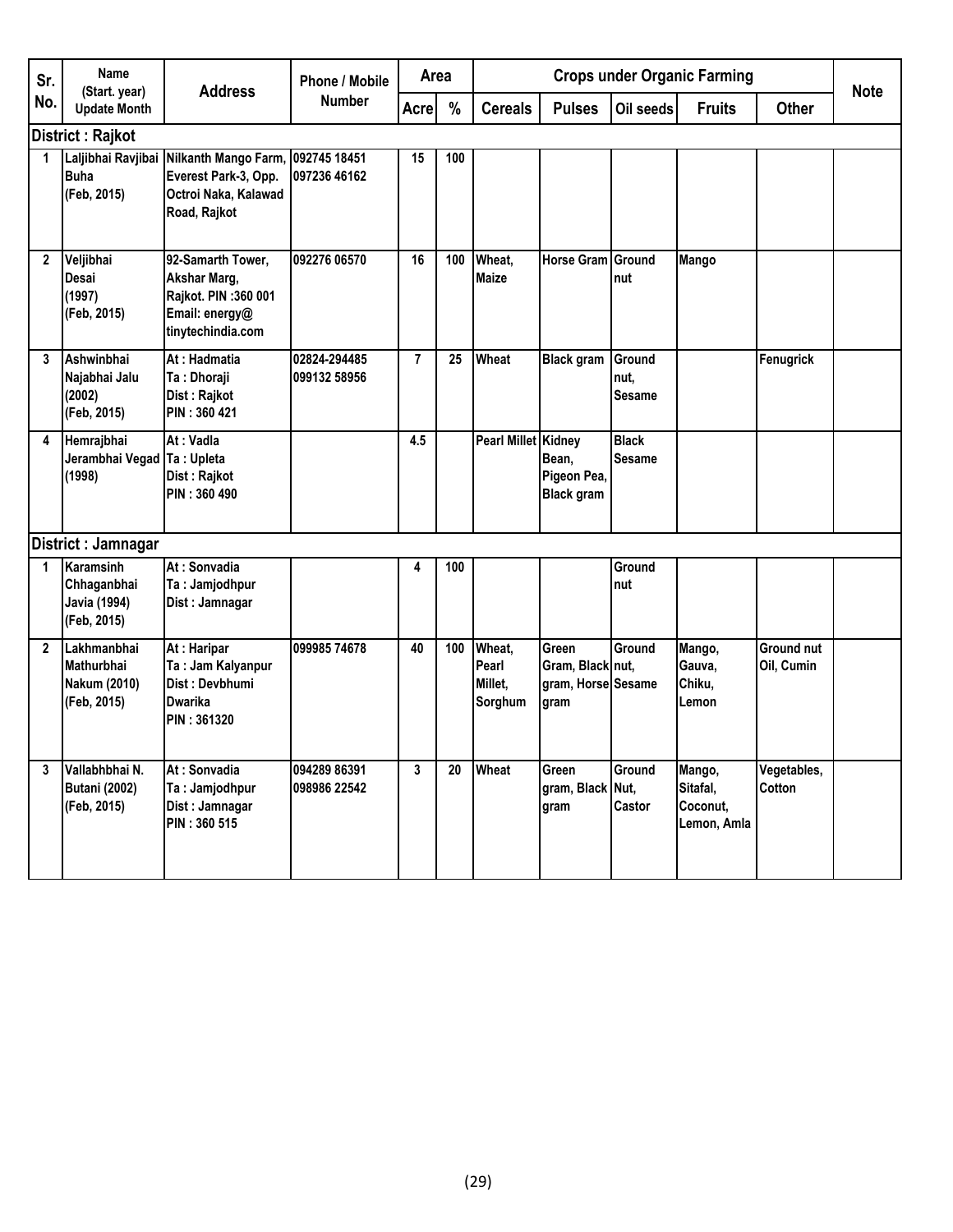| Sr.            | Name                                                  | <b>Address</b>                                                                                     | <b>Phone / Mobile</b> | Area           |      |                                       |                                                   |                      | <b>Crops under Organic Farming</b> |                                           | <b>Note</b> |
|----------------|-------------------------------------------------------|----------------------------------------------------------------------------------------------------|-----------------------|----------------|------|---------------------------------------|---------------------------------------------------|----------------------|------------------------------------|-------------------------------------------|-------------|
| No.            | (Start. year)<br><b>Update Month</b>                  |                                                                                                    | <b>Number</b>         | Acre           | $\%$ | <b>Cereals</b>                        | <b>Pulses</b>                                     | Oil seeds            | <b>Fruits</b>                      | <b>Other</b>                              |             |
|                | District: Surendranagar                               |                                                                                                    |                       |                |      |                                       |                                                   |                      |                                    |                                           |             |
| 1              | Ajitsinh<br>Jatubha Zala<br>(2003)<br>(Feb, 2015)     | Undi Sheri,<br>Nr. Kanyashala<br>At & Po: Limdi<br>Ta:Chuda<br>Dist: Surendranagar<br>PIN: 363 421 |                       | 6              |      |                                       | Pearl Millet Green Gram                           |                      |                                    | <b>Cotton</b>                             |             |
| $\mathbf{2}$   | <b>Bhavansang</b><br><b>Amarsang Kathia</b><br>(1999) | At: Ramdevgadh<br>Ta: Chuda<br>Dist: Surendranagar                                                 |                       | $\overline{7}$ |      | Pearl<br>Millet,<br>Wheat             | Green<br>Gram,<br><b>Horse Gram</b>               | <b>Sesame</b>        |                                    | Cumin,<br>Cotton,<br><b>Chilly</b>        |             |
| 3              | Bhupatbhai<br>Bhagabhai Koli<br>(2001)                | At: Korda<br>Ta: Chuda<br>Dist: Surendranagar<br>PIN: 363 410                                      |                       | 5              |      | Pearl<br>Millet,<br>Sorghum,<br>Wheat | Green<br>Gram, Moth<br>bean, Horse<br>Gram        | <b>Sesame</b>        |                                    | Cumin,<br><b>Cotton</b>                   |             |
| 4              | Gagjibhai<br>Zaverbhai<br>Limbadia<br>(2001)          | At: Korda<br>Ta: Chuda<br>Dist: Surendranagar<br>PIN: 363 410                                      |                       | 5              |      | Pearl<br>Millet,<br>Sorghum,<br>Wheat | Green Gram Sesame                                 |                      |                                    | Cumin,<br>Cotton                          |             |
| 5              | Gatorbhai<br>Nanjibhai Patel<br>(2001)                | Old Morvad<br>Ta: Chuda<br>Dist: Surendranagar<br>PIN: 363 410                                     |                       | 23             |      | Pearl<br>Millet,<br>Sorghum,<br>Wheat | Green<br>Gram, Moth<br>bean, Horse<br><b>Gram</b> | <b>Sesame</b>        |                                    | Cumin,<br><b>Cotton</b>                   |             |
| 6              | Gauriben-<br>Samatbhai Jada<br>(2003)<br>(Feb, 2015)  | At & Po : Dharei<br>Ta: Chotila<br>Dist: Surendranagar<br>PIN: 363 520                             | 096248 12239          | 19             | 100  | Pearl<br>Millet,<br>Wheat             | Horse Gram Sesame,                                | <b>Ground</b><br>nut |                                    | Cumin,<br>Cotton                          |             |
| $\overline{7}$ | Hemubhai<br>(2001)                                    | At, Po & Ta: Chuda<br>Bhanubhai Dodia Dist: Surendranagar<br><b>PIN: 363 410</b>                   |                       | 6              |      | Pearl<br>Millet,<br>Wheat             | <b>Green Gram Sesame</b>                          |                      |                                    | Cumin,<br>Cotton,<br><b>Chilly</b>        |             |
| 8              | Iteshkumar<br>Ravjibhai Lakum<br>(2001)               | At, Po & Ta: Chuda<br>Dist: Surendranagar<br>PIN: 363 410                                          |                       | 3              |      |                                       | Pearl Millet Green Gram Sesame                    |                      |                                    | Cumin,<br>Cotton,<br><b>Chilly</b>        |             |
| 9              | Jagatbhai<br><b>Bhavansang</b><br>Kathia<br>(2001)    | At: Ramdevgadh<br>Ta: Chuda<br>Dist: Surendranagar                                                 |                       | 3              |      | Pearl<br>Millet,<br>Wheat             | <b>Green</b><br>Gram,<br><b>Horse Gram</b>        | <b>Sesame</b>        |                                    | Cumin,<br>Cotton,<br><b>Chilly</b>        |             |
| 10             | <b>Manubhai</b><br>Karshanbhai<br>Rabari<br>(2001)    | At: Korda<br>Ta: Chuda<br>Dist: Surendranagar<br>PIN: 363 410                                      |                       | 2.5            |      |                                       | Pearl Millet Horse Gram Sesame                    |                      |                                    | Cumin,<br>Cotton,<br><b>Chilly</b>        |             |
| 11             | Narendrabhai<br>Ravjibhai Lakum<br>(2001)             | Near Garden,<br>At, Po & Ta: Chuda<br>Dist: Surendranagar                                          |                       | 12             |      | Pearl<br>Millet,<br>Wheat             | Green Gram Sesame                                 |                      | Papaya                             | Cumin,<br>Cotton,<br>Vegetables,<br>Onion |             |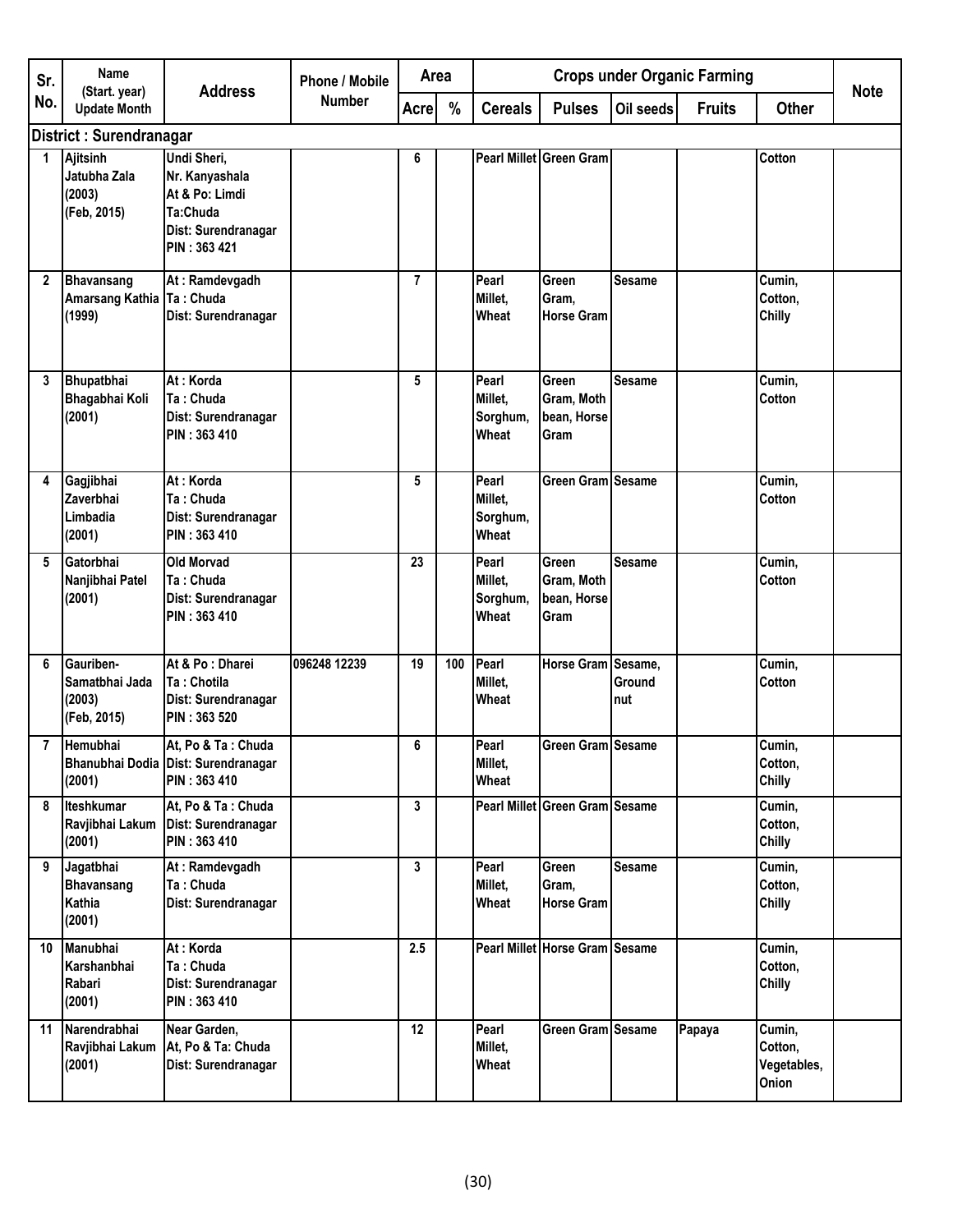| Sr. | <b>Name</b><br>(Start. year)                                     | <b>Address</b>                                                                                                                        | <b>Phone / Mobile</b>        | Area            |               |                                       |                                                              |                    | <b>Crops under Organic Farming</b> |                                         | <b>Note</b> |
|-----|------------------------------------------------------------------|---------------------------------------------------------------------------------------------------------------------------------------|------------------------------|-----------------|---------------|---------------------------------------|--------------------------------------------------------------|--------------------|------------------------------------|-----------------------------------------|-------------|
| No. | <b>Update Month</b>                                              |                                                                                                                                       | <b>Number</b>                | Acrel           | $\frac{9}{6}$ | <b>Cereals</b>                        | <b>Pulses</b>                                                | Oil seeds          | <b>Fruits</b>                      | <b>Other</b>                            |             |
| 12  | Nathubhai<br>Jethabhai Patel<br>(2001)                           | At: Ramdevgadh<br>Ta: Chuda<br>Dist: Surendranagar                                                                                    |                              | $\overline{7}$  |               | Pearl<br>Millet,<br>Wheat             | Green<br>Gram,<br><b>Horse Gram</b>                          | <b>Sesame</b>      |                                    | Cumin,<br>Cotton,<br>Chilly             |             |
| 13  | Sangrambhai<br>Ranchhodbhai<br>Koli (2001)                       | At: Korda<br>Ta: Chuda<br>Dist: Surendranagar<br>PIN: 363 410                                                                         |                              | 4               |               | Pearl<br>Millet.<br>Wheat             | Green<br><b>Gram. Moth Ground</b><br>bean, Horse nut<br>Gram | Sesame.            |                                    | Cumin,<br>Cotton                        |             |
| 14  | Vinubhai<br>Narayanbhai<br>Patel (2001)                          | Old Morvad<br>Ta: Chuda<br>Dist: Surendranagar<br>PIN: 363 410                                                                        |                              | 8               |               | Pearl<br>Millet,<br>Sorghum,<br>Wheat | Green<br>Gram,<br><b>Horse Gram</b>                          | Sesame             |                                    | Cumin,<br>Cotton,<br>Chilly             |             |
| 15  | Alkubhai<br><b>Dadabhai</b><br>Khachar<br>(2000)<br>(Feb, 2015)  | At : Ninama<br>Via : Sudamada<br>Ta: Sayla<br>Dist: Surendranagar<br>PIN: 363 440                                                     | 099257 35110                 | 32              | 100           | <b>Pearl Millet</b>                   |                                                              | Mustard,<br>Castor |                                    | $\overline{\mathrm{C}}$ umin,<br>Cotton |             |
| 16  | Kantibhai<br>Ramajibhai<br><b>Tamalia (2002)</b><br>(Feb, 2015)  | Near Rabari Nes,<br>At & Po: Khodu,<br>Ta:Wadhawan<br>Dist: Surendranagar<br>PIN: 363 001                                             | 02752-230583<br>094263 73919 | $\overline{23}$ | 58            | Wheat.<br>Pearl Millet Gram,          | Green<br><b>Horse Gram</b>                                   | <b>Sesame</b>      |                                    | Cotton,<br>Vegetables                   |             |
| 17  | Pathubhai<br>Gandubhai<br>Rathod<br>(1990)<br>(Feb, 2015)        | At: Thoriyali<br>Ta: Sayla<br>Dist: Surendranagar<br>PIN: 363 430                                                                     | 098252 21041                 | $\overline{7}$  | 44            | Pearl<br>Millet,<br>Wheat             | Green<br>Gram, Black Ground<br>gram                          | Sesame,<br>nut     |                                    | Cumin,<br>Cotton                        |             |
| 18  | <b>Chinubhai</b><br>Khetsibhai<br>Patel<br>(1998)<br>(Feb, 2015) | Parishram Garden &<br>Nursary,<br>Opp. Market Yard,<br>Dhangadhra Road, At,<br>Po & Ta : Halvad<br>Dist:Surendranagar<br>PIN: 363 330 | 02758-291292<br>098252 24214 | 5               | 33            |                                       |                                                              |                    | Amla, Ber,<br>Cashue               | Fodder                                  |             |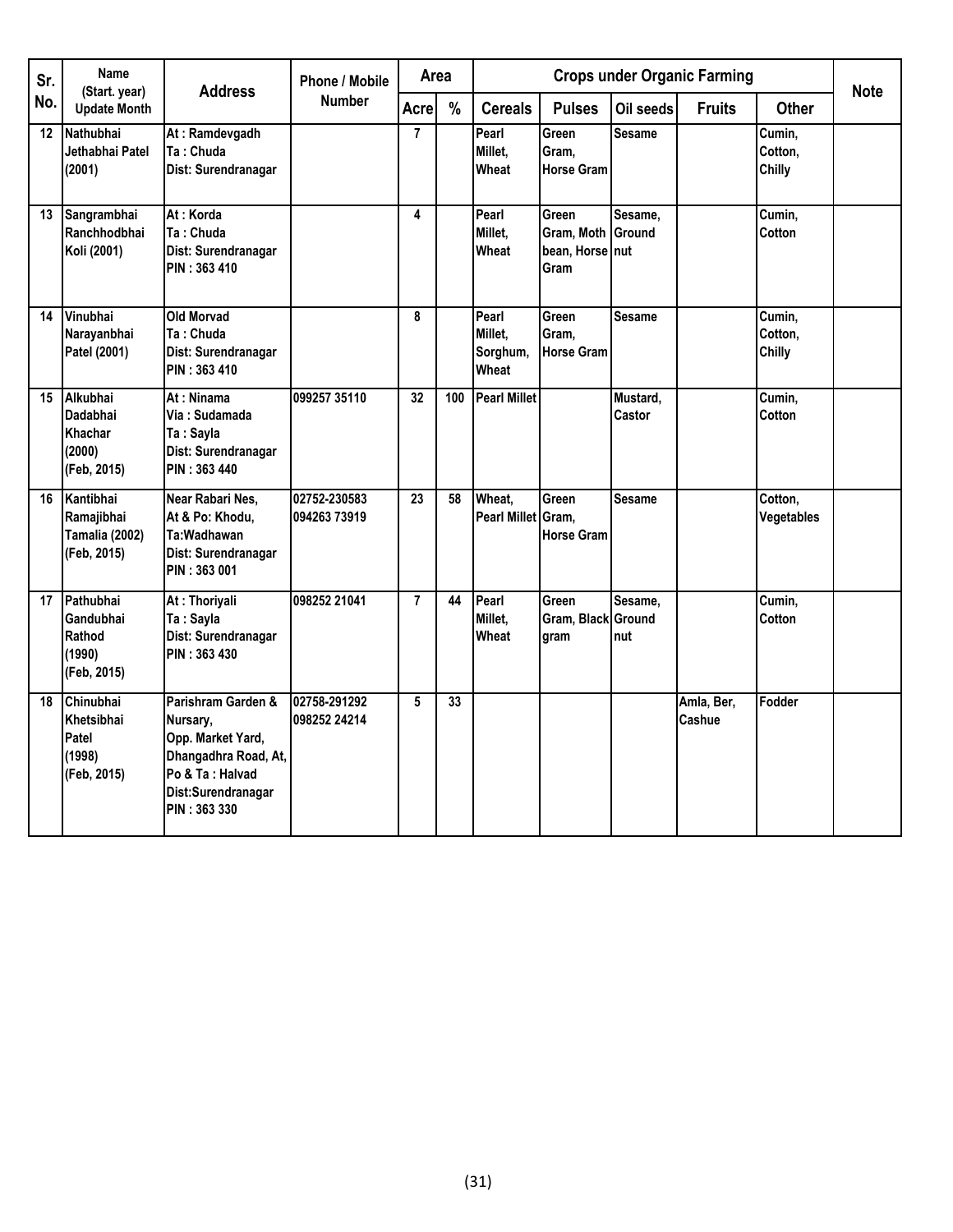| Sr. | Name                                                                      | <b>Address</b>                                                                                                  | Phone / Mobile                               | Area            |      |                                       |                             |                                 | <b>Crops under Organic Farming</b> |                                            | <b>Note</b>                     |
|-----|---------------------------------------------------------------------------|-----------------------------------------------------------------------------------------------------------------|----------------------------------------------|-----------------|------|---------------------------------------|-----------------------------|---------------------------------|------------------------------------|--------------------------------------------|---------------------------------|
| No. | (Start. year)<br><b>Update Month</b>                                      |                                                                                                                 | <b>Number</b>                                | <b>Acre</b>     | $\%$ | <b>Cereals</b>                        | <b>Pulses</b>               | Oil seeds                       | <b>Fruits</b>                      | <b>Other</b>                               |                                 |
|     | <b>District: Bhavnagar</b>                                                |                                                                                                                 |                                              |                 |      |                                       |                             |                                 |                                    |                                            |                                 |
| 1   | Maheshbhai /<br>Mehulbhai Bhatt<br>(2005)<br>(Feb, 2015)                  | Opp. Gram Dakshina<br>Murti, At & Po: Amla<br>Ta: Shihor<br>Dist: Bhavnagar<br>PIN: 364 210                     | 094272 33464                                 | 6               | 100  | Wheat,<br><b>Pearl Millet</b>         | Green Gram Sesame           |                                 | Lemon,<br>Guava                    | Vegetables,<br>Fodder                      |                                 |
| 2   | Dr. Jivrajbhai<br><b>Sutaria</b><br>(2002)                                | Gautambaug,<br>At: Sagwadi<br>Ta: Shihor,<br>Dist: Bhavnagar<br><b>PIN: 364 240</b>                             |                                              | 20              | 55   |                                       |                             |                                 | <b>Ber</b>                         |                                            |                                 |
| 3   | Popatbhai<br>Nanjibhai<br>Vaghani<br>(2000)<br>(Feb, 2015)                | Near Kumar Shala,<br>At: Pipardi<br>Via: Sanosara,<br>Ta: Shihor,<br>Dist: Bhavnagar<br>PIN: 364 230            | 094265 65837<br>094279 57760                 | 8               | 50   | Wheat,<br>Pearl<br>Millet,<br>Sorghum | Green<br>Gram, Moth<br>bean | <b>Sesame</b>                   |                                    | Chilly,<br>Corriander,<br>Cumin,<br>Cotton |                                 |
| 4   | Hirjibhai-<br>Godavariben<br>Bhingradia (2001) Ta: Gadhada<br>(Feb, 2015) | Panchwati Baug<br>At: Malpara<br>Dist: Bhavnagar<br>PIN: 364 730                                                | 02847-283621<br>093275 72297<br>093773 72297 | 10 <sup>1</sup> | 25   | Wheat,<br>Pearl<br>Millet,<br>Sorghum | Green<br>Gram.<br>Soybean   | Sesame,<br><b>Ground</b><br>nut | Amla, Chiku,<br>Khelela            | <b>Cotton</b>                              | Also grows<br>Bt. Cotton.       |
| 5   | Vallabhdas M.<br>Panchani<br>(1998)                                       | Khedut Hat,<br>Main Bazar,<br>At: Dhasa Junction<br>Po: Dhasa<br>Ta: Gadhada<br>Dist: Bhavnagar<br>PIN: 364 740 | 02847-233045<br>094262 33945                 | 3.27            |      | <b>Wheat</b>                          | Soybean                     | Ground<br>nut.<br><b>Sesame</b> |                                    | Fenugreek,<br>Coriander,<br><b>Mustard</b> | Also grows<br><b>Bt. Cotton</b> |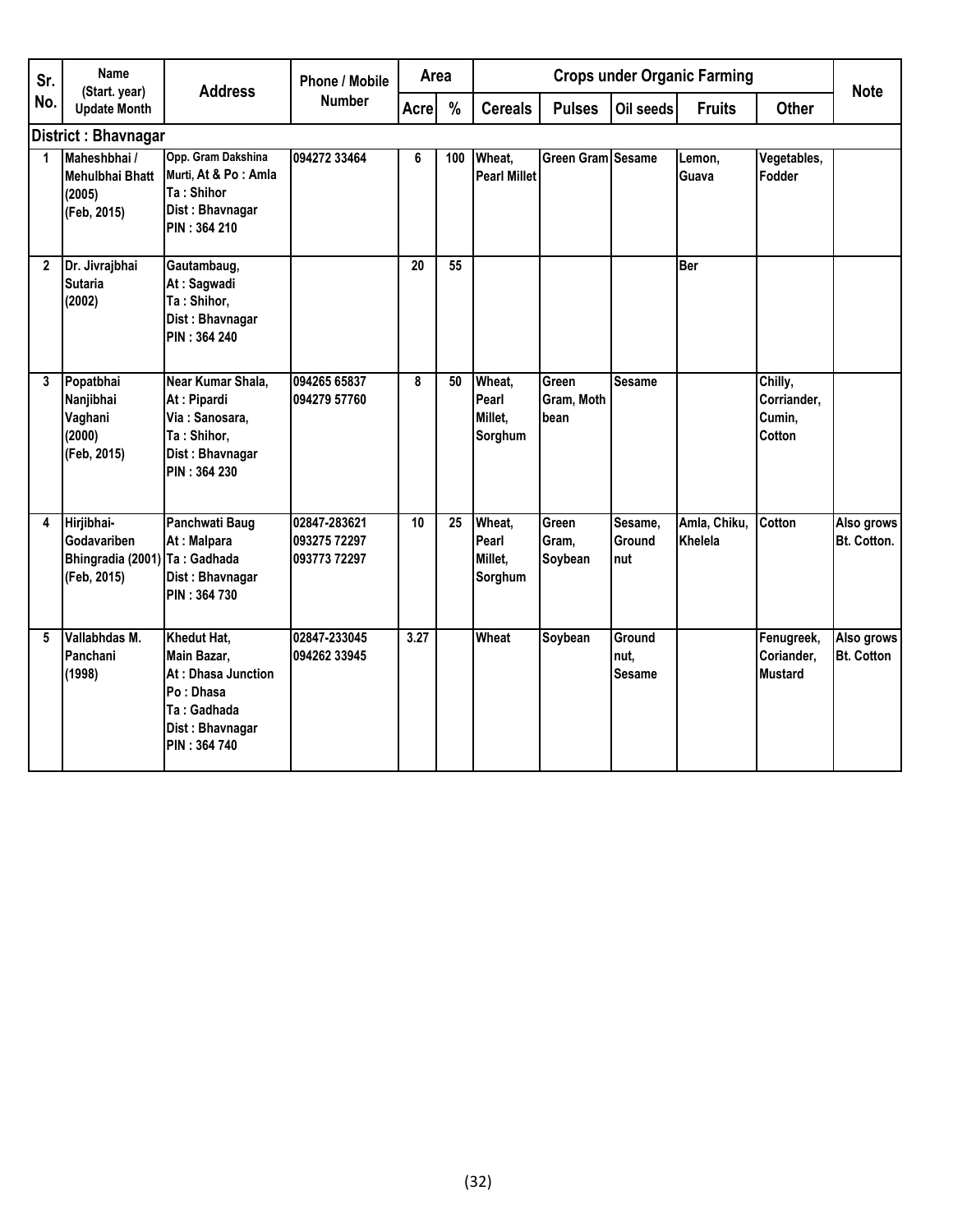| Sr.            | Name                                                                | <b>Address</b>                                                                       | <b>Phone / Mobile</b>                                | Area        |      |                               |                                                                   |                                 | <b>Crops under Organic Farming</b> |                                                               | <b>Note</b>                      |
|----------------|---------------------------------------------------------------------|--------------------------------------------------------------------------------------|------------------------------------------------------|-------------|------|-------------------------------|-------------------------------------------------------------------|---------------------------------|------------------------------------|---------------------------------------------------------------|----------------------------------|
| No.            | (Start. year)<br><b>Update Month</b>                                |                                                                                      | <b>Number</b>                                        | <b>Acre</b> | $\%$ | <b>Cereals</b>                | <b>Pulses</b>                                                     | Oil seeds                       | <b>Fruits</b>                      | <b>Other</b>                                                  |                                  |
|                | District : Amreli                                                   |                                                                                      |                                                      |             |      |                               |                                                                   |                                 |                                    |                                                               |                                  |
|                | <b>Bhikhabhai</b><br>Khodabhai<br>Parvadia<br>(2001)<br>(Feb, 2015) | At: Bhurakhia<br>Via: Damnagar<br>Ta : Lathi<br>Dist : Amreli<br><b>PIN: 365 220</b> | 094271 47969                                         | 11          | 100  | Wheat,<br>Pearl Millet Gram,  | Green<br>Pigeon Pea, Sesame,<br>Black gram, Mustard<br>Horse gram | Ground<br>nut.                  |                                    | Chilly,<br>Vegetables,<br>Cotton,<br>Spices.<br><b>Fodder</b> | Also grows<br><b>Bt. Cotton.</b> |
| $\overline{2}$ | <b>Bhupat Manji</b><br>Parvadia<br>(2002)<br>(Feb. 2015)            | At: Bhurakhia<br>Via: Damnagar<br>Ta : Lathi<br>Dist : Amreli<br>PIN: 365 220        | 94284 68325                                          | 10          | 100  | Wheat,<br>Pearl Millet Gram,  | Green<br>Pigeon Pea, Sesame<br>Black gram,<br>Horse gram          | Ground<br>nut.                  |                                    | Chilly,<br>Vegetables,<br>Cotton,<br><b>Spices</b>            |                                  |
| 3              | Kiritbhai<br>Premjibhai<br>Asodaria<br>(Feb, 2015)                  | At: Monvel,<br>Via: Bhander<br>Ta: Dhari<br>Dist : Amreli<br><b>PIN : 364 656</b>    | 99256 76022                                          | 11          | 100  | Wheat                         |                                                                   | Ground<br>nut.<br><b>Sesame</b> |                                    | Fenugreek,<br>Cotton                                          |                                  |
| 4              | Manubhai Mehta<br>Lokshala-<br>Khadasali<br>(1997)                  | At: Khadasali<br>Ta: Savarkundala<br>Dist : Amreli<br>PIN: 364 530                   | 02845-252504 (R)<br>02845-252534 (O)<br>098250 83587 | 35          | 100  | Wheat.<br>Pearl Millet Kidney | Pigeon pea,<br>Bean, Black<br>gram                                |                                 | Mango,<br>Chiku.<br>Lemon          | Vegetables,<br>Fodder                                         | Also grows<br><b>Bt. Cotton</b>  |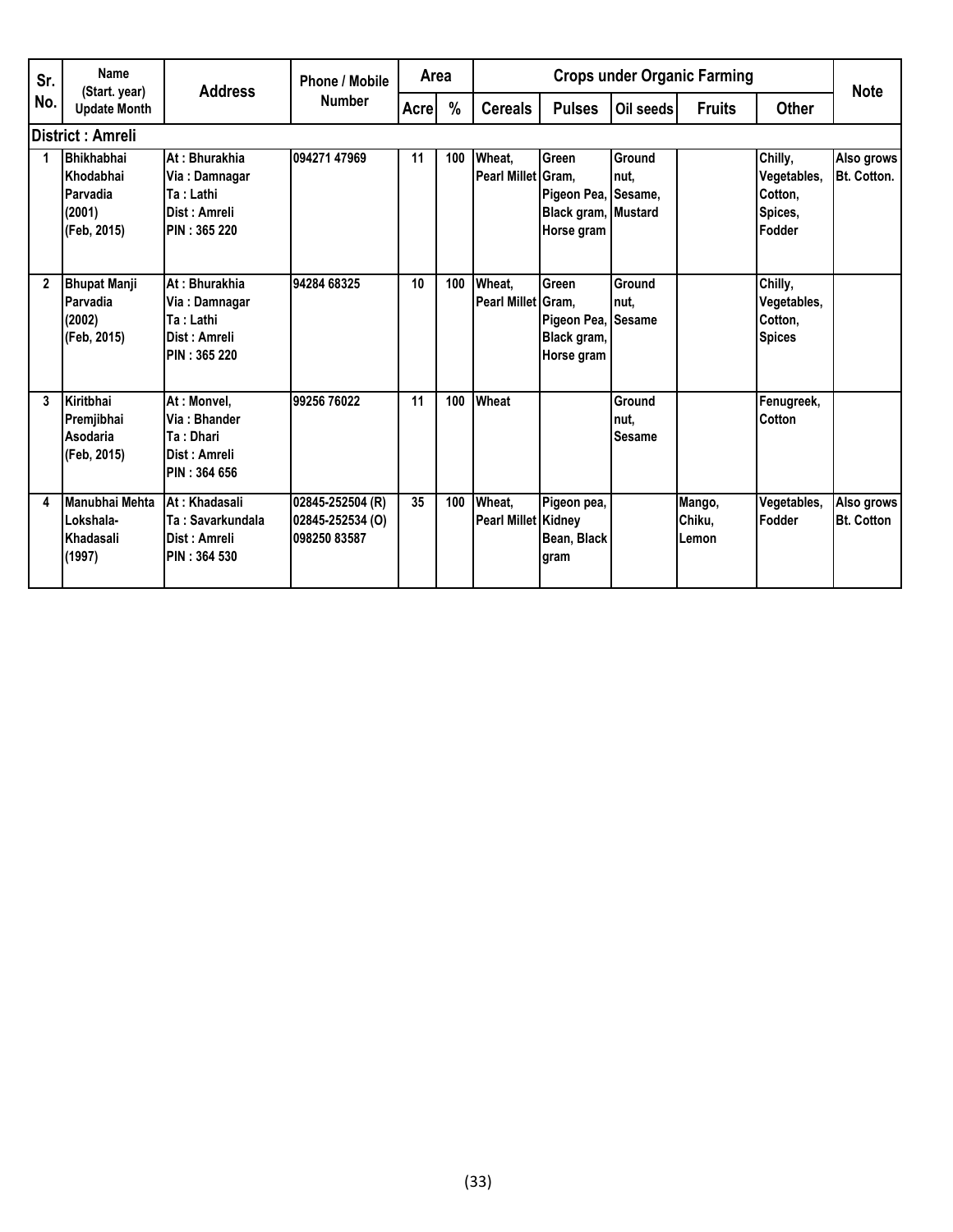# **Sajiv Kheti Directory**

**List of Resource Agencies Govt. / University Dept. Promoting Organic Farming in Gujarat**

**(May-2015)**

**Complied by : Kapil Shah**

#### **JATAN**

**A MISSION FOR ORGANIC FARMING Vinoba Ashram, Gotri, Vadodara : 390021. Phone : 0265-2371429 Email : jatantrust@gmail.com**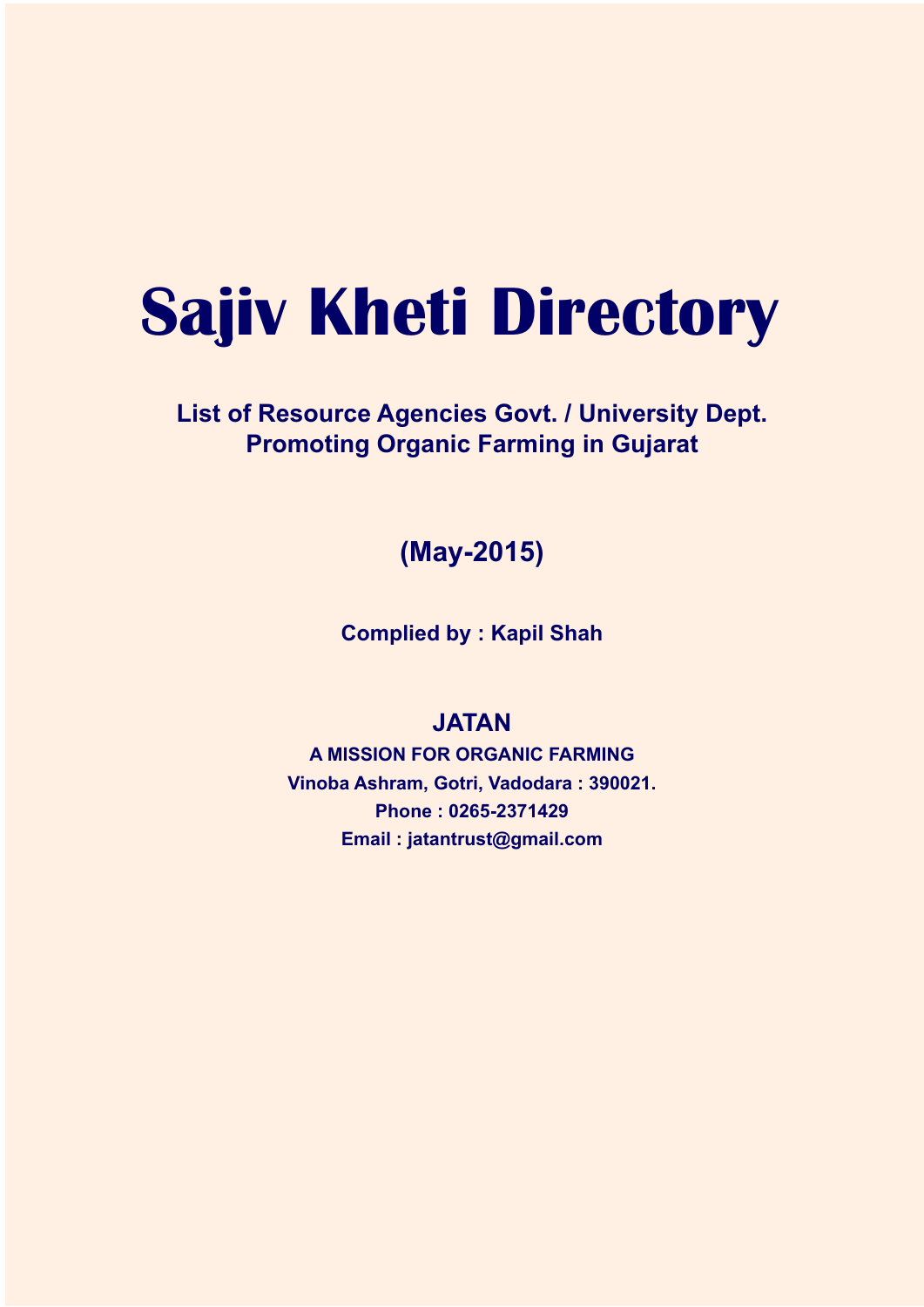### **Introduction**

JATAN started promoting organic farming since 1985. Area under organic farming in Gujarat is increasing at slow but steady pace. There are, now many organizations promoting organic farming other than JATAN. The concept and practices of organic farming have become more acceptable during the period of these three decades.

Now, not only farmers and voluntary organizations, even mainstream agricultural universities and Govt. Departments have started promoting organic farming actively. Some of the agricultural universities run Organic Farming Cell to impart training on regular basis. Govt. of Gujarat has spared Rs. 10 crore for promoting organic farming in FY 2015-16. At least 8 states of India have declared their policy to promote organic farming. Recently, Govt. of Gujarat has also declared its Organic Farming Promotion Policy in April, 2015.

JATAN publishes directory of farmers practicing organic farming, resource agencies / persons promoting organic farming and sellers selling organic farm produce at an interval of 5-7 years. We have updated the information once again on the occasion of 5th Biennial National Convention of Organic Farming held in Chandigarh in Feb, 2015.

We have listed 251 farmers who have adopted organic farming voluntarily. Out of them about 150 practice organic farming in 100% area under their management. Area covered under that list is estimated about 4000 Acres. Here is a list of 46 resource persons & 6 Govt.- Agri. University Departments promoting organic farming with their address details.

Let me describe our limitation also. We have realized that many farmers' organizations, religious and cultural organization, private companies, NGOs, Govt. schemes, unknown to us also promote organic farming. JATAN estimates that total number of practicing organic farmers in Gujarat will be about a thousand covering 20 thousand acres of land. In absence of any authenticated system to compile and verify such information in the state, JATAN has tried to put its effort with full honesty and integrity. Considering nature of the information, there are all chances that the information provided here is either changed or incomplete. We apologize for this limitation. At the some time we urge you to help us by providing such information you know. Your suggestions to improve the quality of information are always welcome.

Thanks.

#### **- Kapil Shah**

Director, JATAN.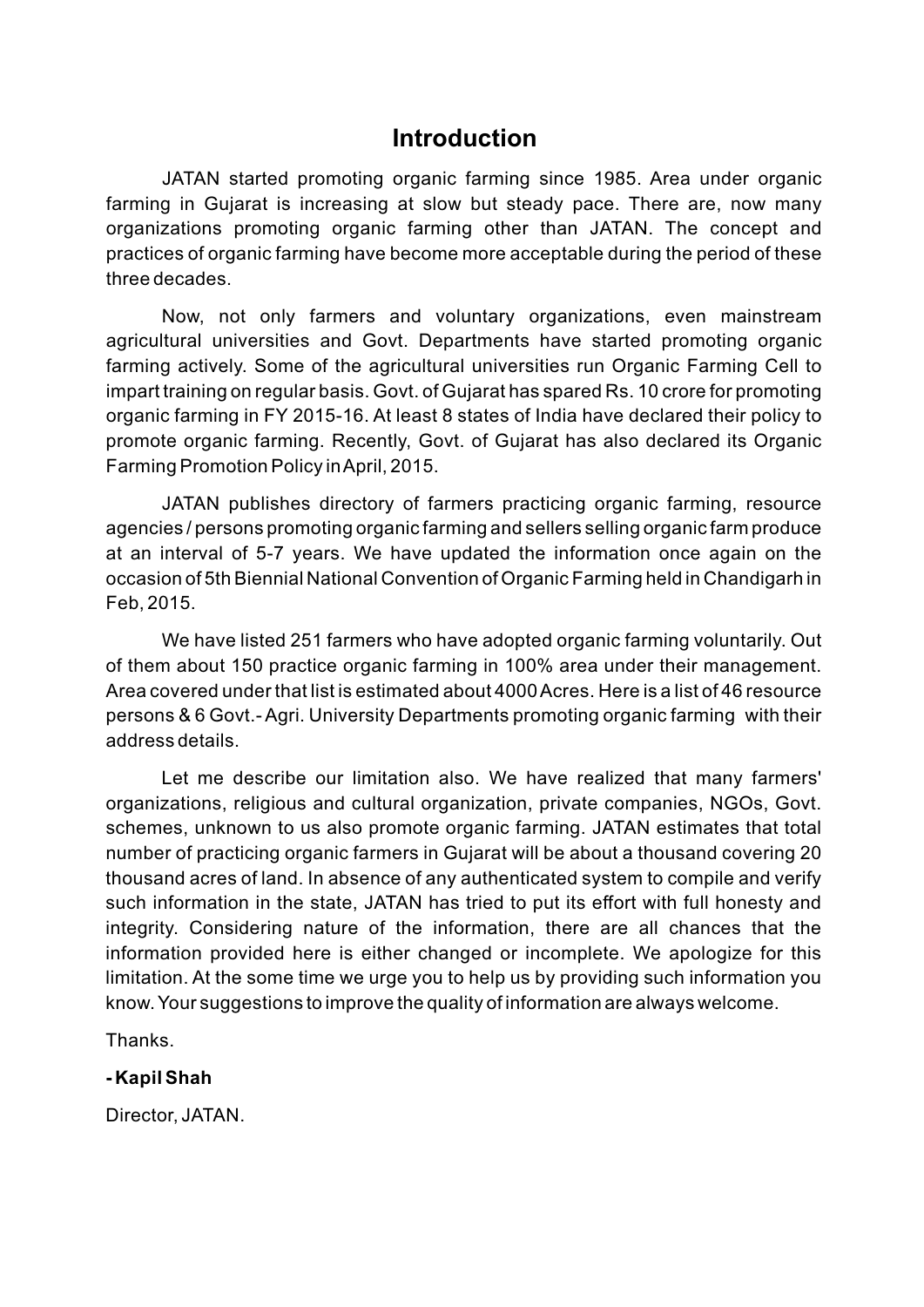### List of Resource Agenices / Persons Promoting Organic Farming in Gujarat

| Sr.<br>No.   | <b>Name</b>                                | Organization                                            | <b>Address</b>                                                                                                           | Phone /<br>Mobile No.                              |
|--------------|--------------------------------------------|---------------------------------------------------------|--------------------------------------------------------------------------------------------------------------------------|----------------------------------------------------|
| 1            | Amrutbhai Patel                            | <b>Gram Bharti</b>                                      | Amrapur, Ta: Mansa,<br>Dist: Gandhinagar, PIN: 382 721                                                                   | 02764-261262                                       |
| $\mathbf{2}$ | Dr. Arunbhai Dave                          | Lokbharati                                              | At & Po: Sanosara, Ta: Shihor,<br>Dist: Bhavnagar, PIN: 364 230                                                          | 02846-283322<br>094264 61277                       |
| 3            | Dr. Ashok Patel                            |                                                         | 158/2, Sector-22, Gandhinagar, PIN: 380 022                                                                              | 079-23262234                                       |
| 4            | Dr. Ashokbhai Shah                         |                                                         | 3, Amar Apartment, Near Swargashram,<br>Tithal Road, Valsad, PIN: 396 001                                                | 098251 23874                                       |
| 5            | <b>Ramesh Savalia</b>                      | <b>Center for Environment Education -</b><br><b>CEE</b> | <b>Nehru Foundation for Development</b><br>Thaltej Tekra, Ahmedabad, PIN: 380 054                                        | 079-26858003<br>098254 06608                       |
| 6            | Ayub M. Sherasia<br>Samatbhai Solanki      | <b>Center for Environment Education -</b><br><b>CEE</b> | Halwad Center : General Hardware & Building<br>Materials, Station Road, Near Laxmi Lodge,<br>Halwad, Dist: Surendranagar | 02758-291336                                       |
| 7            | Badribhai Joshi                            | <b>Shantigram Nirman Mandal</b>                         | At & Po: Tanachha, Ta: Amod<br>Dist: Bharuch, PIN: 392 025                                                               | 02641-290560<br>094271 58275                       |
| 8            | Bhaskarbhai Save                           | Kalp Vruksh Farm                                        | At: Dehri, Ta: Umargam<br>Dist: Valsad, PIN: 396 170                                                                     | 0260-2995177<br>094274 77904                       |
| 9            | Chaitanya - Sonal                          | Lokmitra                                                | At: Dhedhuki, Po: Ajamer, Ta: Jasadan<br>Dist: Rajkot, PIN: 360 055                                                      | 02821-292226<br>02821-292183<br>094272 70966       |
| 10           | Chinubhai<br>Khetsibhai Patel              | Parishram Garden & Nursary                              | Opp. Market Yard, Dhangadhra Road,<br>At, Po & Ta: Halvad,<br>Dist: Surendranagar PIN: 363 330                           | 02758-291292<br>098252 24214                       |
| 11           | Devchandbhai Savalia                       | Vishwa Vatsalya<br><b>Manav Sewa Trust</b>              | C/o. Bal Kelavani Mandir, Bagasara<br>Dist: Amareli, PIN: 365 440                                                        | 02796-222479<br>094269 65234                       |
| 12           | Dhirendrabhai-<br>Smitaben Soneji          |                                                         | At: Sakwa, Via: Bhanandra, Po: Samaria,<br>Ta: Rajpipla, Dist: Narmada, PIN: 393 145                                     | 02640-291173                                       |
| 13           | Dr. Dineshbhai Patel                       | <b>Sardar Patel Farm</b>                                | Naroda-Kathwada Road, Kathwada<br>Tal: Daskoi, Dist: Ahmedabad<br>PIN: 382 430                                           | 098253 32814                                       |
| 14           | Ganpatbhai Gamit                           | Gram Sewa Samaj                                         | Dhuliya Road, Vyara,<br>Dist: Surat, PIN: 394 650                                                                        | 02626-220108                                       |
| 15           | <b>Kapil Shah</b>                          | Jatan: Mission for Organic Farming                      | Vinoba Ashram, Bh. Gayatri Vidyalaya,<br>Gotri, Vadodara. PIN: 390 021<br>Email: jatantrust@gmail.com                    | 0265-2371429<br>0265-2372593 (Fax)<br>094270 54132 |
| 16           | Mahendrabhai Bhatt                         | Sarvangin Gram Vikas Mandal                             | At & Po: Mangrol, Ta: Rajpipla,<br>Dist: Narmada. PIN: 393 150                                                           | 02640-250269<br>094281 05909                       |
| 17           | Dr. Mahesh R. Vaishnav                     |                                                         | 12, Sundaram Nagar, Borsad Road,<br>Anand PIN: 388 110                                                                   | 02692-261293                                       |
| 18           | <b>Manharlal</b><br>Chhotubhai Patel       |                                                         | At & Po: Umbhel, Ta: Kamrej<br>Dist: Surat, PIN: 394 325                                                                 | 02622-271891<br>099095 93924                       |
| 19           | Manojbhai Purshottambhai<br><b>Solanki</b> | Sanjivani                                               | Near Thakar Mandir, Junavas,<br>Po: Madhapar, Ta: Bhuj,<br>Dist.: Kutch, PIN: 370 020<br>Email:sriram_group@yahoo.co.in  | 02832-240596<br>02832-241182<br>098254 28100       |
| 20           | <b>Mulchand Haria</b>                      | Kutch Sanjivani Farm                                    | At: Bidada, Po: Nigal, Ta: Mandavi,<br>Dist.: Kutch, PIN:370 435                                                         | 02834-244269<br>098250 88512                       |
| 21           | Pathubhai Gandubhai<br>Rathod              |                                                         | At: Thoriyali, Ta: Sayla<br>Dist: Surendranagar, PIN: 363 430                                                            | 098252 21041<br>098256 21041                       |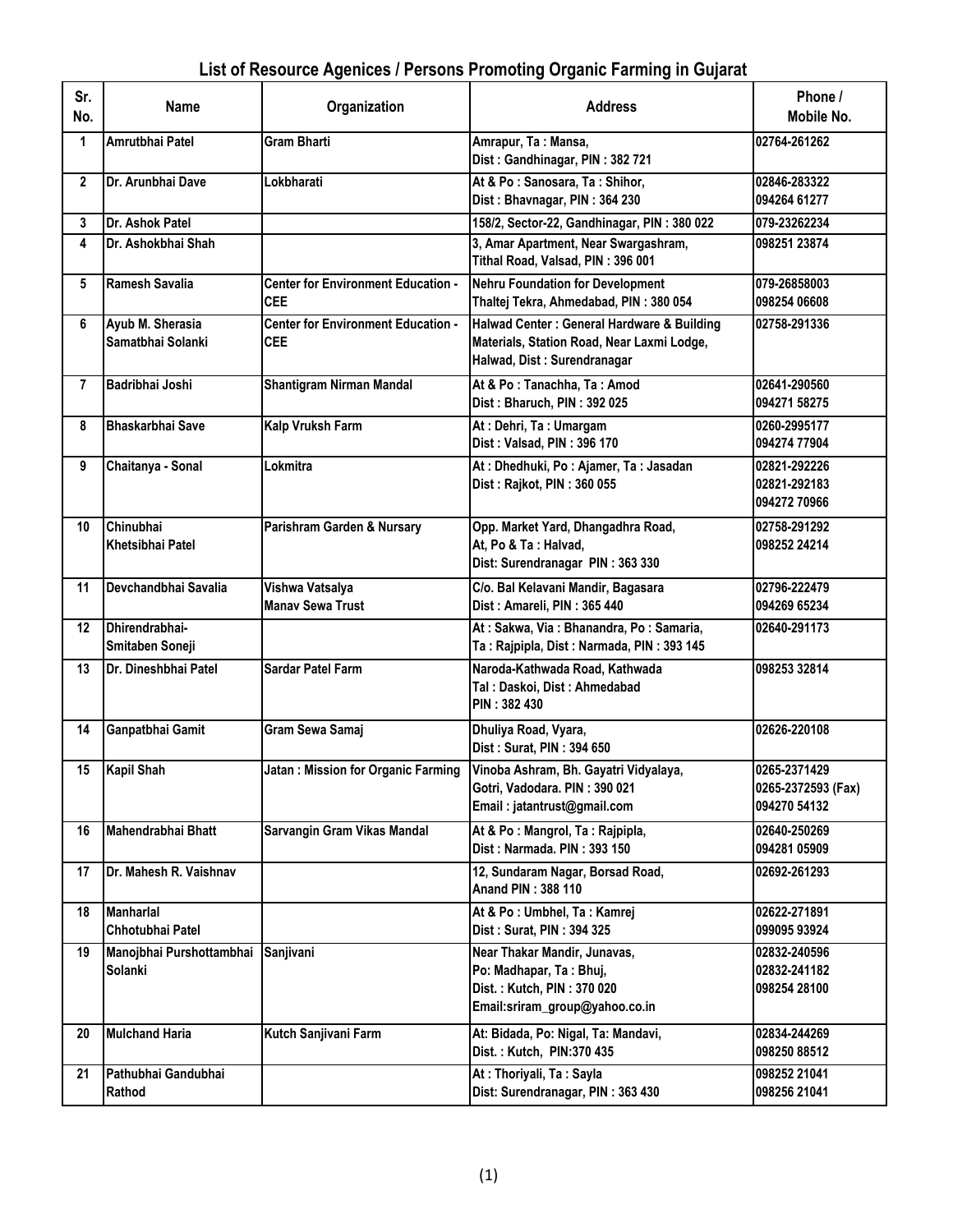| Sr.<br>No. | <b>Name</b>                            | Organization                    | <b>Address</b>                                                                                                                    | Phone /<br>Mobile No.                        |
|------------|----------------------------------------|---------------------------------|-----------------------------------------------------------------------------------------------------------------------------------|----------------------------------------------|
| 22         | Rajanibhai Patel                       |                                 | 68, Jeevan Jyot Soc. Meghraj Road,<br>Modasa, Dist: Sabarkantha, PIN: 383 315                                                     | 02774-243683<br>94284 84728                  |
| 23         | Dr. Rajendrabhai<br>Khimani            | <b>Gujarat Vidyapith</b>        | Ashram Road, Near Income Tax,<br>Ahmedabad, PIN: 380 014                                                                          | 079-27546767<br>098259 57967                 |
| 24         | Ramanbhai Mahipatbhai<br>Patel         |                                 | At & Po: Bidaj, Ta: Mahemdavad,<br>Dist: Kheda, PIN: 387 120                                                                      | 02694-238427<br>09429251501                  |
| 25         | Rameshbhai<br>Dhirubhai Naik           | Sajiv Kheti Utkarsh Mandal      | At & Po:Khakhwada, Via: Gadat<br>Ta: Gandevi, Dist: Navsari, PIN: 396 350                                                         | 02634-266865<br>093766 66865                 |
| 26         | Rameshbhai Patel                       | <b>Srushti</b>                  | <b>University Boys' Hostel Campus,</b><br>Near Library, Navrangpura<br>Ahmedabad, PIN: 380 009                                    | 079-27913293<br>079-27912792<br>098250 61139 |
| 27         | Ramkumar                               | Suruchi Vasahat                 | Bardoli- Navsari Road,<br>Dist: Surat, PIN: 394 601                                                                               | 02622-220095<br>02622-220258<br>093777 74764 |
| 28         | Sarvadamanbhai<br>Chimanbhai Patel     | Bhaikaka Krushi Kendra          | Ravipura, Anand-Sojitra Road, Po: Ghuteli,<br>Ta: Petlad, Dist: Anand, PIN: 388 440                                               | 098250 45730                                 |
| 29         | Shaileshbhai Vyas                      | <b>Satvik</b>                   | A-59, Jangleshwar Soc.,<br>Mundra Relocation side, Bhuj, Kutch                                                                    | 02832-644019<br>094269 09872                 |
| 30         | Kundnika Kapadia                       | Nandigram                       | At & Po: Vankal Dharampur Road<br>Ta & Dist: Valsad, PIN: 396 007                                                                 | 02632-267245<br>02632-267594                 |
| 31         | Sonaji Chauhan                         |                                 | 17, Bansidhar Bunglow, Diyodar-Bhabhar<br>Highway, Bhesan char rasta,<br>At, Po & Ta: Diyodar,<br>Dist: Banaskantha, PIN: 385 330 | 02735-244134<br>094263 20340                 |
| 32         | Sumanbhai-Ritaben                      | <b>CEE</b>                      | Jasadan Center: Near Zileshwar Garden,<br>At & Po: Jasadan, Dist: Rajkot                                                          | 02821-220469<br>094274 10718                 |
| 33         | Swati-Michael-Ishwar                   |                                 | At & Po: Juna Mozda, Ta: Dediapada,<br>Dist: Narmada, PIN: 393 040                                                                | 02649-211022                                 |
| 34         | Vijaybhai Maganlal<br><b>Shah</b>      | Nu Tech Farm                    | At & Po: Rayan, Ta: Mandvi,<br>Dist.: Kutch, PIN: 370 465<br>Email: vijaykusum@nugroup.in                                         | 02834-288911<br>098252 35811                 |
| 35         | Vinayak<br>Chhotubhai Patel            |                                 | At & Po: Baudhan, Ta: Mandavi<br>Dist: Surat, PIN: 394 140                                                                        | 02623-251217<br>098983 55803                 |
| 36         | <b>Vinay-Charul</b>                    | Loknaad                         | 8, Sunrock Apartment, Nehru park,<br>Vastrapur, Ahmedabad. PIN: 380 015<br>Email: loknaad@gmail.com                               | 079-26753663<br>098250 48830                 |
| 37         | Vinubhai Gandhi                        | Swarshrayi Krushi Aahar Pariwar | G-3, Siddarth Flats, Kala Nala, Bhavnagar<br>PIN: 364 001                                                                         | 0278-2427166                                 |
| 38         | Yogeshbhai Bachubhai<br><b>Mistry</b>  |                                 | Nagarwada, At, Po & Ta: Shinor,<br>Dist: Vadodara, PIN: 391 115                                                                   | 099092 04566                                 |
| 39         | Gunvantbhai-Jashwantbhai Vasundhara    |                                 | G-20, Race Course Towers,<br>Pashabhai Park, Race Course,<br>Vadodara. PIN: 390 007                                               | 0265-2355695<br>099042 59110<br>099044 76052 |
| 40         | Mehulbhai Panchal                      | <b>OASIS Vallies</b>            | Near Chandod, At & Po: Mandva,<br>Ta : Dabhoi, Dist : Vadodara.<br>PIN: 391 105                                                   | 02663-233163<br>098253 26548                 |
| 41         | Samatbhai Jada                         |                                 | At & Po : Dharei, Ta : Chotila<br>Dist: Surendranagar, PIN: 363 520                                                               | 099799 76218<br>096248 12239                 |
| 42         | Parshottambhai<br>Ranchhodbhai Sidpara |                                 | At: Jamka, Via: Bagdu, Ta, Dist: Junagadh, PIN:<br>362 263                                                                        | 094272 28975                                 |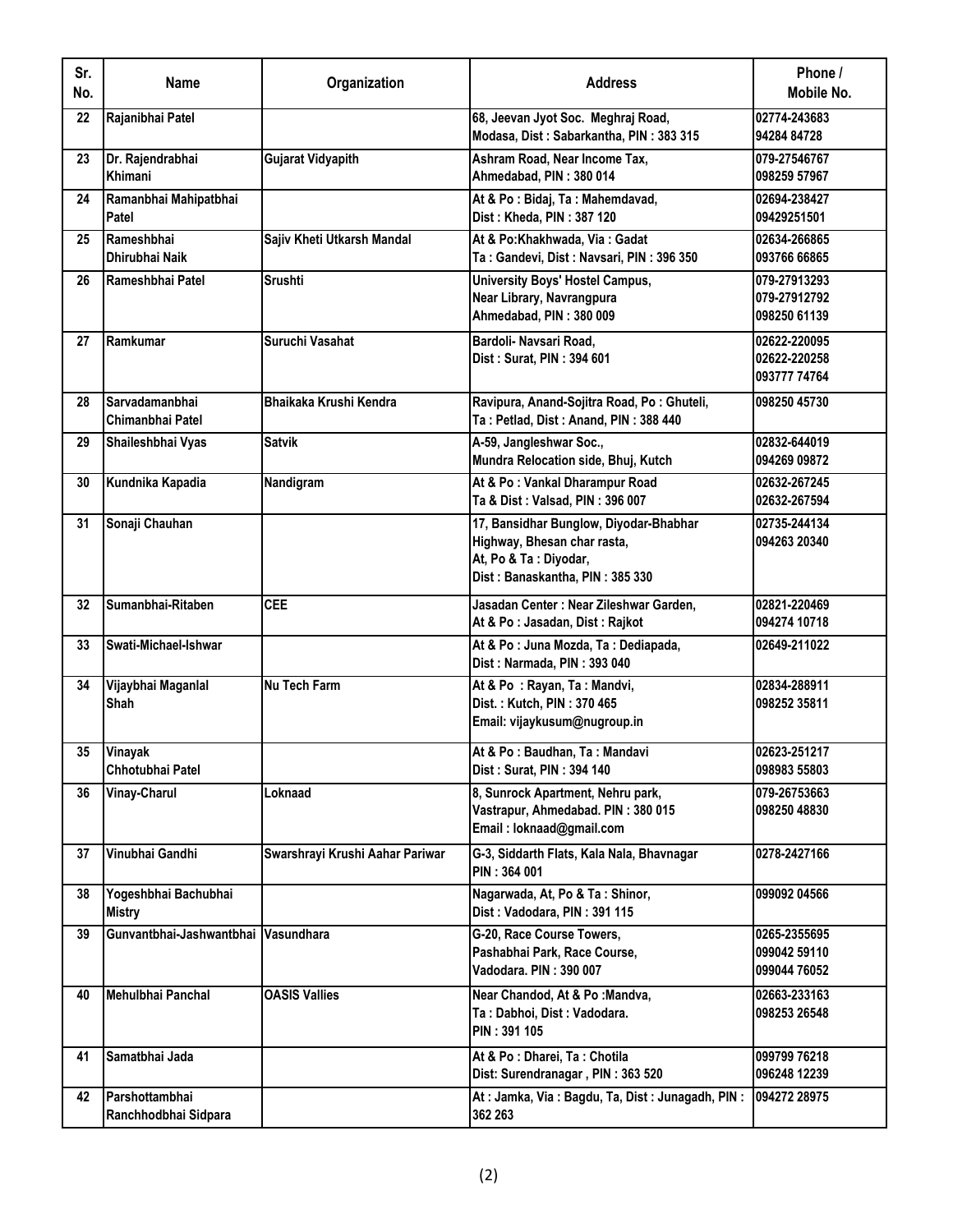| Sr.<br>No. | Name                  | Organization                | <b>Address</b>                                                                                               | Phone /<br>Mobile No.        |
|------------|-----------------------|-----------------------------|--------------------------------------------------------------------------------------------------------------|------------------------------|
| 43         | Mansukhbhai Suvagia   | Jal Kranti Trust            | <b>Flotech Engineering Pvt Ltd.</b><br>Shapar Main Road, At: Shapar (Veraval),<br>Dist: Rajkot, PIN: 360 024 | 02827 252509<br>094262 51301 |
| 44         | Prafulbhai Senjalia   | <b>Bhartiya Kisan Sangh</b> | Balaram Parisar, Sector 12D, Gandhinagar.                                                                    | 079-23221976                 |
|            |                       |                             | At & Po: Mota Manvada, Via: Bagasara,<br>Ta, Dist: Amreli, PIN: 365 440                                      | 89807 58424<br>94264 57324   |
| 45         | Ajaybhai N. Patel     |                             | B-7, Avishkar-2, Desai Moholla,<br>Halar Road, Valsad, PIN: 396 001                                          | 94268 46418                  |
| 46         | Sanjaybhai I. Trailor | <b>Atma Project</b>         | Deputy Director, Atma Project,<br>Dist: Navsari                                                              | 84600 70965<br>94268 12581   |